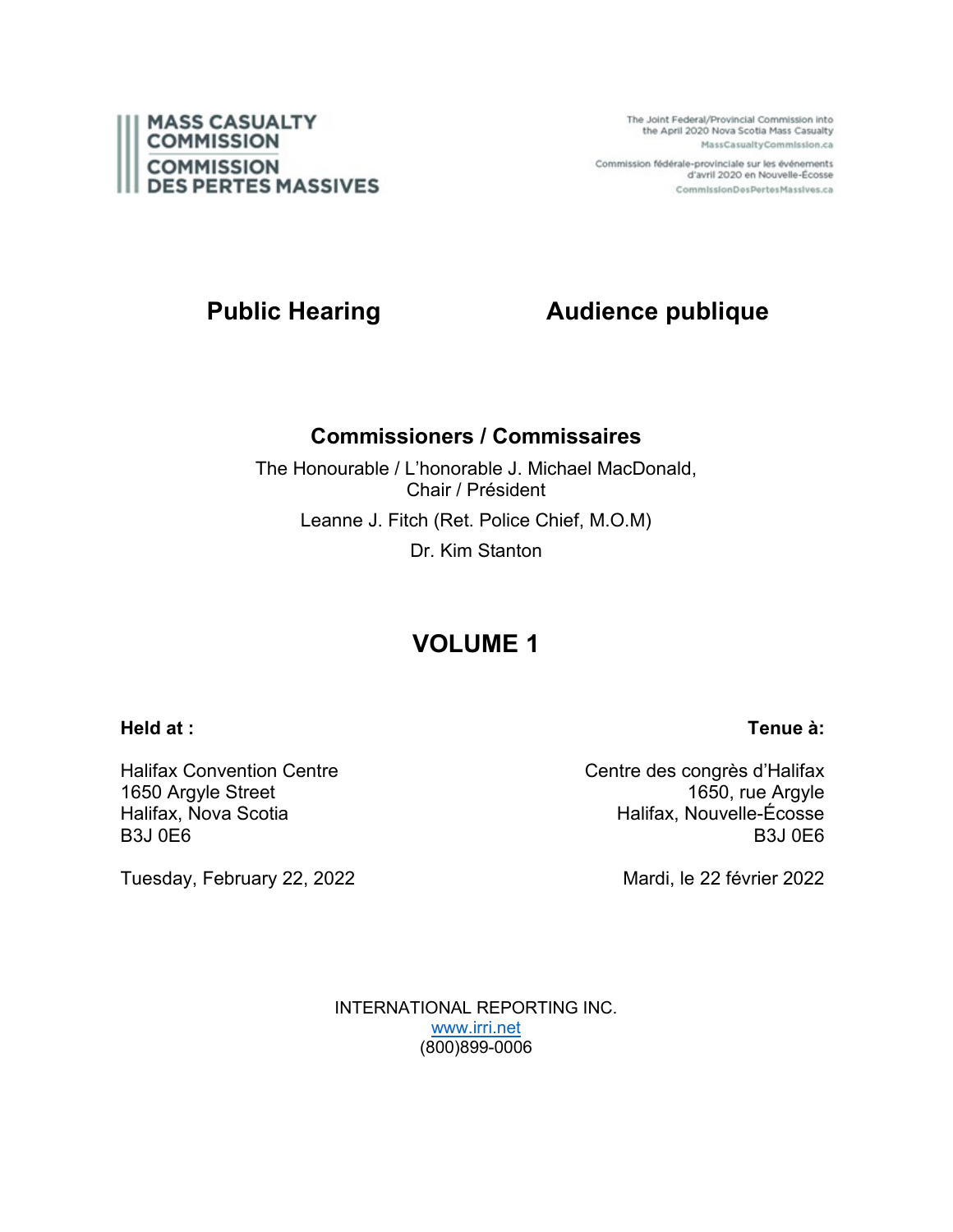### **II Appearances / Comparutions**

| Ms. Violet MacLeod            | <b>Commission Senior Communications</b><br>Advisor /<br>Conseillère senior en communication pour<br>la commission |
|-------------------------------|-------------------------------------------------------------------------------------------------------------------|
| <b>Panelists / Panélistes</b> |                                                                                                                   |
| Ms. Starr Cunningham          | President & CEO, Mental Health<br><b>Foundation of Nova Scotia</b>                                                |
| Ms. Cheryl Myers              | Chair of the Board for the Along the Shore,<br><b>Community Health Board Northern Zone</b>                        |
| Ms. Crystal John              | MSW, RSW Social Work Coordinator,<br><b>Adsum House</b>                                                           |
| Dr. Keith S. Dobson           | FCPA, FCAHS, FRSC, Professor of<br>Clinical Psychology, University of Calgary                                     |
| Ms. Susan Henderson           | <b>Executive Director, CMHA Colchester</b>                                                                        |
| Ms. Katherine Hay             | President & CEO, Kids Help Phone                                                                                  |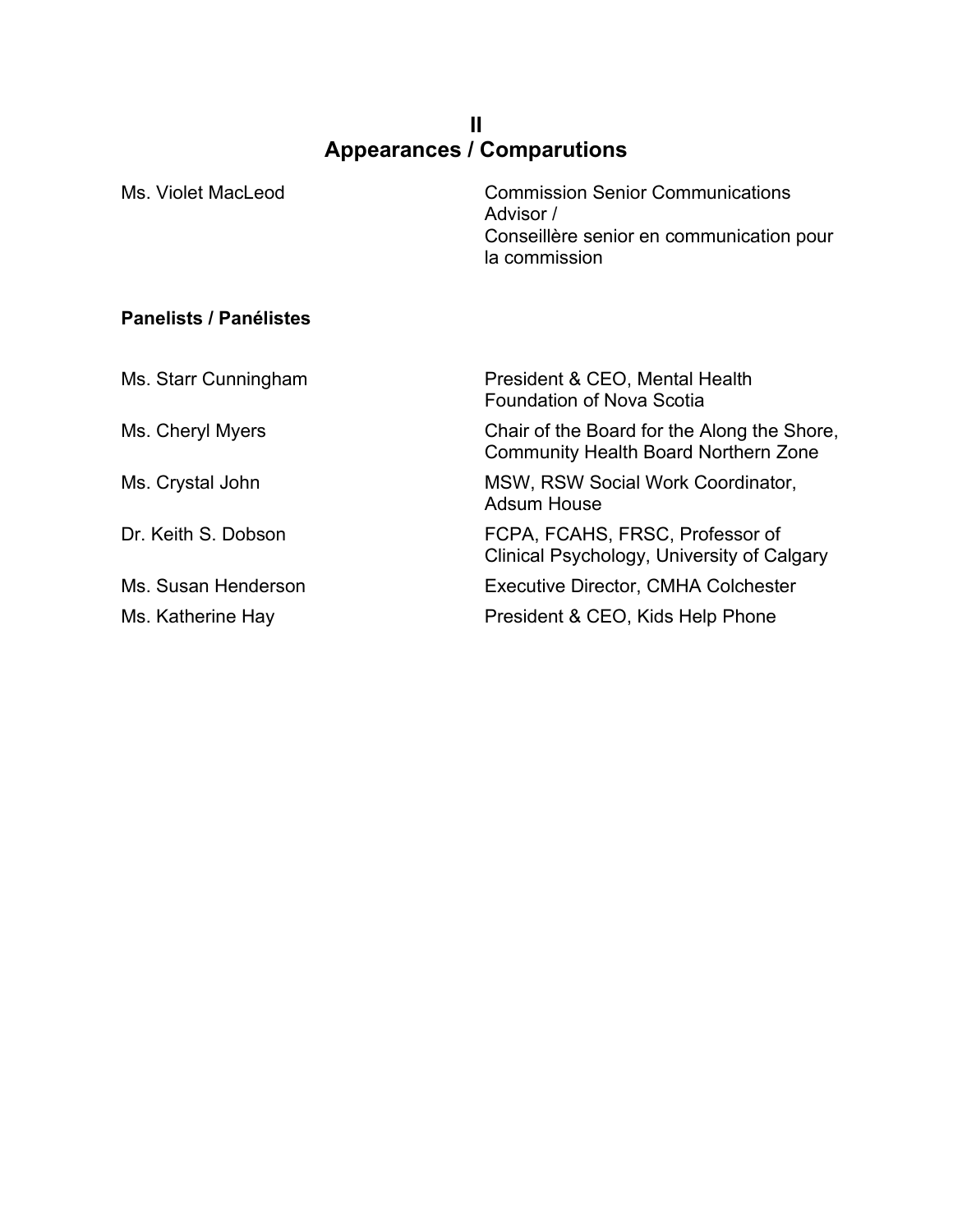## **III Table of Content / Table des matières**

| Opening remarks by Commissioner MacDonald             |    |
|-------------------------------------------------------|----|
| Opening remarks by Commissioner Fitch                 | 13 |
| Opening remarks by Commissioner Stanton               | 18 |
| Website overview by Ms. Violet MacLeod                | 25 |
| The Human Impact: Broad reach and effects on wellness | 39 |
| Ms. Starr Cunningham, Panel Facilitator               | 40 |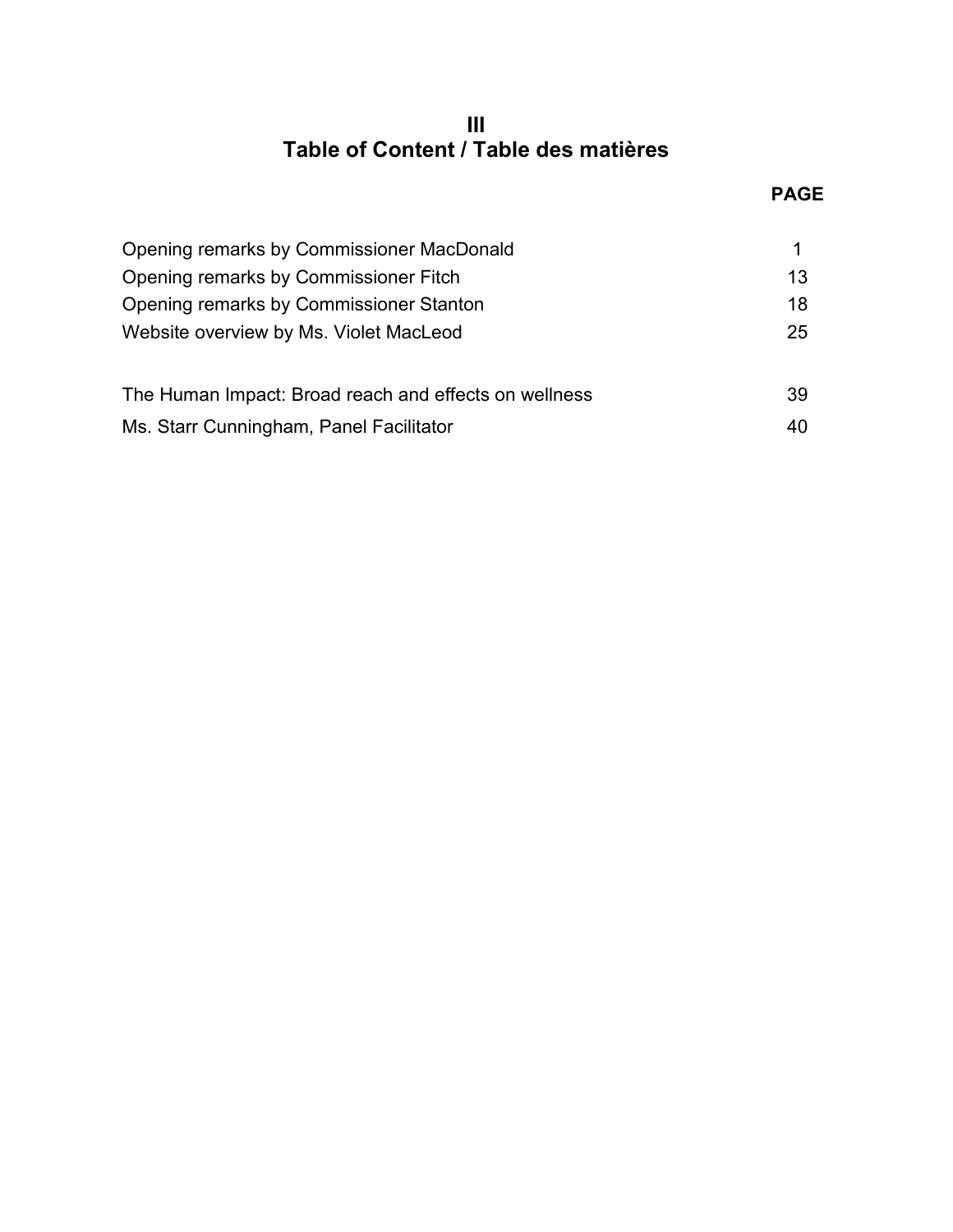| $\mathbf{1}$   | Halifax, Nova Scotia                                                                  |
|----------------|---------------------------------------------------------------------------------------|
| $\overline{2}$ | --- Upon commencing on Tuesday, February 22, 2022 at 9:31 a.m.                        |
| 3              | <b>REGISTRAR DARLENE SUTHERLAND: Good morning. The</b>                                |
| 4              | proceedings of the Mass Casualty Commission are now in session, with Chief            |
| 5              | Commissioner Michael MacDonald, Commissioner Leanne Fitch, and Commissioner           |
| 6              | Kim Stanton presiding.                                                                |
| 7              | --- OPENING REMARKS BY COMMISSIONER MacDONALD:                                        |
| 8              | <b>COMMISSIONER MacDONALD:</b> Hello and welcome. I am                                |
| 9              | Michael MacDonald, Chair of the Mass Casualty Commission, and I'm here with           |
| 10             | <b>Commissioners Leanne Fitch and Kim Stanton.</b>                                    |
| 11             | Bonjour et bienvenue à tous. Je me présente. Je suis Michael                          |
| 12             | MacDonald, président de la Commission des pertes massives, et je suis ici avec les    |
| 13             | commissaires Leanne Fitch et Kim Stanton.                                             |
| 14             | We join you today from Mi'kma'ki, the ancestral and unceded                           |
| 15             | territory of the Mi'kmaq. We thank Elder Marlene Companion, from the Qalipu First     |
| 16             | Nation. Yesterday Elder Marlene came into this space to cleanse it through smudging   |
| 17             | with tobacco, sage, sweet grass, and cedar, and to say a prayer that proceedings will |
| 18             | begin with positive energy and open hearts.                                           |
| 19             | Today, we begin our public proceedings for 2022, an important step                    |
| 20             | in the Commission's ongoing investigation into the April 2020 mass casualty in Nova   |
| 21             | Scotia. Many of you are here to find out what happened, why it happened, and how we   |
| 22             | can make sure something like this never happens again. That, in essence, is the       |
| 23             | Commission's mandate – to get those answers and to deliver findings and               |
| 24             | recommendations that will make our communities safer.                                 |
| 25             | Les procédures publiques de 2022 commencent aujourd'hui. C'est                        |
| 26             | un grand moment pour l'enquête de La Commission des pertes massives survenue en       |
| 27             | avril 2020 en Nouvelle-Écosse.                                                        |
| 28             | Beaucoup d'entre vous sont ici pour en savoir plus sur ce qui s'est                   |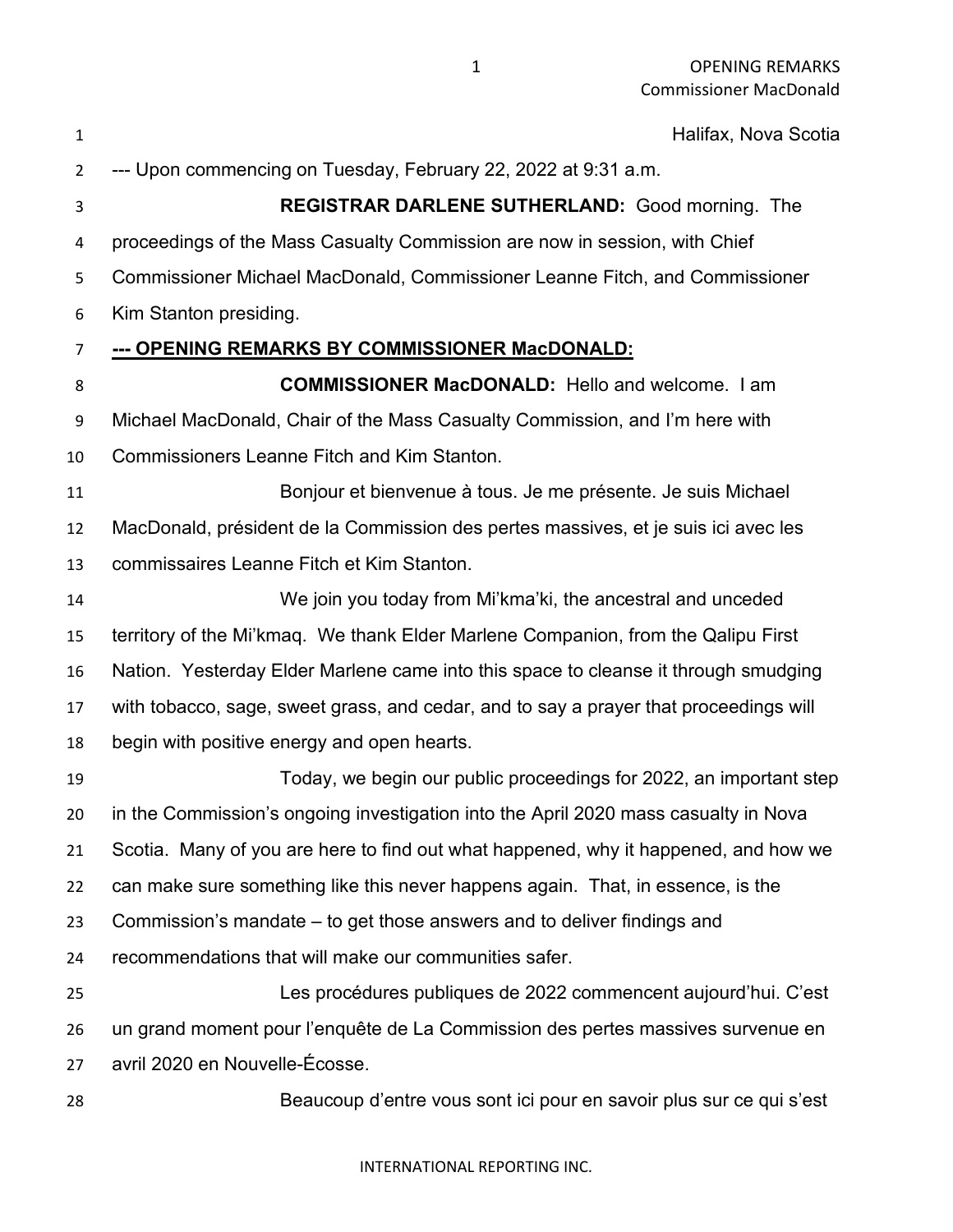passé et les raisons pour lesquelles cela s'est passé et faire en sorte qu'une telle situation ne se reproduise plus jamais.

 Voilà pour l'essentiel le mandat de la Commission: répondre à ces questions, présenter des conclusions et formuler des recommandations pour rendre nos collectivités plus sûres.

 During our opening remarks, we will talk about the following: The Commission's purpose and approach; who is taking part in our work; the phases of our work and how they deliver on our mandate; what to expect during public proceedings; and the important role that you, as members of the public, have to play.

 Following the latest Nova Scotian COVID-19 related public health guidance on events, at this time we are only able to host Participants, their legal counsel, and Commission team members here at the Halifax Convention Centre.

Arrangements have been made so members of the public can attend at our Truro

community viewing site in person, and of course, everyone is welcome to follow public

proceedings through our website.

 As gathering restrictions continue to ease in the coming months, we hope more of you will be able to attend proceedings in person, once it is safe to do so. Given the last few years of the pandemic, it has also likely been a while since many of you have gathered in such relatively large numbers as we have here today, so please be kind to each other as we all adjust.

 Many of the events and issues we will be dealing with in these proceedings are going to be difficult and potentially distressing to hear. Please think about that and how to prepare yourselves for this information and how to ask for support when you need it.

 For those of you joining us here in person, we have dedicated team members and wellness supports available here at the convention centre and at our Truro viewing site. In addition, a comprehensive list of provincial and national wellness supports is available on our website. It is always okay to step away when you need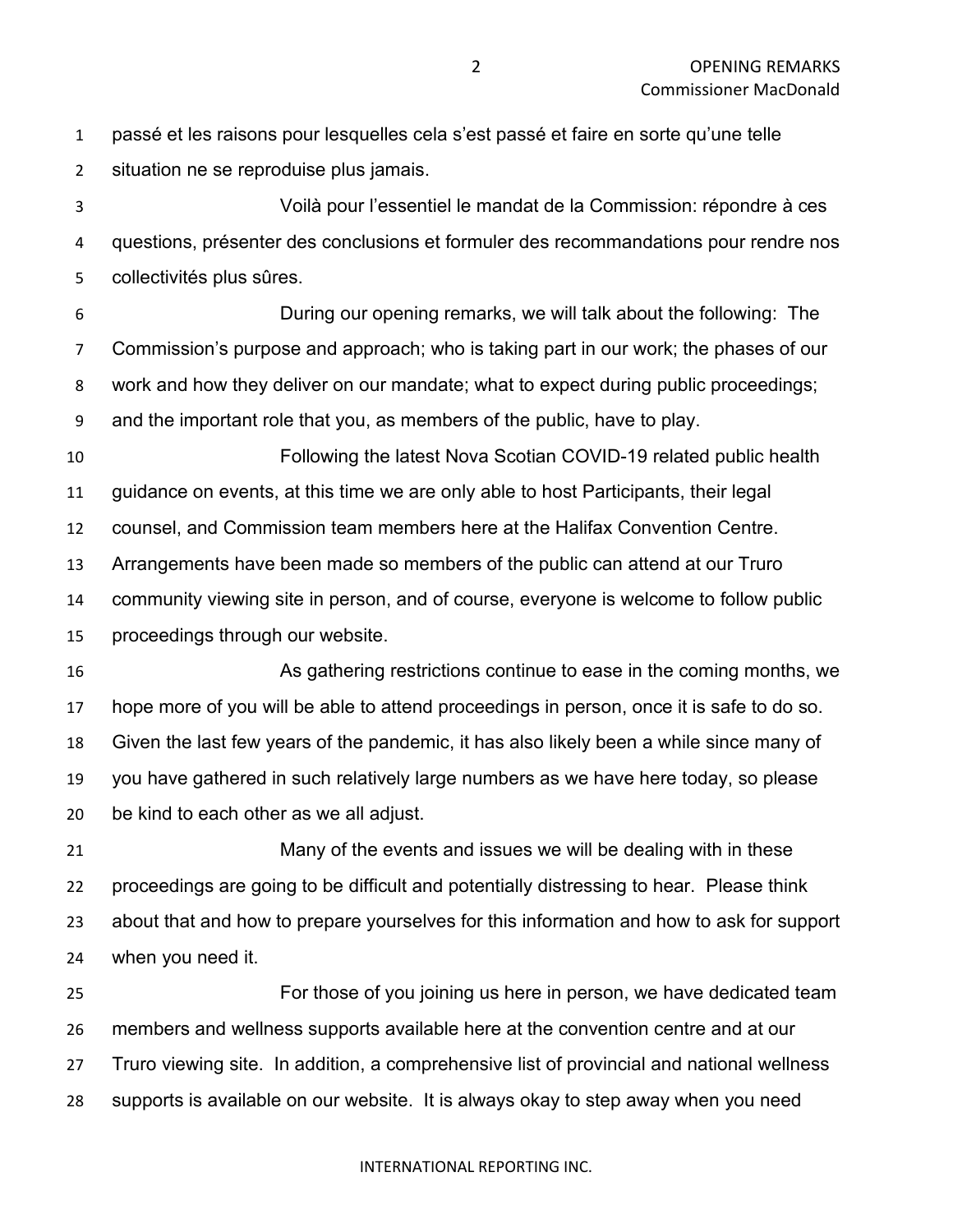time for yourself. All our proceedings are being recorded and key materials will be published on our website, which means you can be in control of how much you watch or read, and when you do it.

 The events of April 18th and 19th, 2020 took the lives of many innocent people, caused serious physical and emotional injury for others, and left people in Canada and beyond feeling fear, anger and grief. As part of honouring their memories, I will now read the names of those whose lives were taken, and following that, I ask you to join me in a moment of silent reflection for them, their loved ones and those affected by this tragedy.

 We remember: Tom Bagley; Kristen Beaton, who was expecting a child at the time; Greg and Jamie Blair; Joy and Peter Bond; Lillian Campbell; Corrie Ellison; Gina Goulet; Dawn and Frank Gulenchyn; Alanna Jenkins and Sean McLeod; Lisa McCully; Heather O'Brien; Jolene Oliver, Aaron Tuck and Emily Tuck; Constable Heidi Stevenson; Joanne Thomas and John Zahl; Joey Webber. Please let's take a moment in silence. (Short Pause) **COMMISSIONER MacDONALD:** To the families, once again, we offer our deepest and heartfelt sympathies for your loss. Some family members have asked if they can be able to honour their loved ones and share their experiences as part of our process. The answer is yes, absolutely. As part of our continuing engagement with the families, we are asking family members how they want their loved ones remembered and if they want their experiences shared in the Commission proceedings and/or in our final report. If you have yet to share your preferences, please let us know. This mass casualty has affected a broad range of people, groups and organizations across Nova Scotia, Canada and beyond, starting with those who lost their lives or were harmed, their families, and also including witnesses who were there,

saw what was happening and were in harm's way, first responders and service people,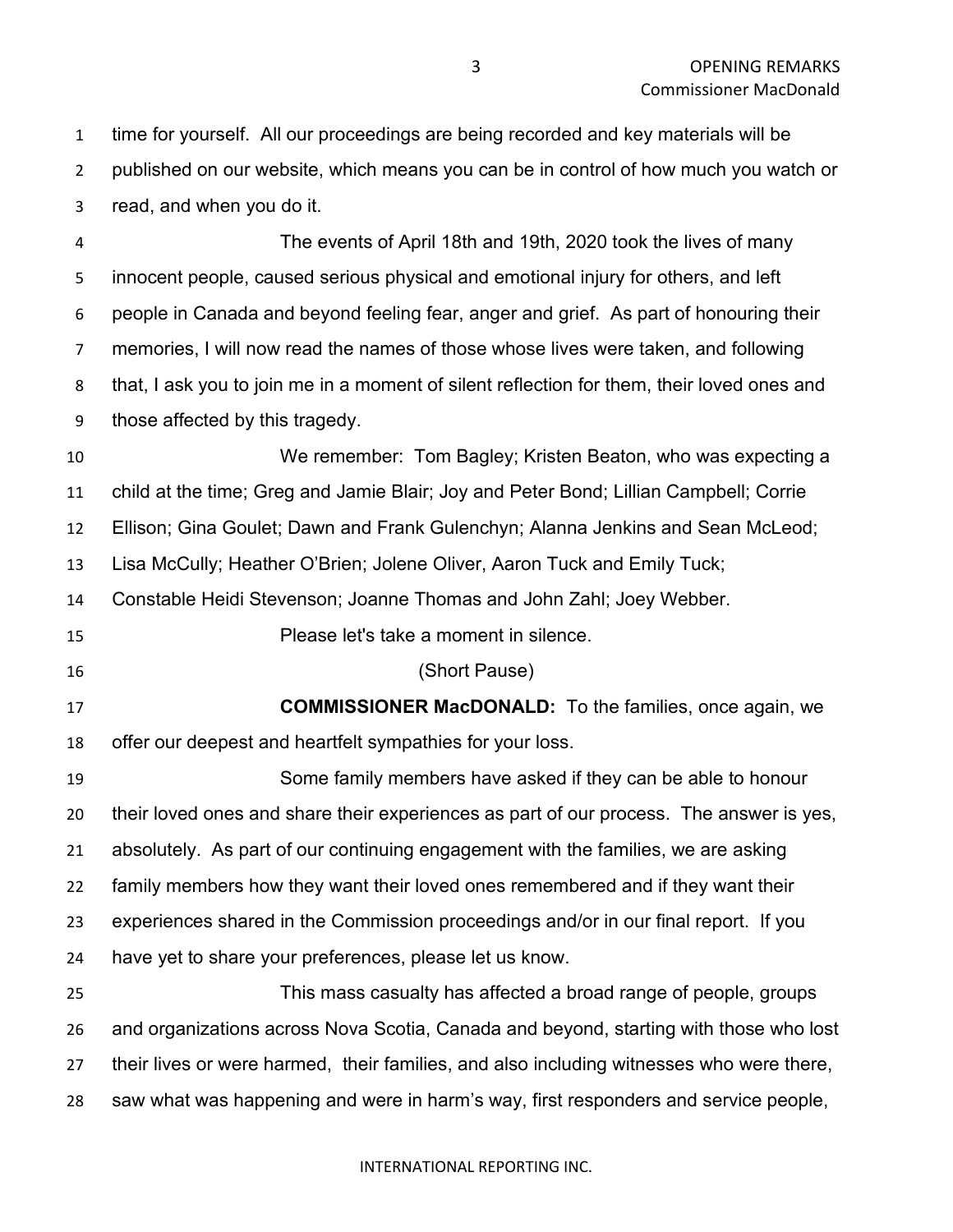including police, Emergency Health Service professionals, firefighters, and others providing frontline services like tow-truck drivers and medical examiners, people living in the affected communities who lost their friends and neighbours, whose sense of community safety has been severely affected, the wider public in Nova Scotia, across Canada and beyond, including, for example, family and friends of Joanne Thomas and John Zahl in the United States of America. All these people join with the affected communities in grief and concern about community safety. Part of our responsibility as a public inquiry is to acknowledge the breadth of the impacts, taking into account the many different people and groups affected.

 Our opportunity is to draw on the experiences and expertise of these many different people and groups, leading to strong and implementable recommendations.

 There are many communities right across Canada like those directly affected by this mass casualty. There are lessons we can all learn to protect the people and places we care about.

 I'm a proud Nova Scotian, born and raised in Cape Breton. I have had the honour of serving the people of this province for over 24 years, first as a judge and then as Chief Justice of Nova Scotia.

 As a fellow Nova Scotian, there are some important things for me to say, starting with this: we are absolutely committed to answering the questions of what happened and why, and delivering recommendations to make communities safer.

 We are doing so with independence, respect and transparency. Those are our values and our guiding lights.

 We are working in ways that are restorative, which means striving to be inclusive, collaborative, flexible, non-adversarial and forward focused and,

importantly, not to do more harm.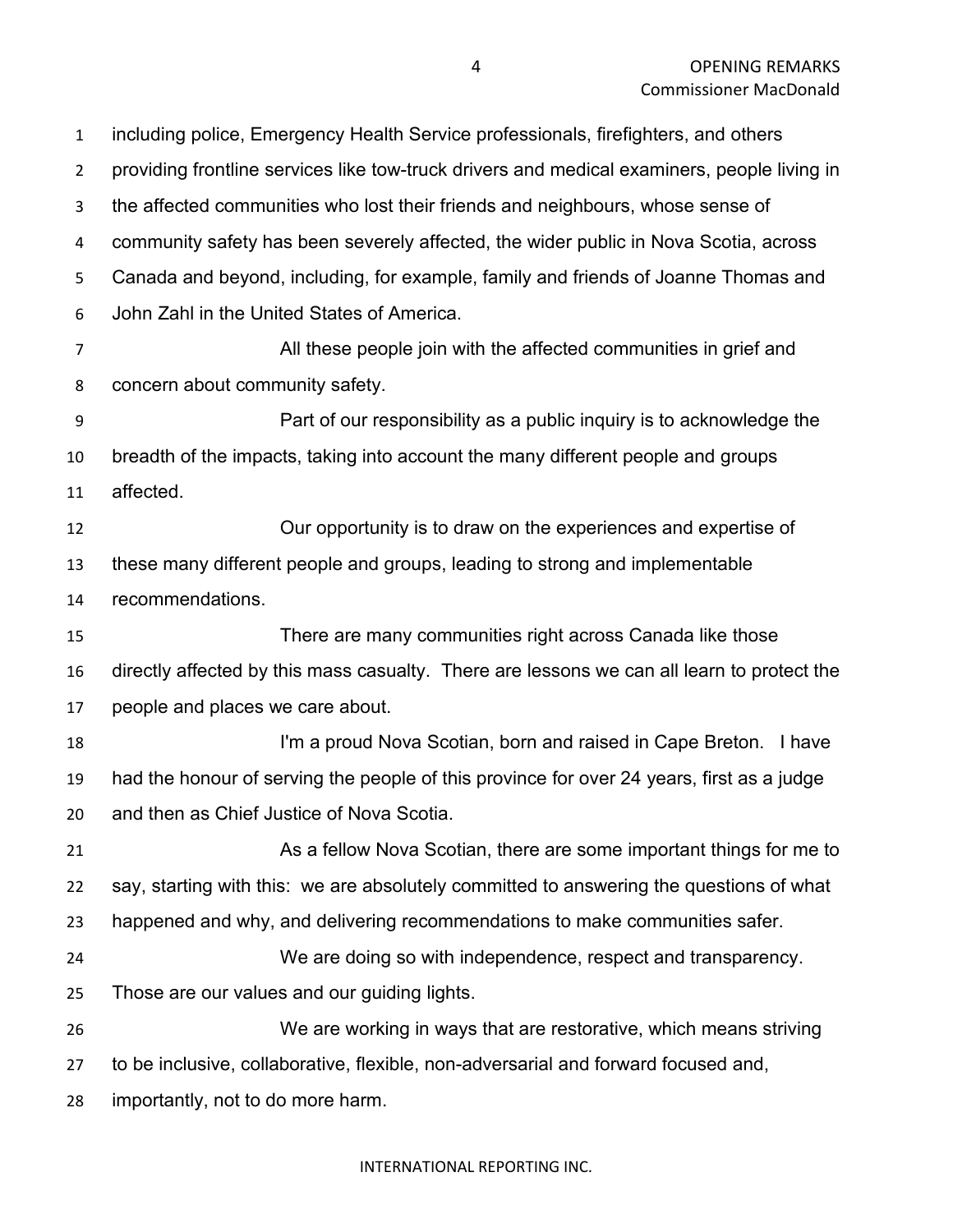| $\mathbf{1}$   | We are working in this way to support our clear and unwavering                             |
|----------------|--------------------------------------------------------------------------------------------|
| $\overline{2}$ | commitment to determine the difficult and painful truth of what happened and a             |
| 3              | willingness to have challenging conversations and to ask difficult questions required to   |
| 4              | understand how and why, so we can assure accountability and responsibility, the            |
| 5              | accountability and responsibility needed to make us all safer in future.                   |
| 6              | Our task is immense.                                                                       |
| 7              | The mass casualty involved up to 17 crime scenes, multiple                                 |
| 8              | casualties, and hundreds of witnesses and first responders.                                |
| 9              | It shocked the nation, reverberating throughout our communities,                           |
| 10             | institutions and governments. The ripples run deep and wide, touching on many              |
| 11             | related issues and areas of law and policy.                                                |
| 12             | And this happened during a global pandemic, meaning our                                    |
| 13             | investigation and work has also needed to navigate the same public health responses        |
| 14             | and restrictions that have interrupted all of our lives for the last two years. But we are |
| 15             | up to that challenge, and here's why.                                                      |
| 16             | Public inquires like this Commission are powerful and flexible                             |
| 17             | processes, well designed to investigate something as complex and far-reaching as this      |
| 18             | mass casualty.                                                                             |
| 19             | Our approach from the start has been deliberate, focused on how                            |
| 20             | we can best deliver on our mandate in the time we have in ways that are principled.        |
| 21             | efficient and effective. The steps of our work interconnect with and reinforce each        |
| 22             | other, building on layers of understanding so we can get to the best possible              |
| 23             | recommendations.                                                                           |
| 24             | We are here to conduct a thorough, independent, transparent and                            |
| 25             | respectful investigation into what happened following the evidence where it leads so we    |
| 26             | have a strong foundation of understanding. We are here to build from that factual          |
| 27             | foundation, exploring research and policy on related issues that shed light into the       |
| 28             | causes, context and circumstances of the mass casualty.                                    |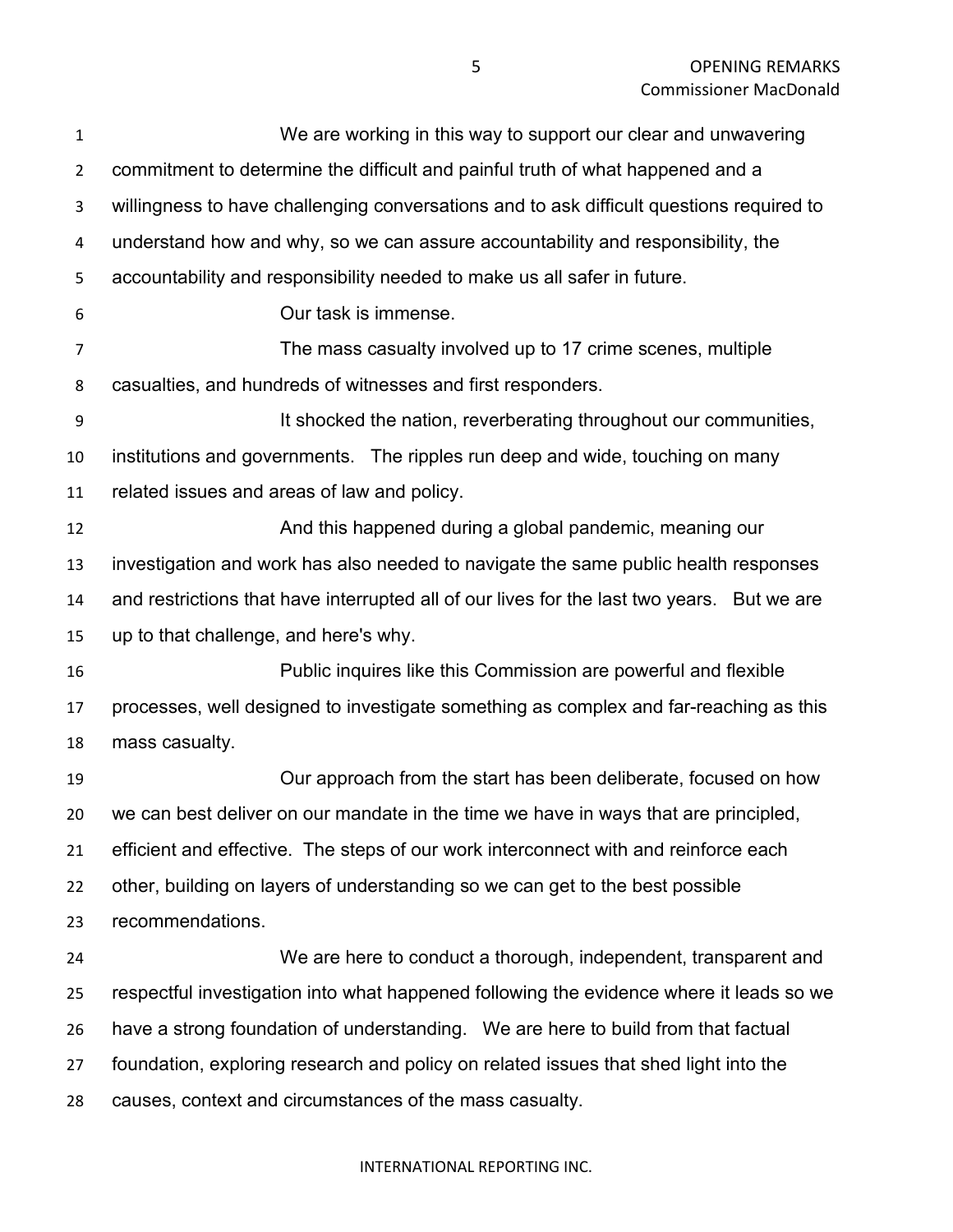And we are here to look forward, make findings and recommendations that can shape laws, public policy, public institutions and community approaches. The issues before the Mass Casualty are much larger than they would be before a court, not simply who did what when, but broader, systemic issues that can help answer the questions of how and why. As a public inquiry, we have the opportunity to be creative and flexible in our approach to get the answers we need, drawing on a range of tools and proceedings like affidavits, Foundational Documents, community panels, expert roundtable discussions, and, of course, conventional witness testimony. We can combine factual investigations with policy considerations, allowing for a more thorough understanding and better-informed recommendations. We also have greater access to expertise to examine the complexity of the relevant issues and can focus time and resources in a way that is rarely afforded to governments, rarely afforded to courts, and rarely afforded to other institutions. As a public inquiry, we can do things a trial cannot do. For example, in criminal law, trials are used to establish the facts of a case to determine if the accused committed a crime. The focus is on the accused and, if found guilty, how they should be punished. In the criminal approach, victims are not even parties; they are confined to the role of witness and often feel ignored in the process. **In civil trials, one person sues another for various wrongs. Here,**  assuming liability is established, the focus is on victims and how much they suffered to determine how much compensation they should receive. Trials end at what happened. Guilty, not guilty, everybody goes home. In the civil context, liable, not liable, everybody goes home. Here, finding out what happened is not the end. It's the important

foundation. It's the important foundation for which we will build, find out why and build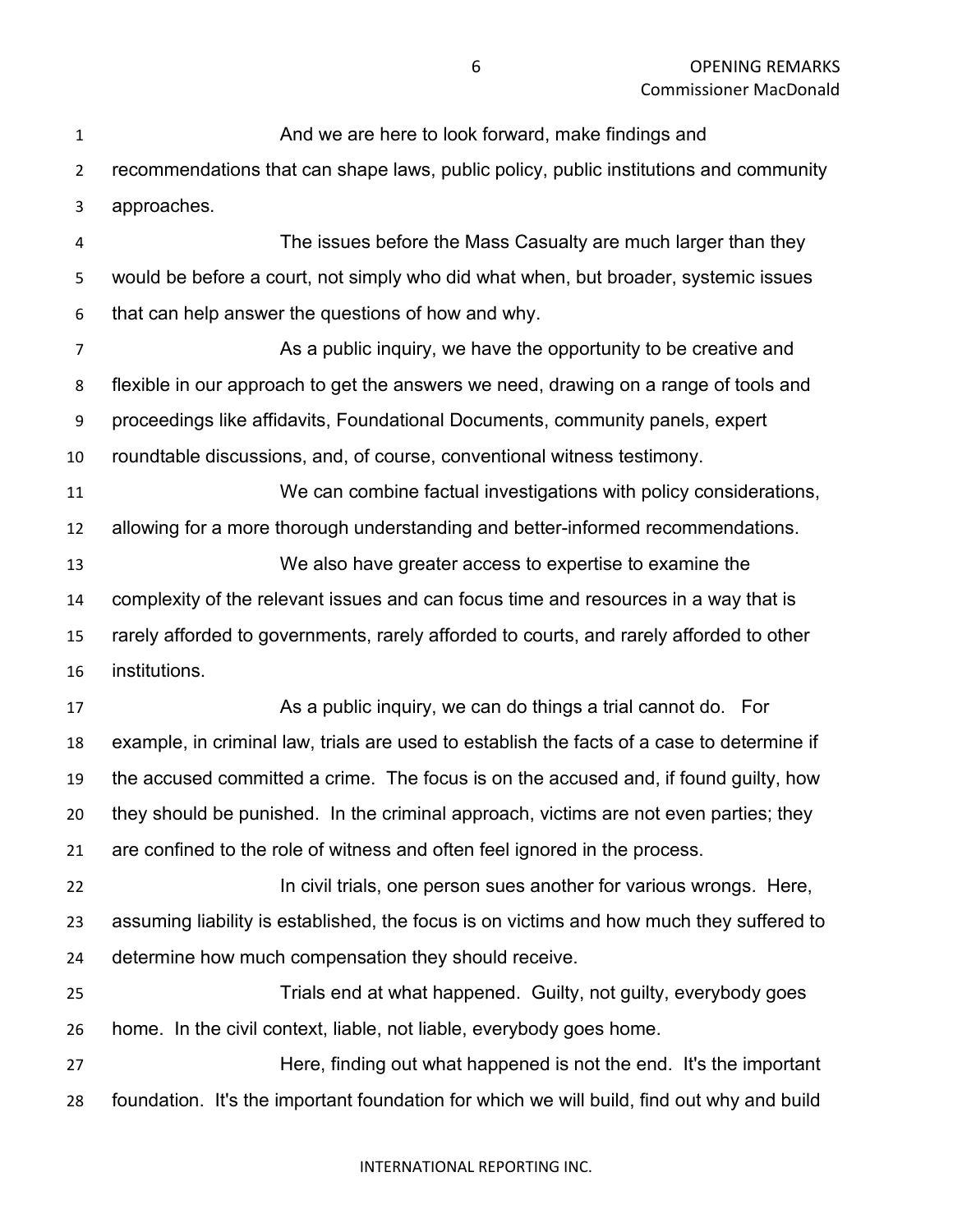stronger recommendations.

**And this Commission is not a trial.** It's a public inquiry. We are not here to assign blame or award damages.

 At the same time, a public inquiry, can also do things that an independent panel review cannot do. Unlike such a review, we have the ability to issue subpoenas and compel witnesses. We have already and will continue to exercise those powers as needed. Our focus is always forward facing, using all of our power and flexibility to learn the lessons we can and to share them with all of you.

 This inquiry is built on independence, built on transparency, and built on respect. Naturally, there will be many things people will not agree on throughout this process, and many components of our mandate. We understand that. We knew from day one, as we set out to do our work of the Commission, that confidence in our institutions around us has been shaken. We have heard throughout our work, concerns about trust, trust in people, and community, and institutions, and in this Commission.

 Let me allay your concerns and speak directly to what we've heard. Independence is the backbone, the be all and end all, of inquiries. Some people are concerned about the Commission's independence, believing that we may be susceptible to covering up for either the RCMP or for government. Let me assure you, nothing could be further from the truth.

**I was Chief Justice in this province for over 20 years.** Protecting the judiciary from outside institutions and outside interference was fundamental to my role. I would never tolerate any attempt by any institution or by any individual to tamper with our independence. I am absolutely committed to the independence of this Commission, its findings, and its recommendations, as is the entire Commission team. Some people are concerned that the Commission is not being transparent and inclusive. In a moment, Commissioner Fitch and Commissioner Stanton will talk more about all the ways we have been transparent and inclusive,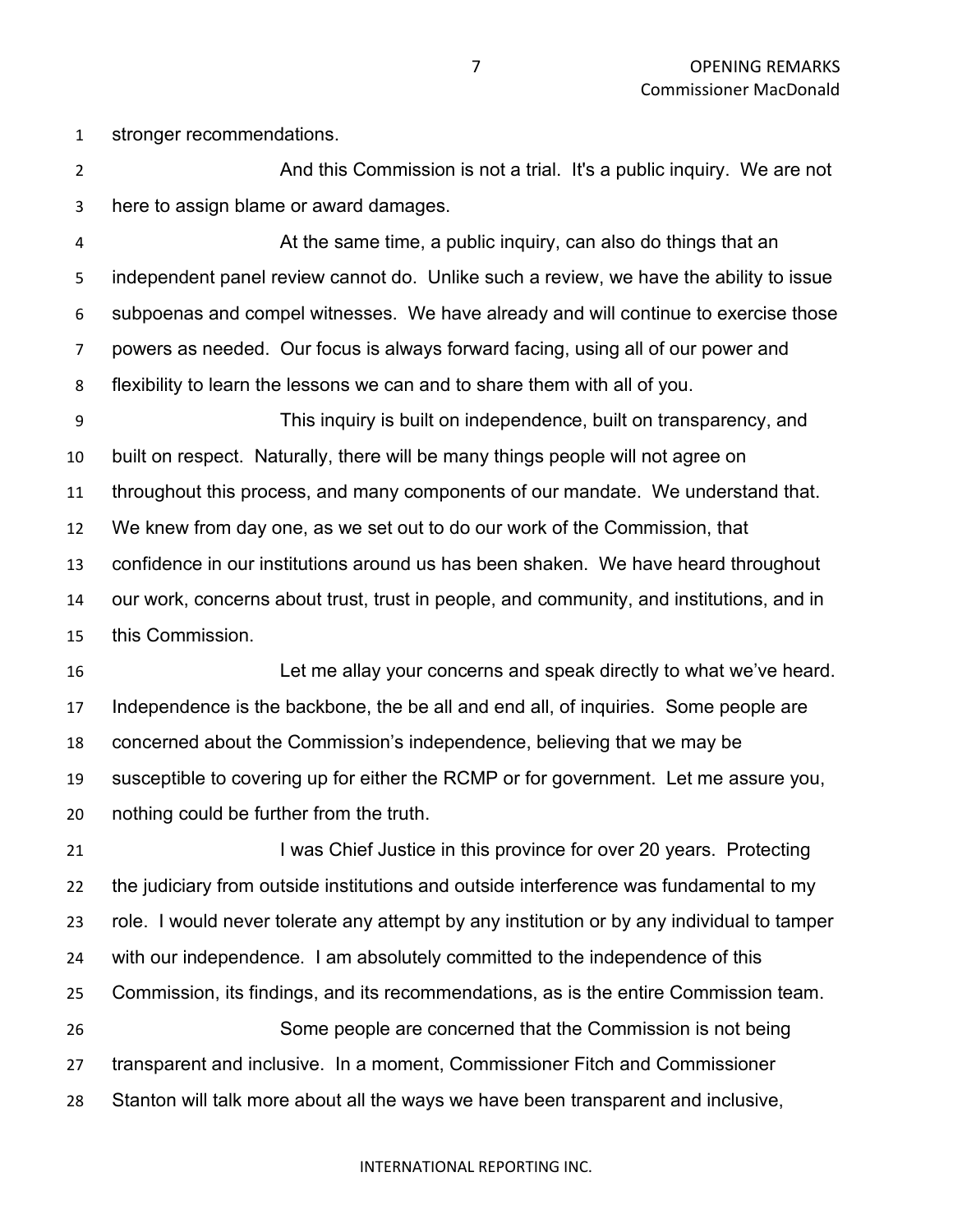working closely with Participants and many others.

2 I also want to address at the outset specific recent questions we have heard. Some of you are concerned we will not be calling witnesses, or if we do, they will not be cross-examined.

 Let me assure you once again, where a fact or event relevant to our mandate is unclear, despite a thorough investigation, if there is a witness who can provide more information, we will bring them here and ask them questions, and we will enable their legal counsel representing Participants to put forward questions and witness recommendations as well.

 Cross-examination is one way to do that, and rest assured, where appropriate, it will happen, including questioning by counsel for Participants. And the Commission will be robust, robust in our response if witnesses try to mislead. There will be robust cross-examination.

 But there's another important consideration. Given the mass impact of this casualty, we expect many witnesses who come before us will be hurting; we expect many witnesses who come before us will be even broken. That has to be factored in when determining how a witness will be questioned. If we can get to the truth in ways that will not cause more hurt, then we have a responsibility to do so. We will try to use the right methods to get the truth, but the truth we will get. We will ensure we are being attentive to the needs of those people who have information to share, but we'll also be attentive to the impacts of trauma on those who have already been directly affected.

 Foundational Documents will play an important part in answering what happened. So here's a sense of what they are and why we are using them. The Commission began its work over 16 months ago, hiring key staff, establishing offices and technology systems to securely manage the information and materials, building an entire team from scratch with a wide-ranging area of specialities, and ramping up an independent investigation.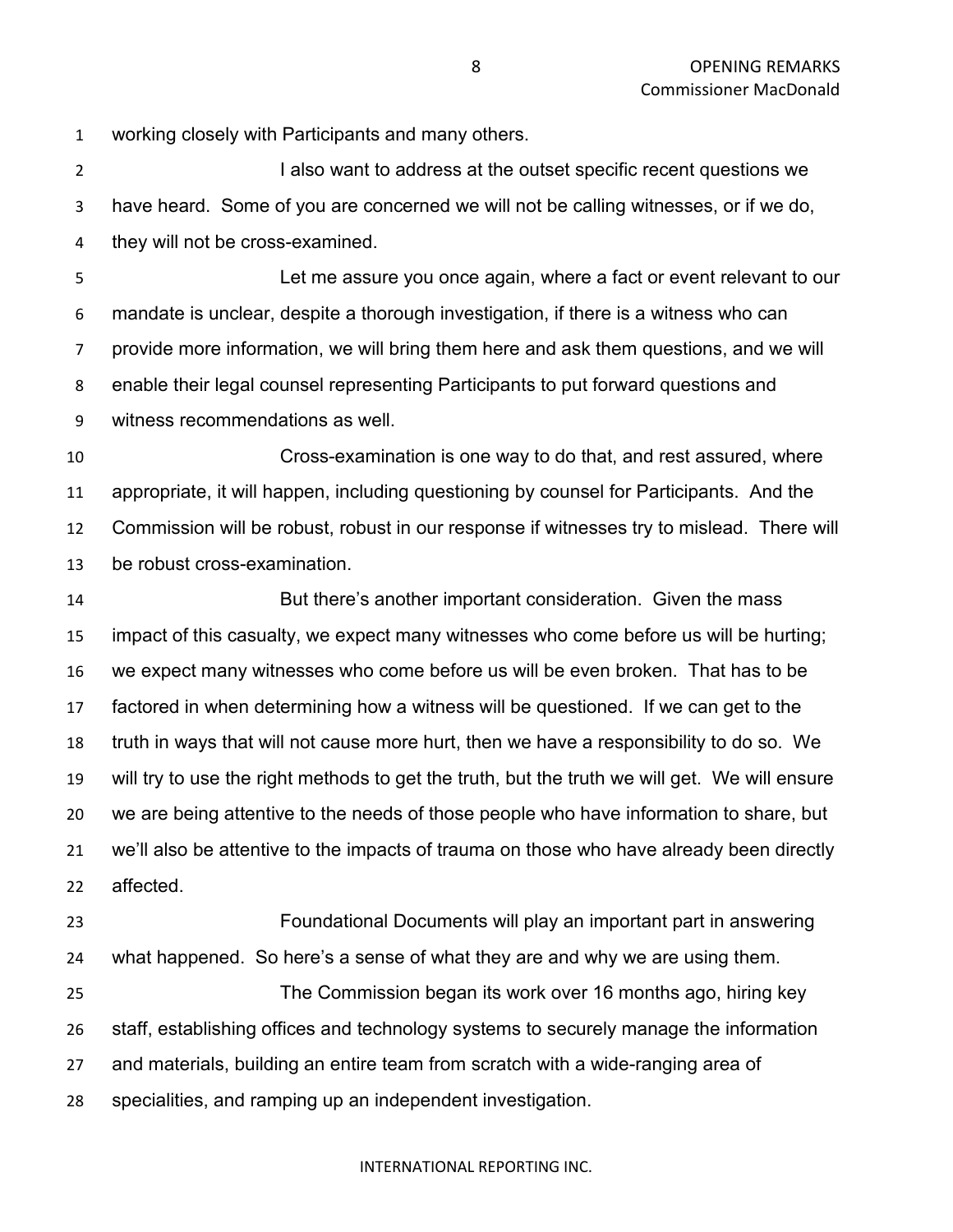To date, the Commission has gathered and analyzed more than 40,000 pages of information collected through over 50 subpoenas, including investigative files, emails, notes from first responders, transcript of police radio communications, and visuals like photographs, a thousand video and audio files, and extensive information collected through over 150 witnesses -- witness interviews across Nova Scotia, and in locations in Canada and the United States, and we have conducted numerous site visits.

 Foundational Documents organize and share all this information efficiently and contribute to a restorative approach.

 For example, the first Foundational Document we will look at next 11 week on Monday focuses on what happened in Portapique on April  $18<sup>th</sup>$  and  $19<sup>th</sup>$  in 2020. This document includes inputs from over 70 witnesses. And that is just one of many Foundational Documents. Working through all those witnesses involved in this, and other Foundational Documents in real time, proceedings would lead to potential re- traumatization for the hundreds of witnesses connected to the mass casualty and it would take several years to work through all of that testimony in cross-examination. So we've developed Foundational Documents. Each Foundational Document has been shared with and reviewed carefully by Participants, an important group that includes the families of those most affected. Participants were given the drafts of Foundational Documents and access to all the evidence they are based on. Then the Commission held working meetings with Participants over many weeks to identify their questions and concerns about the accuracy of the Foundational Documents.

 Participants, thankfully, provided us with a lot of information. And we have acted on it. We appreciate it. We've incorporated much of what we've learned into our documents, sharing it with our investigators to pursue new leads, and using other aspects to shape important questions we'll follow up on during proceedings in the coming weeks and months.

The Foundational Documents represent what we know to date.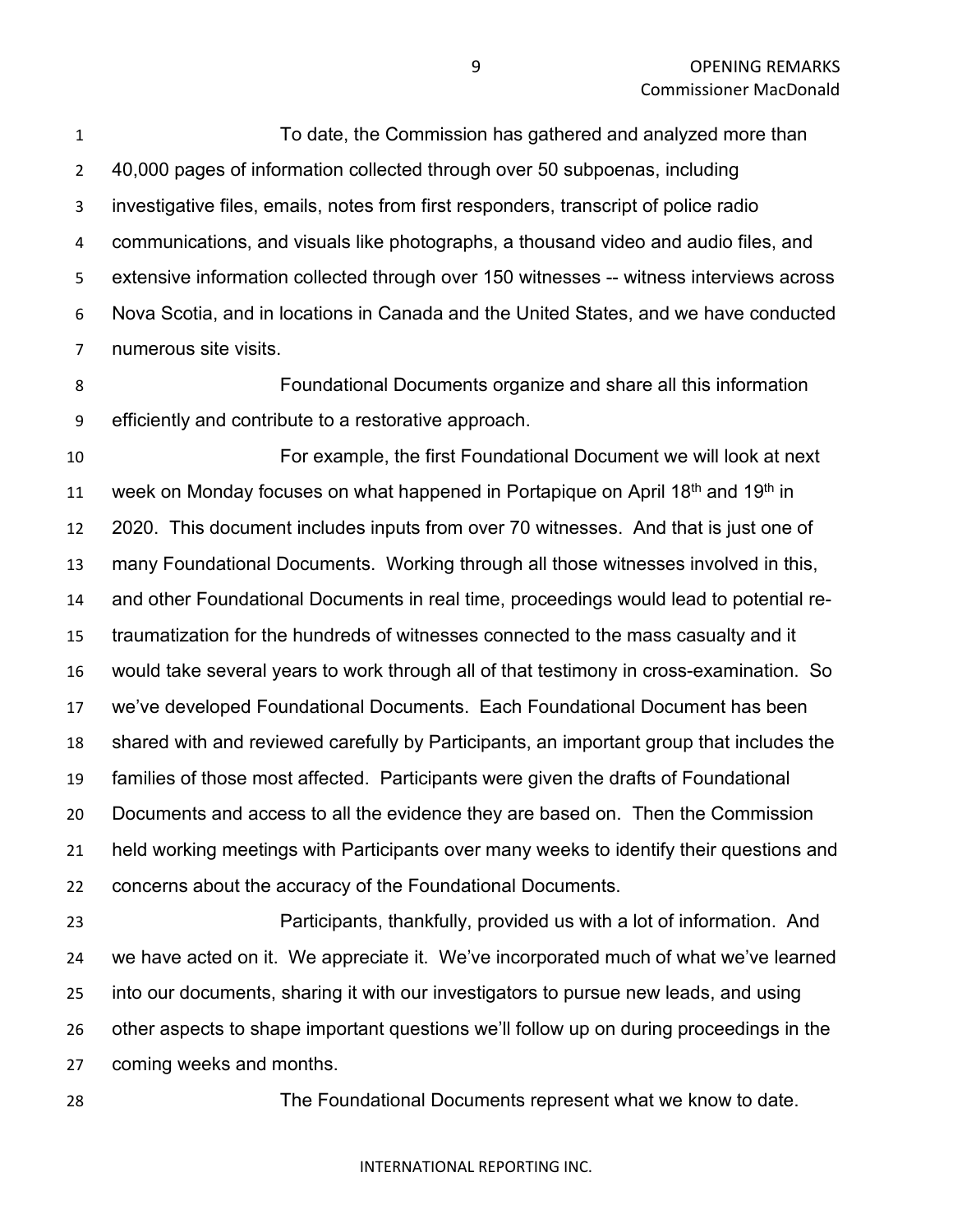However, we anticipate that along with Participants identifying gaps, we will have to hear from you, the public, on areas requiring further follow-up. And the Foundational Documents would then be adjusted accordingly.

 As we work our way through what happened, each Foundational Document, along with the relevant source material, will be entered into evidence and shared publicly on the Commission's website, where all can read them.

 So you know what to expect, the list of Foundational Documents can be found on our website. Some of the Foundational Documents are location lists 9 and will convey the following: what happened in Portapique on April 18<sup>th</sup> and 19<sup>th</sup>, the first responders' actions in Portapique, the containment points in and around Portapique, what happened overnight in Debert, what happened at 2328 Hunter Road, what happened at Highway 4 Wentworth, what happened on Highway 4 Glenholme, what happened on Plains Road, Debert, what happened at on the Onslow Belmont Fire Brigade, what happened in Shubenacadie; what happened on Highway 224, what happened at the Enfield Big Stop.

 Other Foundational Documents for the first phase of our investigation are organized by topic and will convey the following: the involvement of the Truro Police Service, the RCMP Emergency Response Team response, confirmation of the replica police cruiser, the air support narrative, RCMP public communications, RCMP command decisions, the involvement of the Halifax Regional Police and the Halifax District RCMP, an overview of the radio communications system in Nova Scotia, an overview of 911 call-taking and dispatch in Nova Scotia, applicable legislation and regulations, the perpetrator's access to and use of police vehicles and associated equipment, kit and clothing, the perpetrator's access to firearms, and public communications from the RCMP and governments about the mass casualty. Each Foundational Document conveys a piece of what happened and the big picture will emerge as we share more of the documents over the coming weeks. Given this, it is very important not to draw conclusions based on just one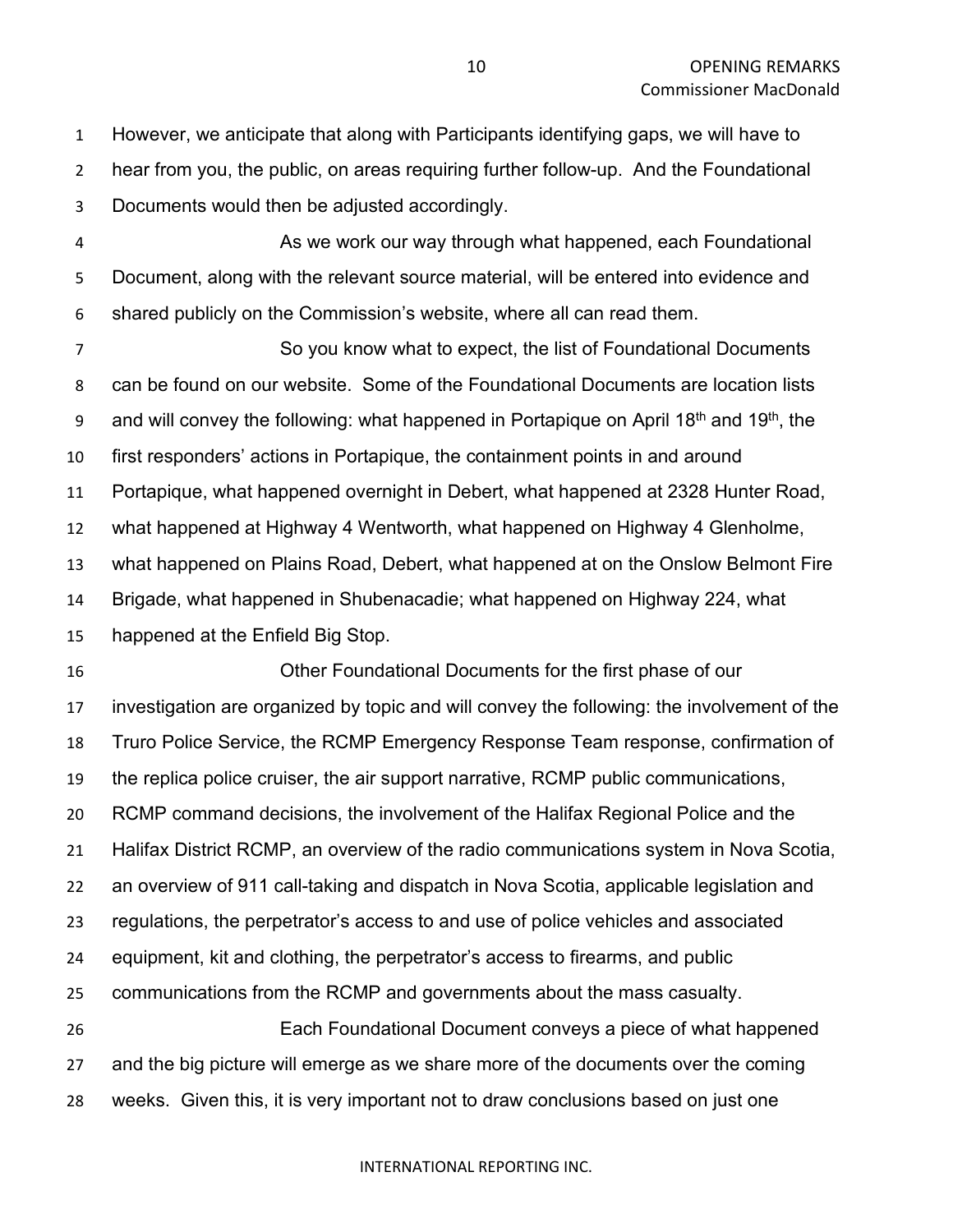Developing these Foundational Documents has been a massive undertaking involving all members of our legal, investigative, and research and policy teams. We are, in effect, "front-end loading" our process by pulling together and organizing all of the information rather than simply releasing huge volumes of unprocessed information. The process has been transparent, as Participants have had access to the full document production and the opportunity to comment on draft Foundational Documents before they are made public. Getting these Foundational Documents ready and doing it right takes time and care. Now, in our public proceedings, we take the time needed to ensure the public understands what is conveyed in each Foundational Document. We will do so at a pace that allows people to deal with the difficult information they contain. We are sharing this information and the Commission's understanding of what happened in real time during proceedings as it is vital for Participants and the public to understand the important work ahead. This does not mean that these Foundational Documents in this form are the final word on what happened. We will continue to ask Participants to speak up if they have remaining questions or concerns arising from the Foundational Documents, including if they feel the need to hear from witnesses where more clarity is required. As new information comes to light through these proceedings or through our ongoing investigation, we will update the Foundational Documents as required. Our goal is to efficiently and effectively develop a common understanding about what happened to ensure we are being transparent and inclusive, collaboratively establishing what happened so we can spend time in public proceedings

#### INTERNATIONAL REPORTING INC.

Foundational Document.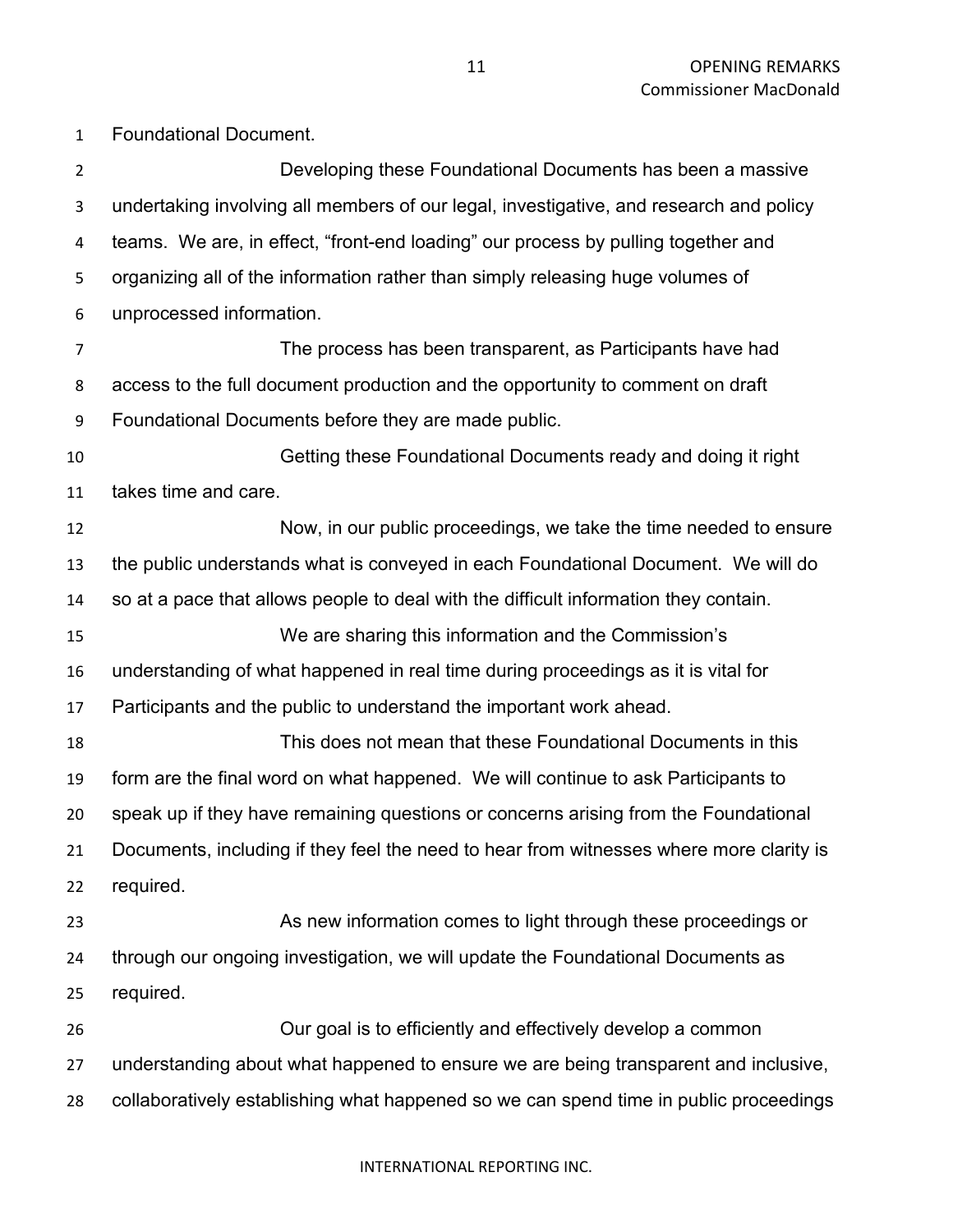focused on why the mass casualty happened, and exploring the causes, context and circumstances to determine where we go from here.

 After we organized our office and staff last spring with all security clearances arranged, et cetera, we began receiving under subpoena tens of thousands of documents, so let me add this important context surrounding the process we are following. Tens of thousands of documents came in through subpoena involving up to 17 crime scenes and hundreds of witnesses, as I've mentioned. A clear reality emerged.

 This inquiry could drift and drag on for years if we were to call all the witnesses involved in this 17 crime scene inquiry. I speak from experience. I have seen firsthand over and over, too often I have seen the emotional toll of processes that go on and on, lives waiting in the balance. This process cannot drag on for five years. We have the responsibility as Commissioners and it is in everyone's interest for us to manage our process, so we developed a process that is just as, if not more effective, than calling witness after witness, a process that will not drag on and on, that will result in a lot less trauma, so instead, we chose to subpoena all the relevant documents and conduct a thorough investigation, which is ongoing. We then shared all our disclosure with all Participants as quickly as we could on a rolling basis. More than 25 rounds of disclosure have been made to Participants, the fruits of dozens of subpoenas. Indeed, given the sheer volume of the information we received, we delayed our initial proceeding schedule in order to better handle the volume. **And then, with the help of the Participants, which I repeat is greatly**  appreciated, we sorted through it all and pieced together facts that, at least so far, appear to be accurate. We are now ready to share these initial findings with you, an eagerly awaiting public, starting this Monday. This then will allow us to spend our public

proceeding time filling in gaps, identifying gaps, identifying where there is uncertainty,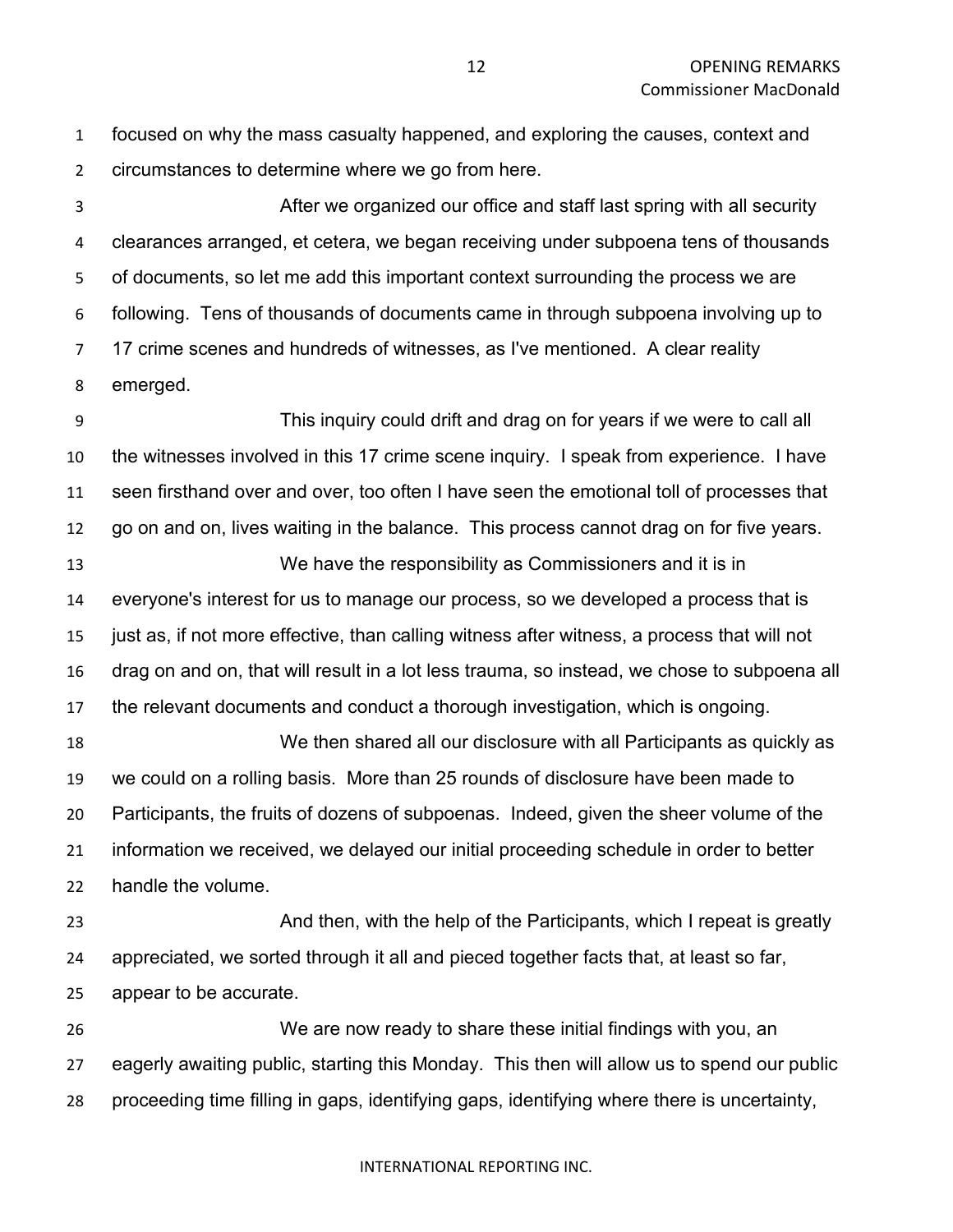material -- areas that are material to our mandate, and we've set aside time in our schedule for that and to hear from Participants as to who else should be called to make sure that all gaps are filled and that all uncertainty relevant to our mandate is addressed.

 So we aren't starting like as in a trial with witness lists. We're starting with a process that has identified as best we can what happened based on the information we have to date. We will then hear from counsel on gaps and who should be called to fill those gaps material to our mandate.

 That will then allow us to spend time learning why things happened the way they did and coming up with meaningful recommendations to keep us all safer. Finding out what happened is the important foundation to start

 building, building why it happened, and to come up with recommendations why this might not happen again.

 This approach will provide the public with as much information as we can at the very earliest opportunity, save an enormous amount of time and cost, and avoid unnecessarily re-traumatizing many potential witnesses.

**I will now ask Commissioner Fitch to talk more about who has been** involved in our work and the role they will play in proceedings.

 Commissioner Fitch brings the experience of more than three decades in municipal policing, including seven years as Chief of Police for the Fredericton Police Force. Throughout her career, Commissioner Fitch has helped lead and shape many initiatives aimed at making our communities safer.

It is an honour for me to serve with her and with Commissioner

Stanton.

Commissioner Fitch.

**--- OPENING REMARKS BY COMMISSIONER FITCH:**

 **COMMISSIONER FITCH:** Thank you Commissioner MacDonald and good morning everyone. Merci, commissaire MacDonald, et bonjour à tous.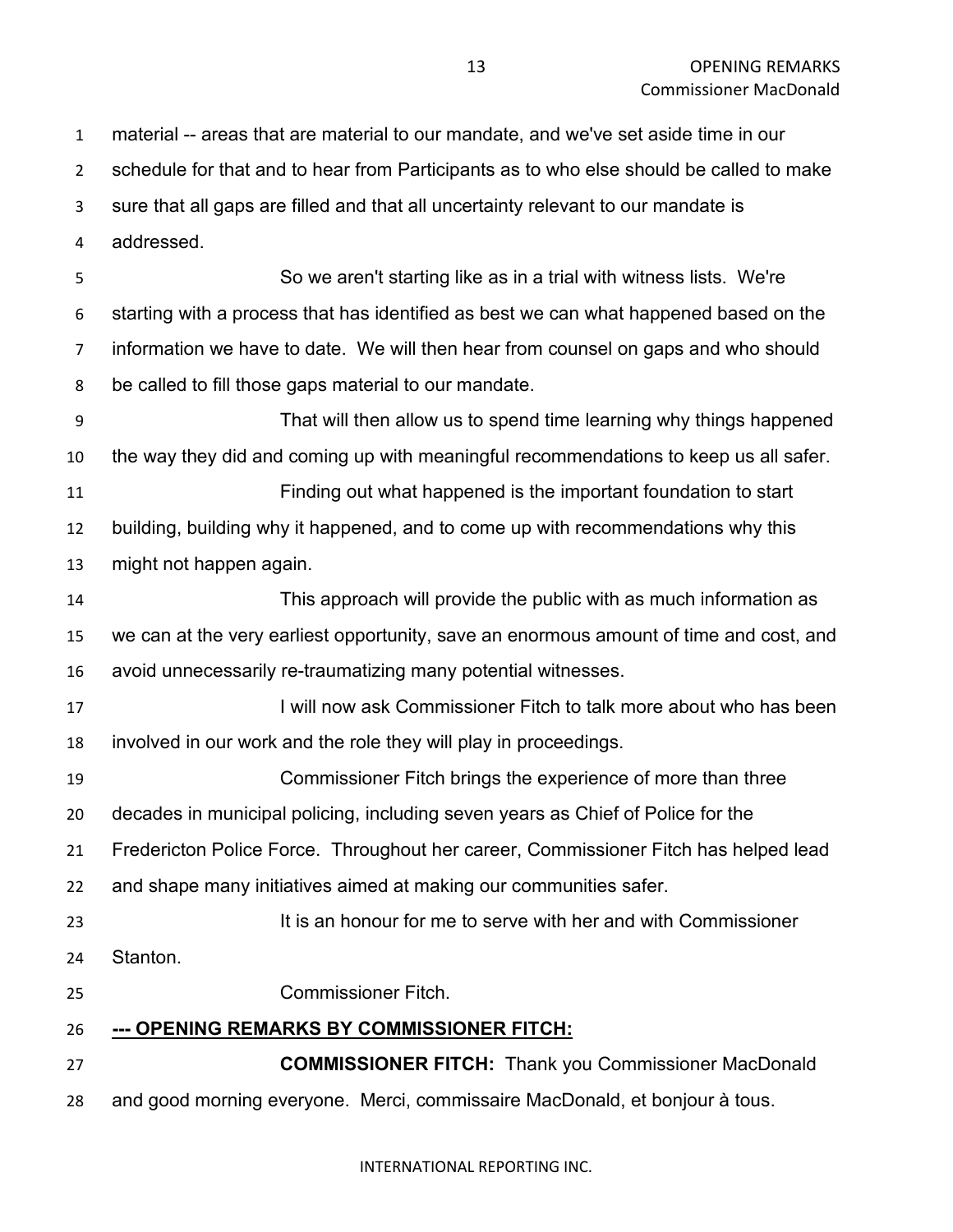**It is an honour to be here serving you as a Commissioner helping to**  lead this inquiry. As noted by Mr. -- Commissioner MacDonald, I served as a municipal police officer for more than three decades, and in doing So I dedicated my life's work to community safety and well-being, police ethics and the positive evolution of policing. As a proud born and raised Atlantic Canadian, I chose to become a police officer to help make our communities safe for all people, especially those most vulnerable, and I became a leader in policing because of the opportunity it presented to make positive changes in community safety and well-being and the role that police play in a democratic society. As a police officer and leader, it is always critical to act

 ethically, with compassion, and collaboratively with communities to ensure that all citizens are served with integrity, respect, professionalism, accountability and care.

 When I was asked to serve on this Commission, I did not make the decision to accept lightly. I was moved to say yes as I saw the people in Nova Scotia and elsewhere step up to care for each other and protect one another, people being "Nova Scotia Strong". What I accepted was a request to help, to use my experiences in a way that can make a positive difference for others.

**I am personally committed to bringing all my experience and insight**  to help the Commission work in ways to ensure that policing organizations remain accountable and have what they need to serve and protect communities, not just in Nova Scotia, but across Canada. As Commissioners, we are committed, we are committed to give space to those most affected to be heard; to ensure responders -- emergency responders are prepared in their work going forward and to help communities across Canada find ways to be safer and stronger.

 The Commission's work is very much about communities, about people and how they are affected by something as harmful as the mass casualty, and how they come together to support each other. I truly hope we will continue to see that community spirit in the ongoing work of the Commission, which has been and will remain highly collaborative.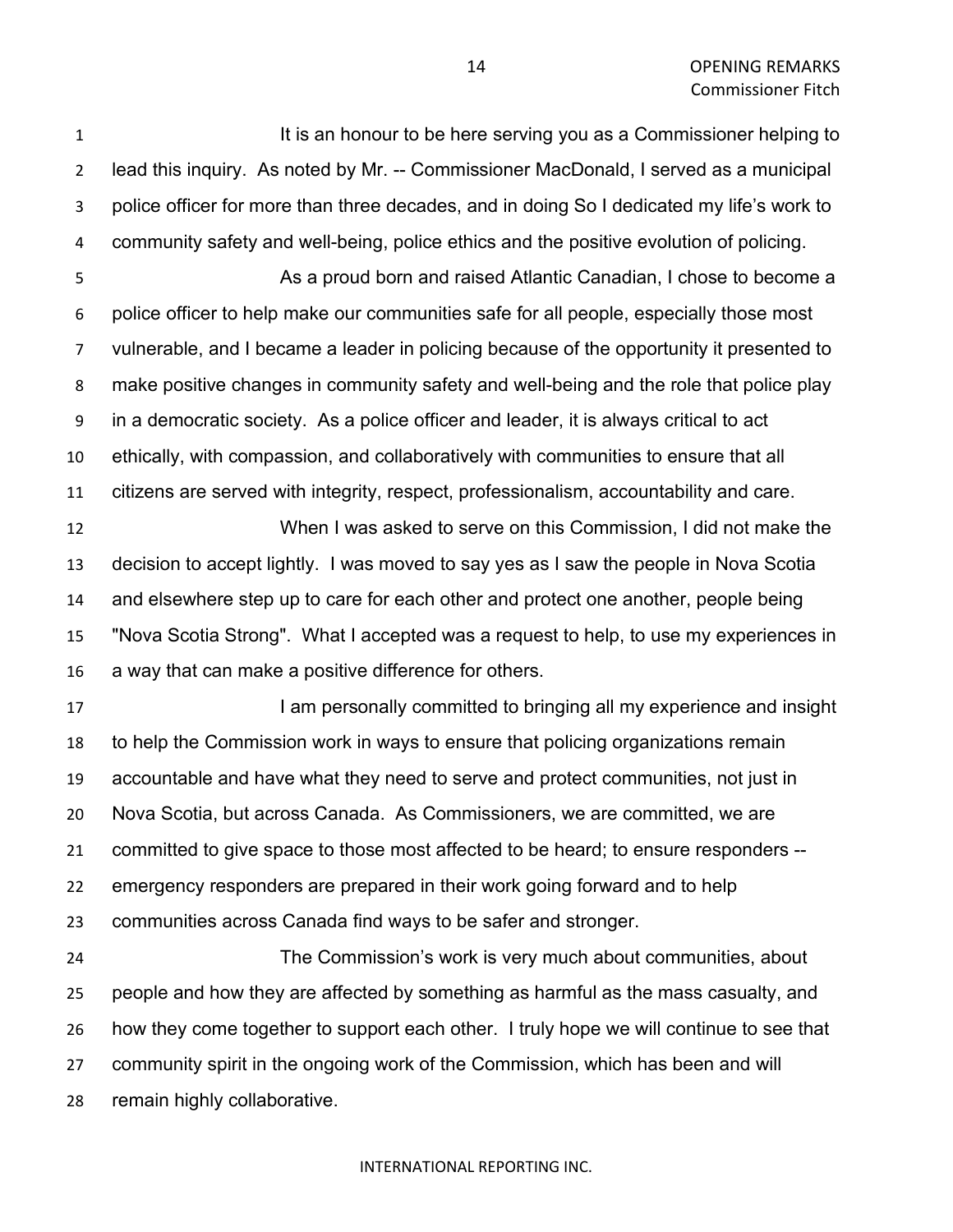We have asked many people to step up again by engaging in our investigations, in our public proceedings and other ongoing work, to help us make meaningful recommendations and then to help carry those recommendations forward to implementation. Here is an overview of who is taking part in the inquiry and what they do: Commissioners MacDonald, Stanton and myself were appointed to lead this inquiry, hire staff, design its process, fulfil its mandate, make important decisions and ultimately deliver findings and recommendations that will help protect Canadians in the future. We lead the independent Commission team, which includes: Seasoned and independent Investigators, who were carefully chosen from outside of the Province of Nova Scotia and outside of the RCMP. These skilled investigators have been painstakingly compiling information and speaking with witnesses over the past 16 months, helping build from scratch an independent picture of what happened. They are continuing this work throughout the proceedings as new information comes to light. Our team includes research and policy specialists, who are exploring the issues set out in our mandate through their own research and through reports commissioned from Canadian and international experts. This work will become more evident through proceedings, and -- later this year and in our final report. We have mental health specialists, who have helped us support the application of restorative principles in our work, and who continue to ensure supports are there for people taking part. And we have community relations and communications specialists, who are helping community members and organizations learn about the inquiry, how they can take part and how they can stay informed. Another important part of our team are Commission Counsel. These are experienced and independent lawyers assisting us in our work. They make sure things run in an orderly and efficient way with Participants and others, and they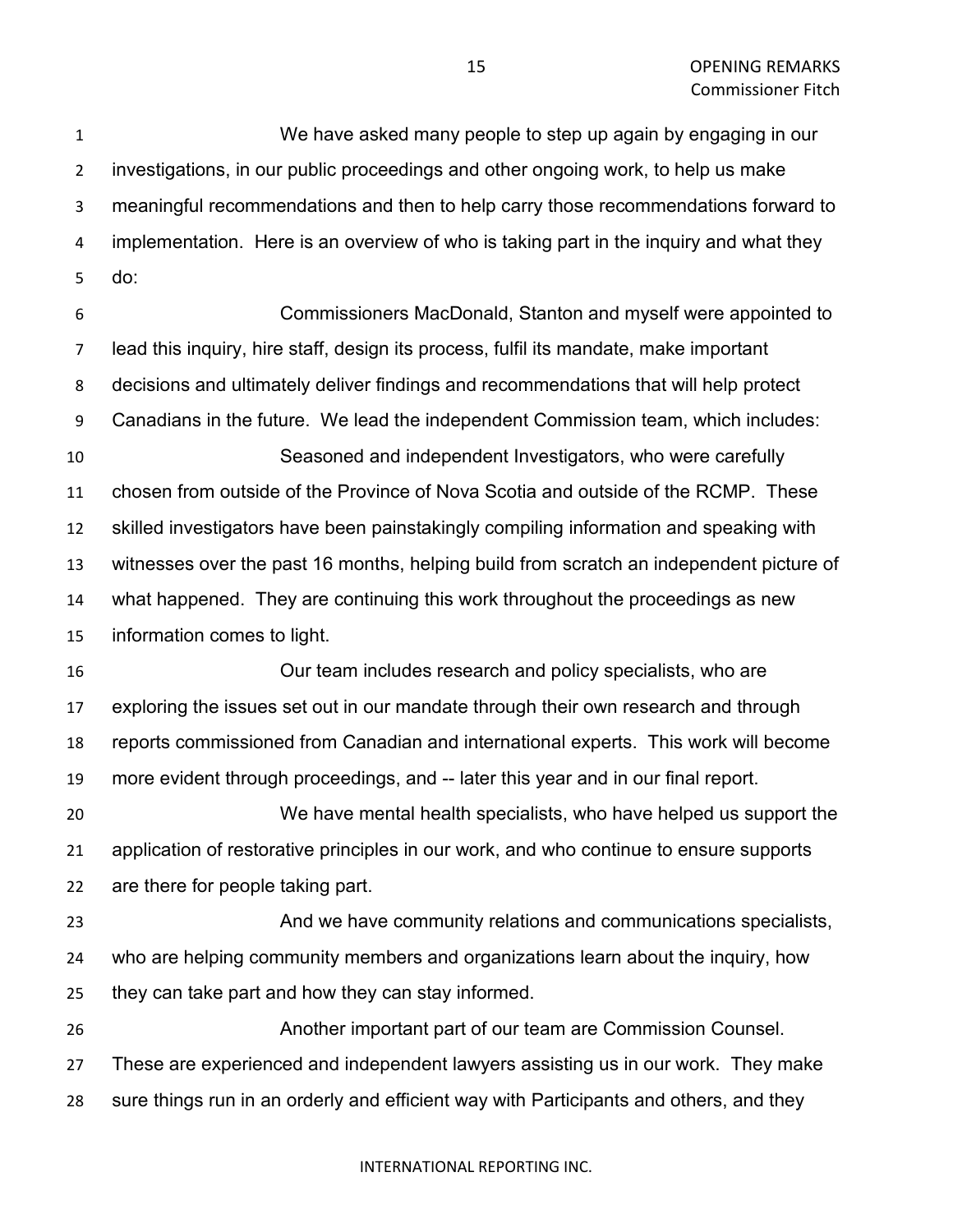play a vital role in presenting the facts to the public.

 During proceedings, you will see Commission Counsel doing a range of things, including leading presentations and discussions about what happened, questioning witnesses and working closely with Participant Counsel to discuss their questions and suggestions. It is important to note that Commission Counsel are not acting as prosecutors or for defendants. Like us, they are objective and impartial, working in the public's interest. All of this work is supported by a dedicated secretariat that looks after the administrative needs of the Commission. Moving on from the Commission team itself to the Participants. This group is a very important part of our work. The Commission has 61, 61 Participants, including those most affected individuals, families, first responders and organizations, including advocacy groups and both levels of government. These are people and groups who were automatically granted or applied for the opportunity for appropriate participation and who have a substantial or direct interest in the subject matter of the inquiry.

 Participants are represented by their own lawyers, Commission (sic) Counsel. To date, we have collaborated with Participants and their counsel over many conversations and meetings to shape the Commission's approach and Rules of Practice and Procedure. We have listened when Participants have asked for more time to review information and prepare, adjusting the Commission's schedule while continuing to advance our work.

 Importantly, we have worked closely with Participants to review information about what happened, as shared in the Foundational Documents, to ensure these documents are as accurate as possible for the public proceedings to commence. During this time, we expect documents to be further informed and explored. Towards the end of 2021, and earlier this year, the Commission

held working meetings with Participants over many weeks to review the draft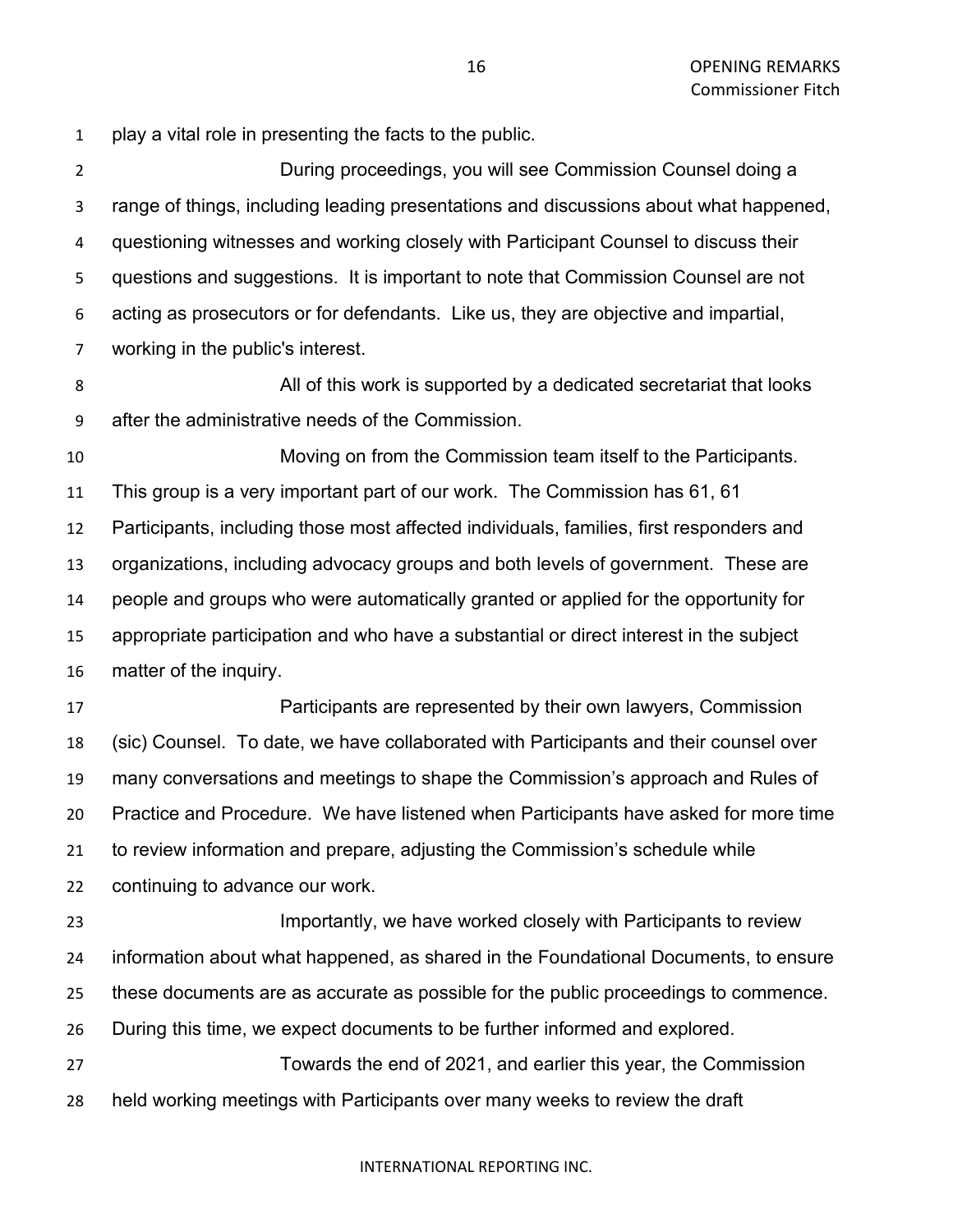Foundational Documents, which, as Commissioner MacDonald said, will play a very

important role in our work to understand what happened. During proceedings,

Participants and their counsel will provide input to the Commissioners and may

participate in questioning witnesses or experts or in sharing information and

perspectives.

 It is important to note that you do not need to be a Participant to play a role in this inquiry; there are many other ways to contribute. This is consistent with the Commissioner's independence; we control our own process, we must. While we will always listen with respect and a collaborative spirit, we must not be directed by Participant groups or any other group. We are creating many different opportunities for you to take part and provide input.

 As needed, Commission Counsel will be calling witnesses to answer questions where more insight is needed on key information or events. Participant Counsel may also make recommendations for witnesses or request to call and question a particular witness. As Commissioners, we will consider these requests and determine if they are essential to fulfil the Commission's mandate or responsibilities in the public interest.

 In addition, you will also hear from a number of other people during proceedings this year, including community members invited to take part in panels and other sessions, experts at roundtable discussions on the related issues, and family members or others most affected who may wish to publicly share their experiences. Last, but certainly not least, there is you, members of the public. The word "public" is just as important as the word "inquiry", and a public inquiry is really a two-way street.

 As we work through the proceedings this year, we ask you to reach out if you have information that the Commission needs to know related to what happened or why and how things happened, watch and listen to proceedings, and speak up through the "Share Your Experience" survey, which is available on our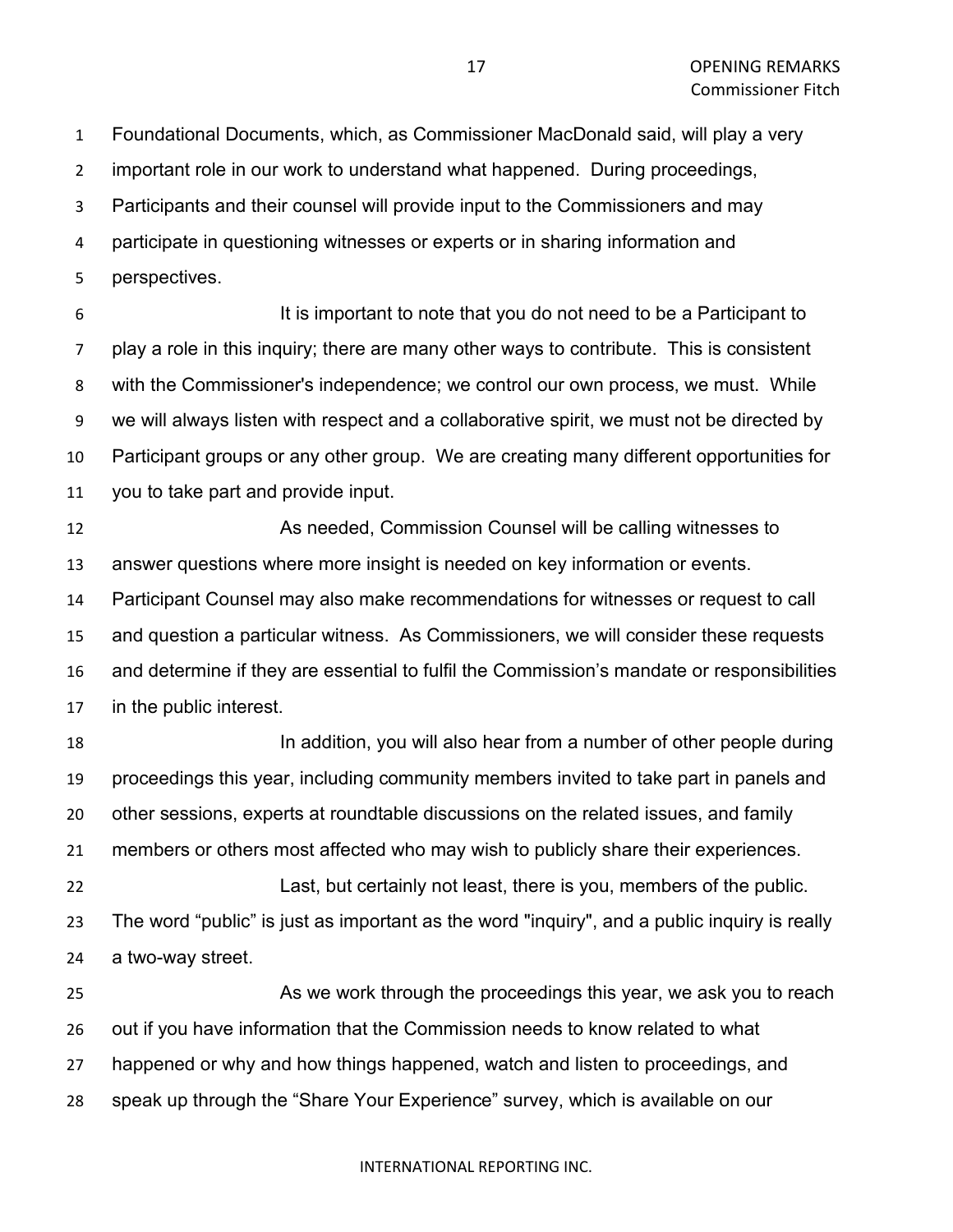| $\mathbf{1}$   | website.                                                                                 |
|----------------|------------------------------------------------------------------------------------------|
| $\overline{2}$ | Through that survey, we want to hear from people across Nova                             |
| 3              | Scotia, Canada and beyond. No matter who you are or where you are, your experience       |
| 4              | and perspectives matter to us.                                                           |
| 5              | Finally, we ask all members of the public and everyone involved to                       |
| 6              | reflect on the kinds of recommendations you would like to see coming out of the          |
| 7              | Commission's work. We will be inviting you to share your thoughts and submissions        |
| 8              | later in the year.                                                                       |
| 9              | Now I will ask Commissioner Stanton to talk about the phases of                          |
| 10             | the Commission's work and what to expect from proceedings.                               |
| 11             | I am honoured to be serving with both Commissioners and want to                          |
| 12             | highlight here that Commissioner Stanton brings expertise from her longstanding          |
| 13             | scholarship on public inquiries and from a legal career spanning diverse areas including |
| 14             | constitutional and human rights law. Commissioner Stanton has also contributed to        |
| 15             | many initiatives focused on building equality and inclusivity.                           |
| 16             | Commissioner Stanton. Thank you.                                                         |
| 17             | --- OPENING REMARKS BY COMMISSIONER STANTON:                                             |
| 18             | <b>COMMISSIONER STANTON:</b> Thank you, Commissioner Fitch,                              |
| 19             | and good morning, everyone. I'm honoured to be serving the public on this inquiry with   |
| 20             | <b>Commissioners MacDonald and Fitch.</b>                                                |
| 21             | I became a lawyer as a way to work toward social justice, to                             |
| 22             | contribute to making the world fairer and safer for everyone.                            |
| 23             | Over the course of my career in law, I have come to greatly                              |
| 24             | appreciate the role that public inquiries and commissions can play in bringing people    |
| 25             | together to investigate and address events and systems that have caused great harm.      |
| 26             | As I've explored in my scholarship, including my book written prior                      |
| 27             | to this Commission, public inquiries can be a rare opportunity to bring together many    |
| 28             | people, groups and organizations to gain an understanding, a shared understanding        |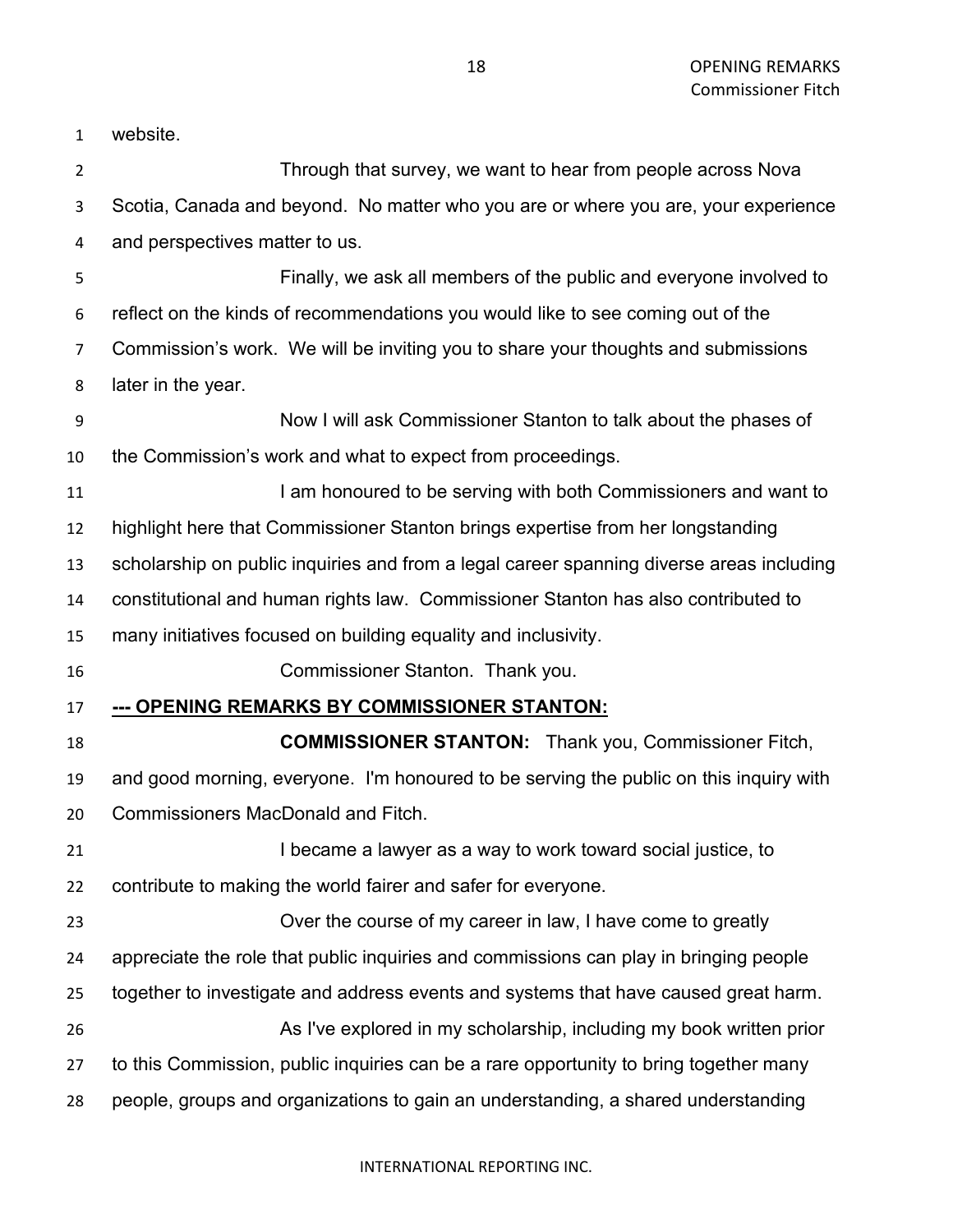and a shared purpose, and to take the time needed to look at both what has happened but also across the many issues that may have contributed to it, and to shine a light on the places where systems and structures may have failed us, and how they can be improved in the future.

 Raised in southern Alberta and having lived and practised over the years in B.C. and Ontario, part of my commitment is to help bring a broader national perspective to the Commission's work, not only because this is an important part of our mandate, but also because regardless of where people live or come from, everyone in Canada should feel safe in their homes and communities.

**I acknowledge it can be harder to feel safe when we're two years**  into a global pandemic and all the uncertainty and anxiety that comes with it. It's as if our lives have been turned upside down several times over, and many of the ways we would normally come together to provide comfort and support have not been possible and, we must not forget, were not possible for the families and communities following the mass casualty. We're living in an unusual time and, even though it's hard to extend good faith, compassion and empathy to one another, we need to take care of each other and to work together well.

 As we've heard, there are many people engaged in the Commission's work and, quite rightly, many people are watching, waiting to see where this inquiry goes.

 The Commission is required to act in the public interest, and the public interest does not necessarily mean doing what is popular. It means designing a process that takes into account all aspects of the Commission's Terms of Reference, including the systemic public policy issues that we're required to explore. It means investigating without fear or bias, including using our subpoena power to ensure we're getting access to all the information we need and to compel the attendance of any witnesses from whom we need to hear, following the evidence where it leads us using an inquisitorial, not adversarial, process.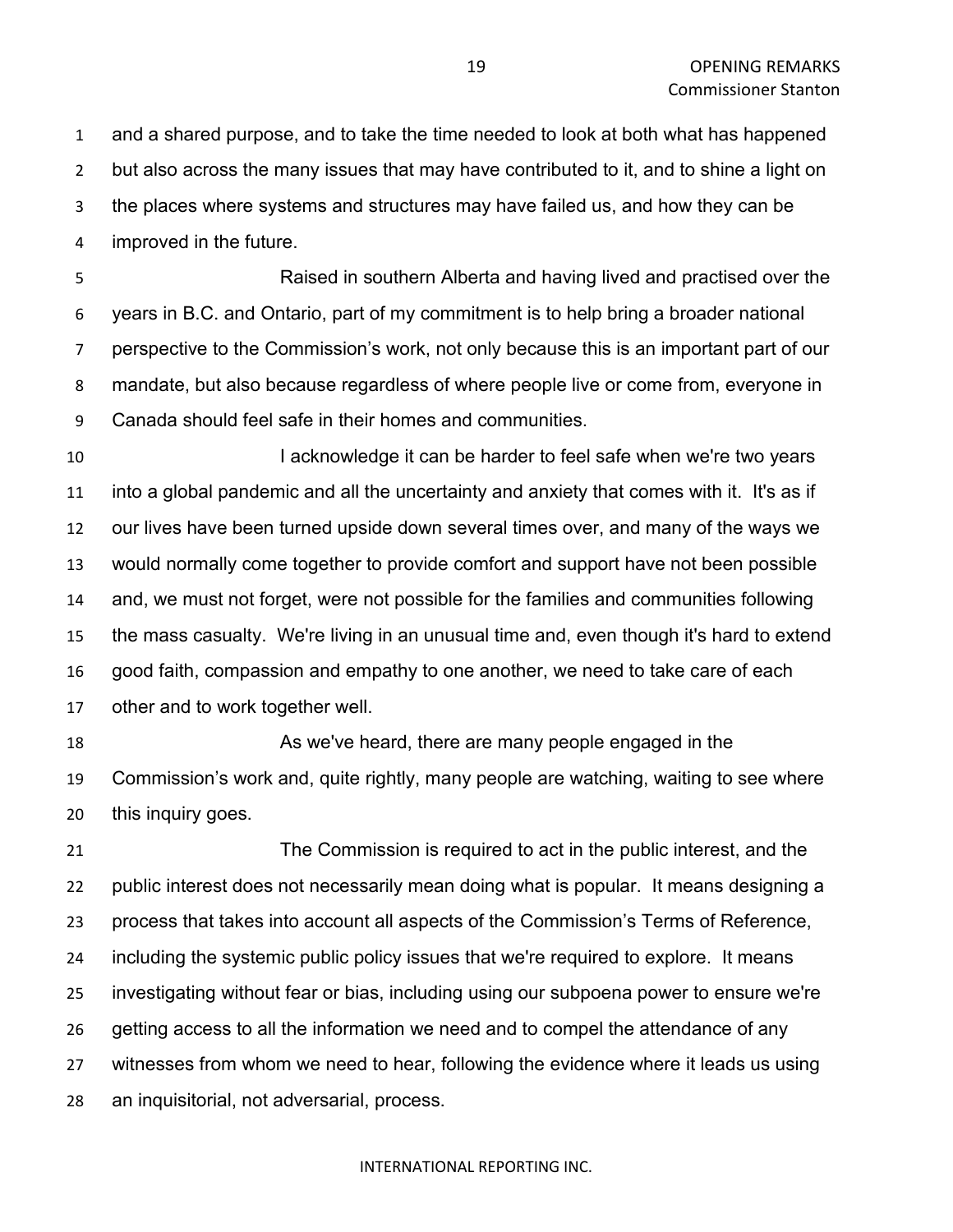Doing all of this in a way that is focused on how to make things better in the future. Our Terms of Reference require us to draw on restorative principles to shape the Commission. As Commissioner MacDonald said, being restorative includes designing processes that are inclusive, collaborative, flexible, non-adversarial and forward focused. A restorative process is also powerful because it allows us to look at the systems and structures in which this mass casualty took place and how well those systems and structures are serving the people who are living in communities or working in roles intended to provide protection, safety and critical services. Whatever your perspective on the mass casualty and whatever your views on the work of this Commission, I believe we all share common ground. We all want to make our communities safer. I ask you to keep that common ground in mind as we continue with our work. Here's how we are organizing this inquiry and proceedings this year. 17 At a high level, we planned our work in three overlapping phases. Each phase is important and builds on the others to help us get where we need to go. In Phase 1, our focus is on establishing the foundation of what happened leading up to, during, and after the mass casualty. Some of the main tasks here have been to obtain documents, carry out investigations, and speak with witnesses. The Commission began to analyze all of this information as it became available and to bring it together in Foundational Documents that organize and share an understanding of the very large volume of information we've gathered. Taking a careful, detailed look at what happened helps us ensure we ask the right questions about why and how it happened. Another part of learning about what happened has been to take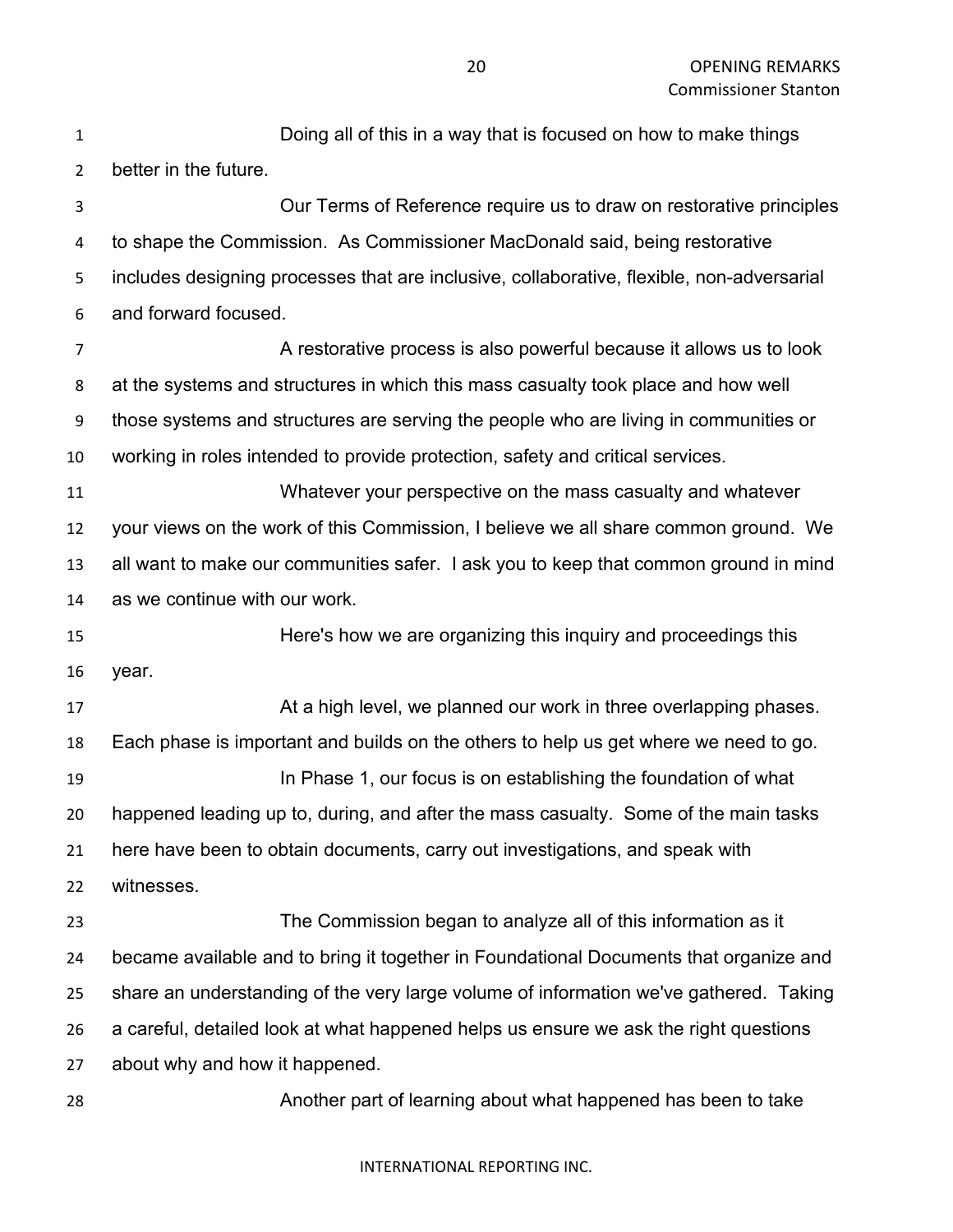steps to understand the perspectives of those most affected and community members. To this end, one of our first priorities was to meet with the families of those whose lives were taken and with those who were injured. And what we heard in those meetings has grounded our work ever since.

 Early on, we also initiated our research program, canvassing for individuals and groups who might assist us in carrying out our mandate. We appointed a Research Advisory Board to support our work with their expertise in areas such as community engagement, policy processes, criminology, law and psychology.

 Some of the questions you may have today will be answered in Phase 1. Other questions about why and how the mass casualty could have happened will be explored in Phase 2. And we have a few months ahead of us to do that work.

**In the second phase of our work, we will be building on what we**  learn about what happened and work through the difficult questions about why and how it happened, exploring the broader context, causes and circumstances that will help us all understand how and why it happened.

 Here our focus is on exploring the related issues set out in our Terms of Reference as requiring particular attention, including firearms access, police and service-provider responses and emergency communications.

 In Phase 3, we'll build on everything we've learned in Phases 1 and 2 to shape the inquiry's final report and recommendations. Throughout our mandate, we're taking a forward-focused and outcome-focused approach, and we expect this will come to fruition in Phase 3, ultimately helping to strengthen safety in our communities. This deliberate, careful approach is intended to ensure we fulfil the Terms of Reference we have been entrusted to carry out in service of the public interest. We've made progress on Phase 1 and 2 work over the last year and will continue to advance all phases in 2022.

 Our public proceedings this year will follow the same three-phased approach.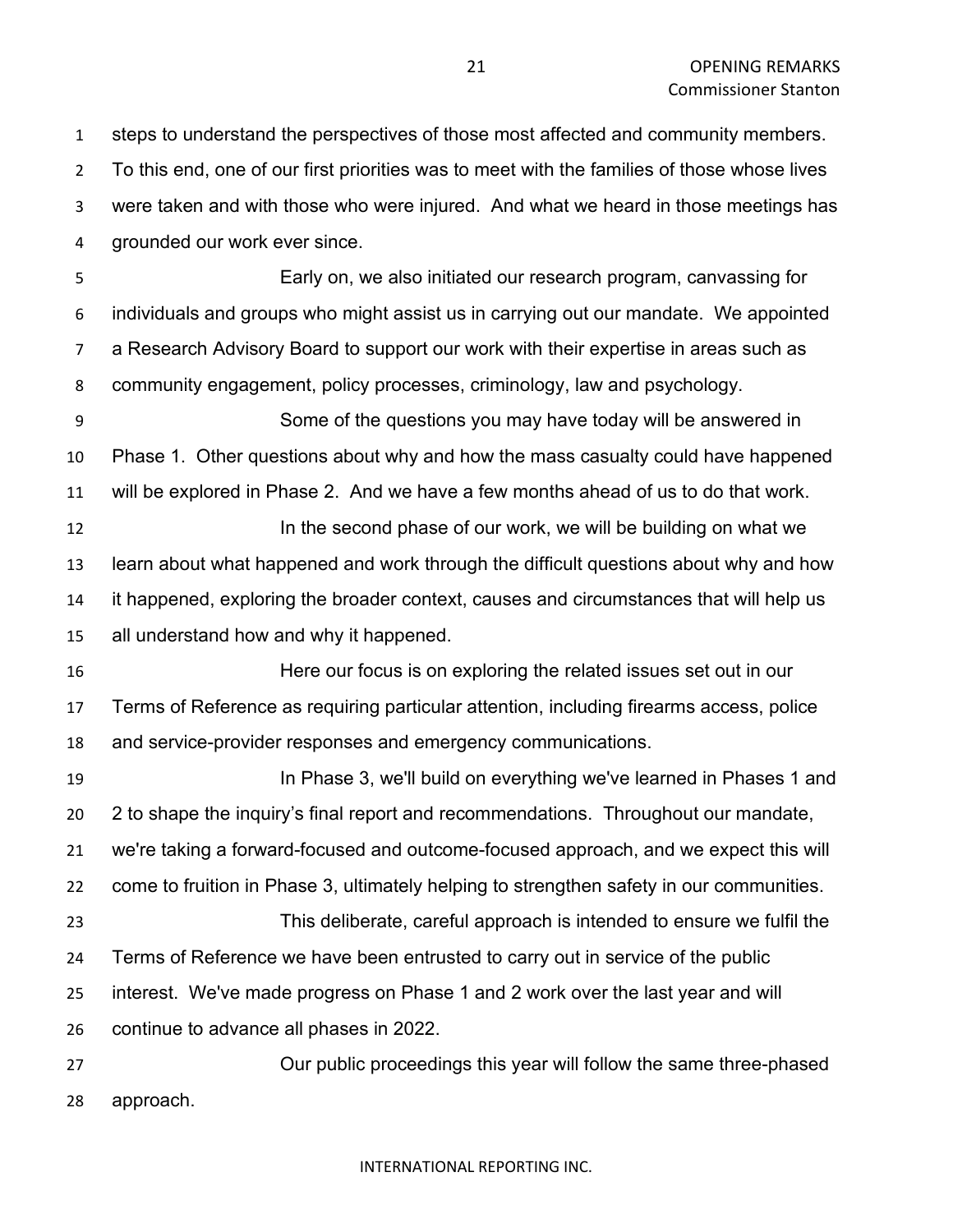Public proceedings focused on Phase 1 begin today and are planned to continue through to April 14, when we'll pause proceedings for a week for the commemoration of April 18th and 19th.

 This week, we'll focus on a number of panels and presentations to provide important context for our ongoing work. We'll look at the broad human impacts of the mass casualty, the communities and geography where the mass casualty occurred, and the structure of policing and emergency services in this area.

 We know there are people following the work of the Commission across Canada and beyond our borders. It's important that everyone has an understanding of the context and communities where the mass casualty happened to better understand the Commission's work.

 Beginning next week, we'll work our way through a series of presentations and discussions about what happened. This includes beginning to share the Phase 1 Foundational Documents, which, as Commissioner MacDonald outlined earlier, have been subject to thorough critique by Participants, all of which we considered with care. We're sharing our understanding with the public because it is vital for Participants and the public to inform the work ahead, to examine how and why this happened, and to form meaningful recommendations.

 Where events or relevant facts remain unclear, we'll take the time for more discussion, we'll call witnesses where required, and we'll take into account the questions and recommendations brought forward by Participants, who have a wealth of knowledge to contribute, and who we will continue to engage in testing and responding to the evidence. It's critical that we establish a clear and shared factual foundation, to ask the hard and important questions to support accountability for what happened, and effective recommendations for what needs to happen in response. In the spring, Phase 1 hearings will continue and Phase 2 proceedings will begin. Phase 2 will explore the broader context and issues relevant to

the Commission's mandate.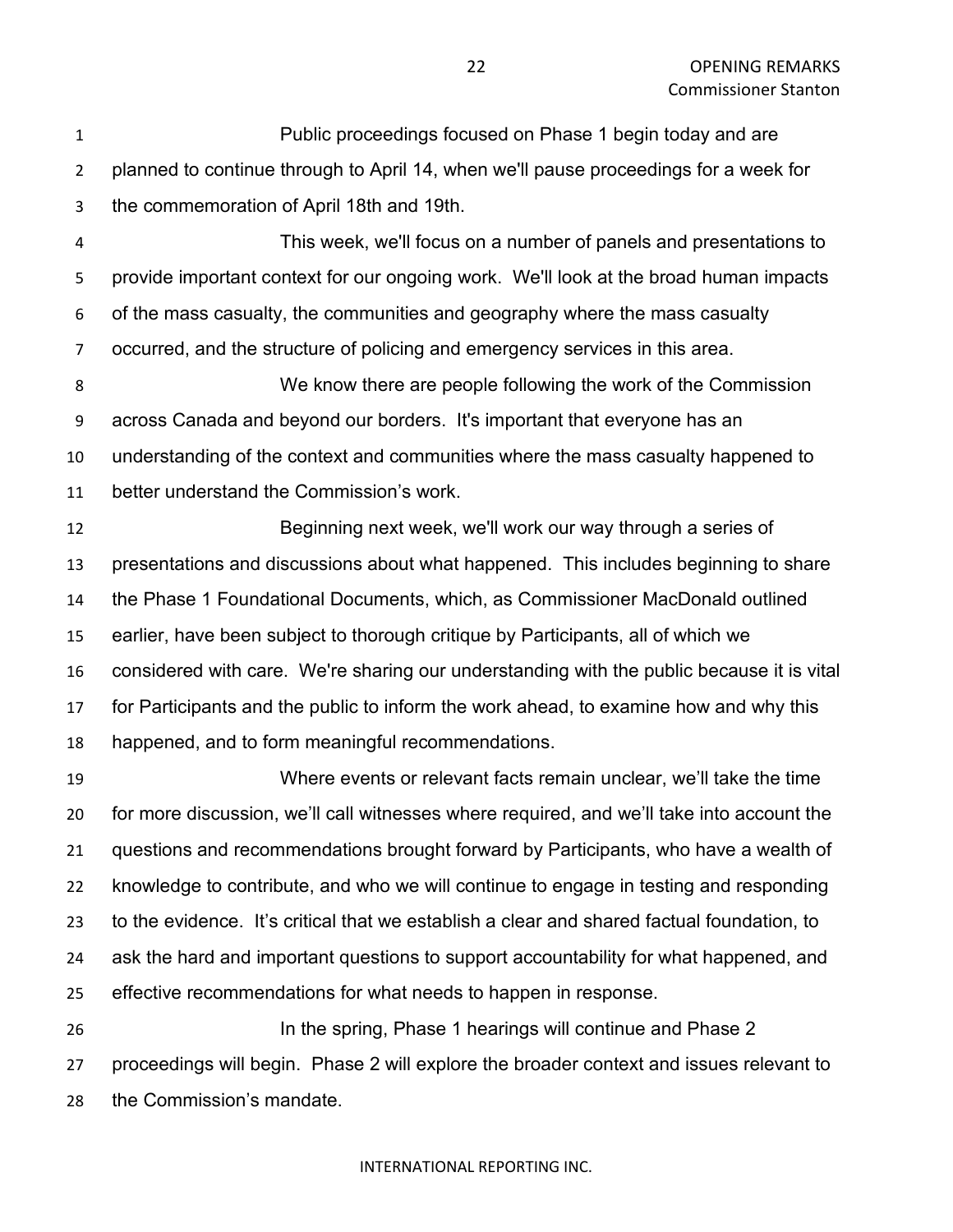Over the course of the Phase 2 proceedings, which will take us through to the summer, more than a dozen commissioned reports will be shared publicly. More Foundational Documents will be released publicly, we'll have more counsel-led presentations, discussions, and witness sessions, and we'll hold a series of round tables, where subject matter experts will join us to discuss and assist us in understanding issues relevant to our mandate and required of us to understand in our Terms of Reference.

 Then we anticipate beginning Phase 3 work in the summer by inviting Participants to make final submissions and the public to inform the Commission's final recommendations to make communities safer.

 Throughout each phase, there will continue to be ways for Participants and others to provide input and feedback. In addition to bringing forward questions and recommendations during proceedings, Participants can provide written submissions at the end of each phase of our proceedings and make final submissions in the fall. And as Commissioner Fitch said, we invite members of the public to take part, whether through the "Share Your Experience" survey that's open on our website, or by watching the proceedings to reflect on the kinds of recommendations you'd like to see, and then sharing those recommendations with us later in the year.

 All of this adds up to an extensive schedule of proceedings ahead of us this year, with many people involved and many moving parts.

 Later today, one of our team members will share an orientation to Commission resources that can help you learn where to find the information, supports and tools you need to take part.

 My fellow Commissioners and I, along with the entire Commission team, are committed to providing you with information about what is happening, why it is important, and how it connects to fulfilling the broader mandate in the public interest. **I'll turn it now back to Commissioner MacDonald. Thank you very** much.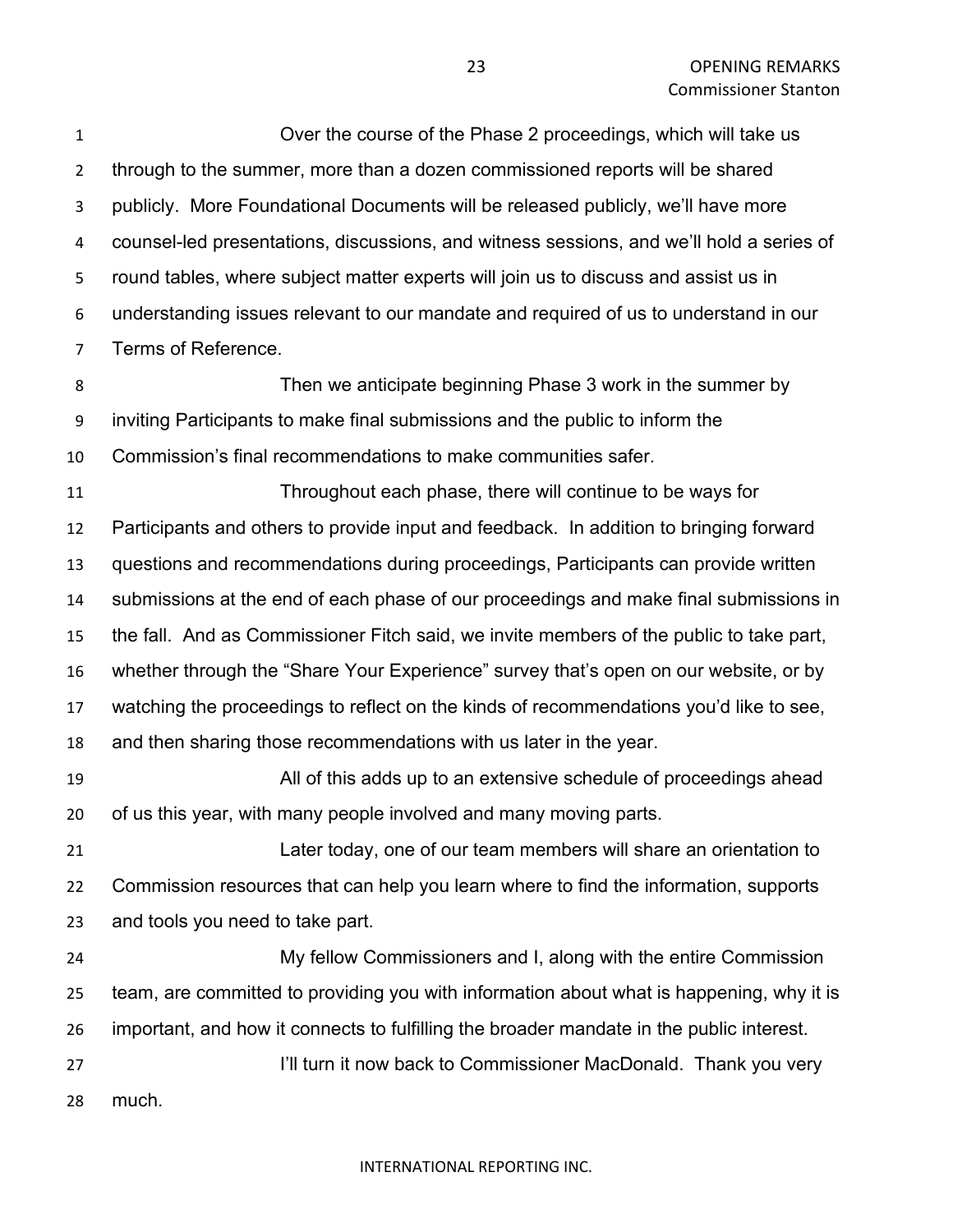**COMMISSIONER MacDONALD:** Thank you, Commissioner Stanton and Commissioner Fitch. And thanks to all of you. Thanks to all those most affected people for your courage and your commitment. Thanks to Participants and Participant Counsel for all your hard work over many hours spent working with us to shape this process and carry out this work. Thanks to the many witnesses and community members who have spoken with us about their experiences. Thanks to the community organizations who have stepped up to share your perspectives and support. Thanks to the media for sharing the work we are doing. Thanks to the public for your ongoing engagement.

 Thanks to the Commission team for your hard work. And thanks to everyone who has made such valuable contributions to our work to date and will be stepping up again in

the weeks and months ahead.

 The Commission has a broad mandate and an ambitious timeline. Clearly, we have a lot of work to do in 2022.

 When we get to the end of this inquiry, we will have done our jobs if, to the utmost of our ability, we have answered the questions around what happened, and we've explored why this happened, and we have developed findings and recommendations that are taken up by policy makers, public institutions, community organizations, and the public at large, all working together to make communities safer. So now we continue. Coming up later today, as mentioned, we have an orientation session to help you know where to find key information and resources. After that, we will have a panel discussion focused on the human impact of this mass casualty, its broad reach, and effects on wellness. This is an important way of establishing context for our coming

investigation and discussion.

Thank you so very much.

On continue.

La prochaine activité est une séance d'orientation pour vous aider à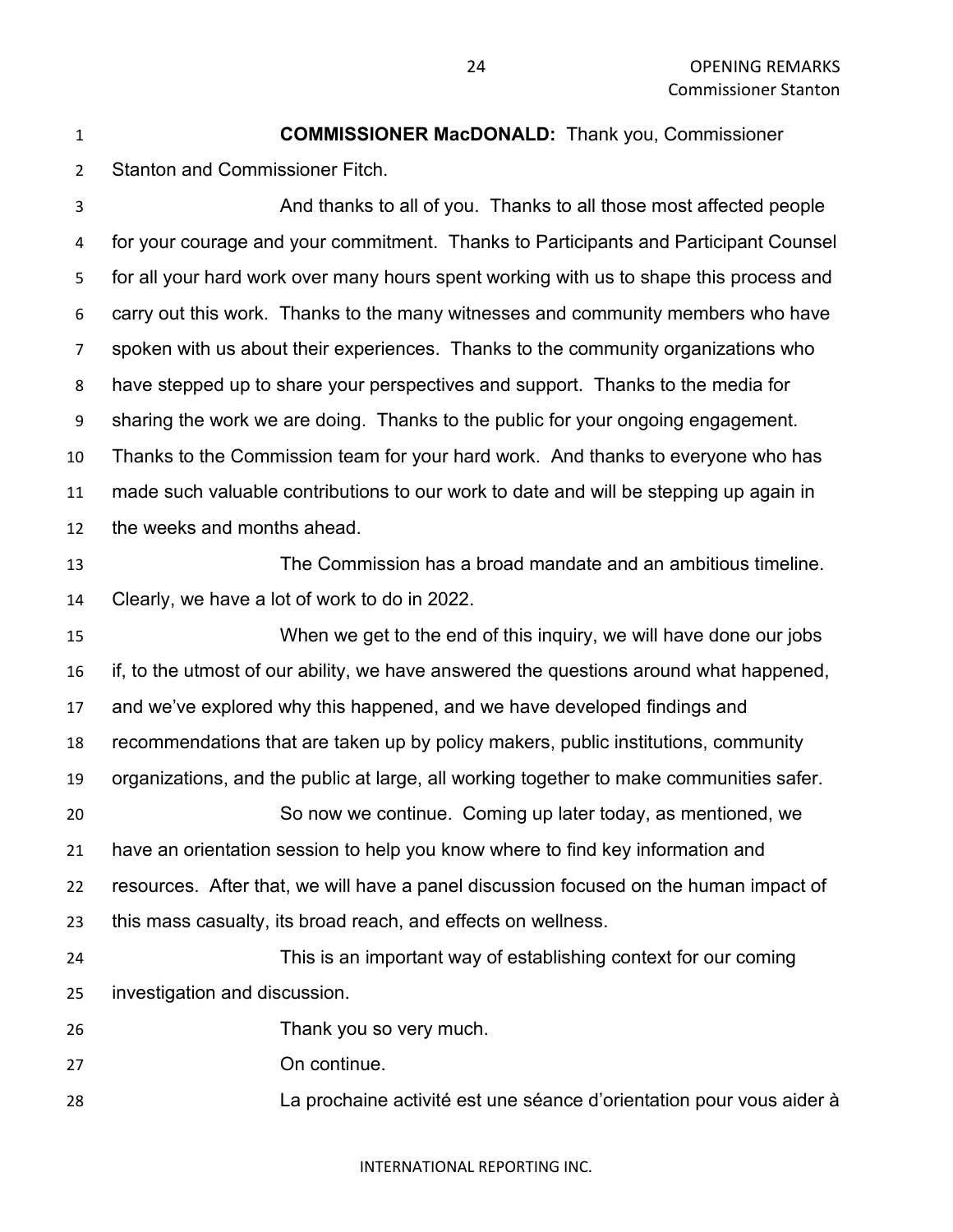savoir où trouver les informations et les ressources clés. Une discussion de groupe sur les profondes conséquences humaines des pertes massives, notamment sur la santé mentale, aura lieu plus tard cet après-midi. Cela nous aidera grandement à définir le contexte pour l'enquête et les discussions à venir. Merci. À cet après-midi. Thank you all so very much. Thank you. **REGISTRAR DARLENE SUTHERLAND:** Thank you. Lunch will be served at noon and the hearing will resume at 1:00 o'clock. --- Upon breaking at 10:37 a.m. --- Upon resuming at 1:00 p.m. **COMMISSIONER MacDONALD:** Good afternoon, everyone. We will now have Violet MacLeod from our public engagement team join us. We have asked Violet to provide us with an overview of the Commission's website and its resources, including where to find the Foundational Documents and the assorted materials that will -- we will start presenting next week. Violet will talk through where to access these documents, including Commission reports, how to get in touch with us and take part, find daily schedules, as well as wellness and resources. So thank you so much, Violet. **--- WEBSITE OVERVIEW BY MS. VIOLET MacLEOD: MS. VIOLET MacLEOD:** Thank you, Commissioner MacDonald, and thank you to everyone joining us today. As Commissioner MacDonald said, my name is Violet MacLeod, and I am the Senior Communications Advisor at the Mass Casualty Commission. And today, I'll be sharing information about the Commission resources. It's going to be quite a lot of information. It'll also include orientation to the website and how to find some of the helpful information as we move through the proceedings and throughout our work. So more specifically, I'll be sharing information to help you know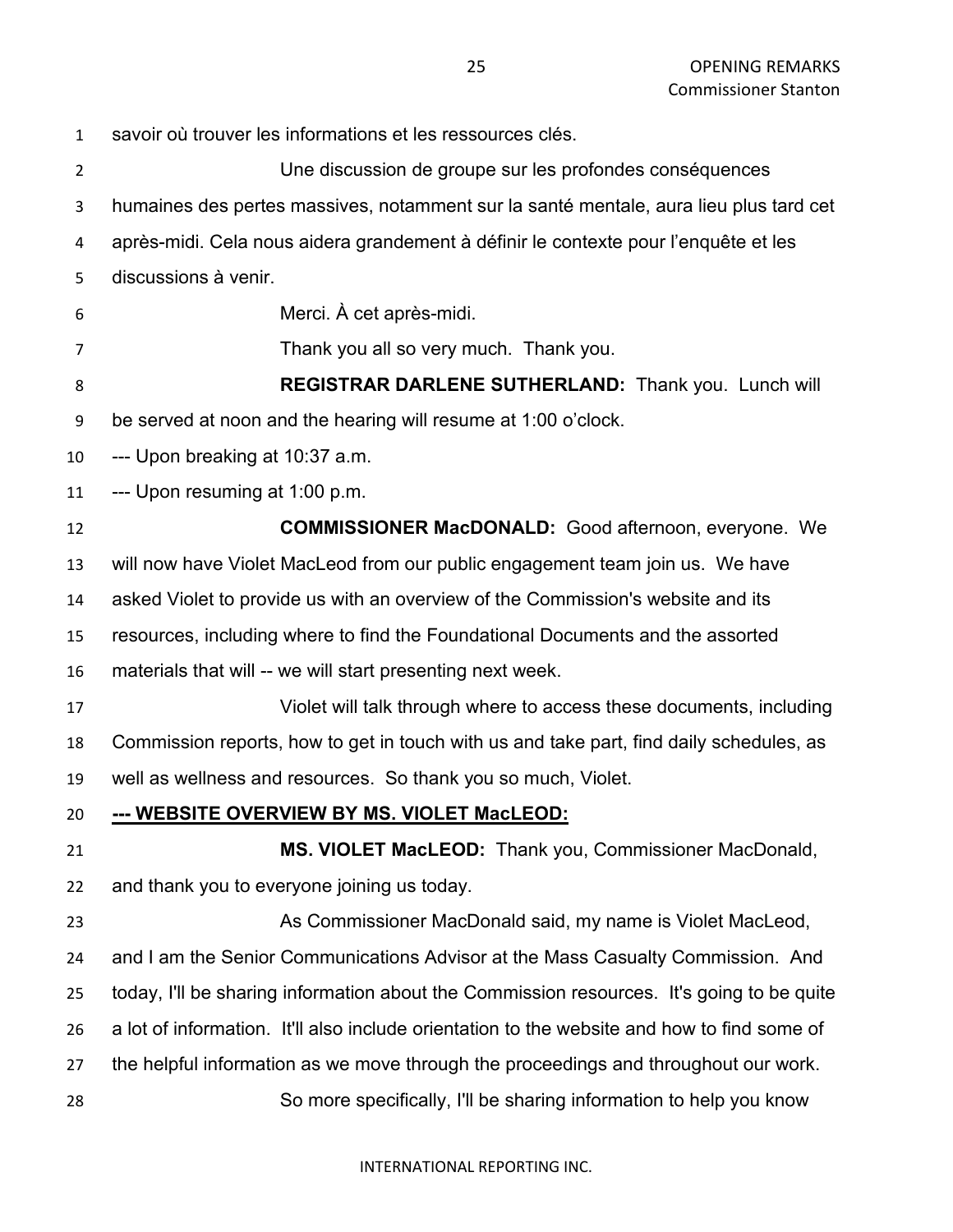more about what to expect and how to take part in the Commission's public

proceedings, as well as the ongoing work, and this orientation will show you where to

find key information and resources, including Commission documents and information

specific to the public proceedings.

 First, some important things to know about the Commission's COVID-19 response planning. The health and safety of everyone taking part in public proceedings is an absolute priority. We are focussed on the safety of our team members and all those participating in the Mass Casualty Commission, as well as the public.

 For those who are able to join us in person today, it's important to know that all public health protocols are being followed and our team members are adhering to guidelines, such as physical distancing, mask-wearing, frequent

handwashing and cleaning.

 Due to the current gathering restrictions, for the beginning of days of the proceedings, only Participants, Participant Counsel, Commission team members and members of the media are able to attend in person here at the Halifax Convention Centre. Members of the public are welcome to attend our community viewing stations, and those are in Truro. And I'll show you where to find information about those throughout the course of this session. So community members may also watch the proceedings online or dial in via the proceedings phone line, and I'll also indicate where that as well in a moment.

 Everyone attending in person, either in Truro or in Halifax, they have been asked to register using a tool on our website and to show proof of vaccination to enter the public proceedings spaces, and we will continue to adjust and adapt our approach as public health guidelines change. We do look forward to welcoming more people to attend in person once it's safe to do so.

 Now, I will be opening the Commission website. You will be able to see it on the large screens both to the left and the right of me. As well, if you are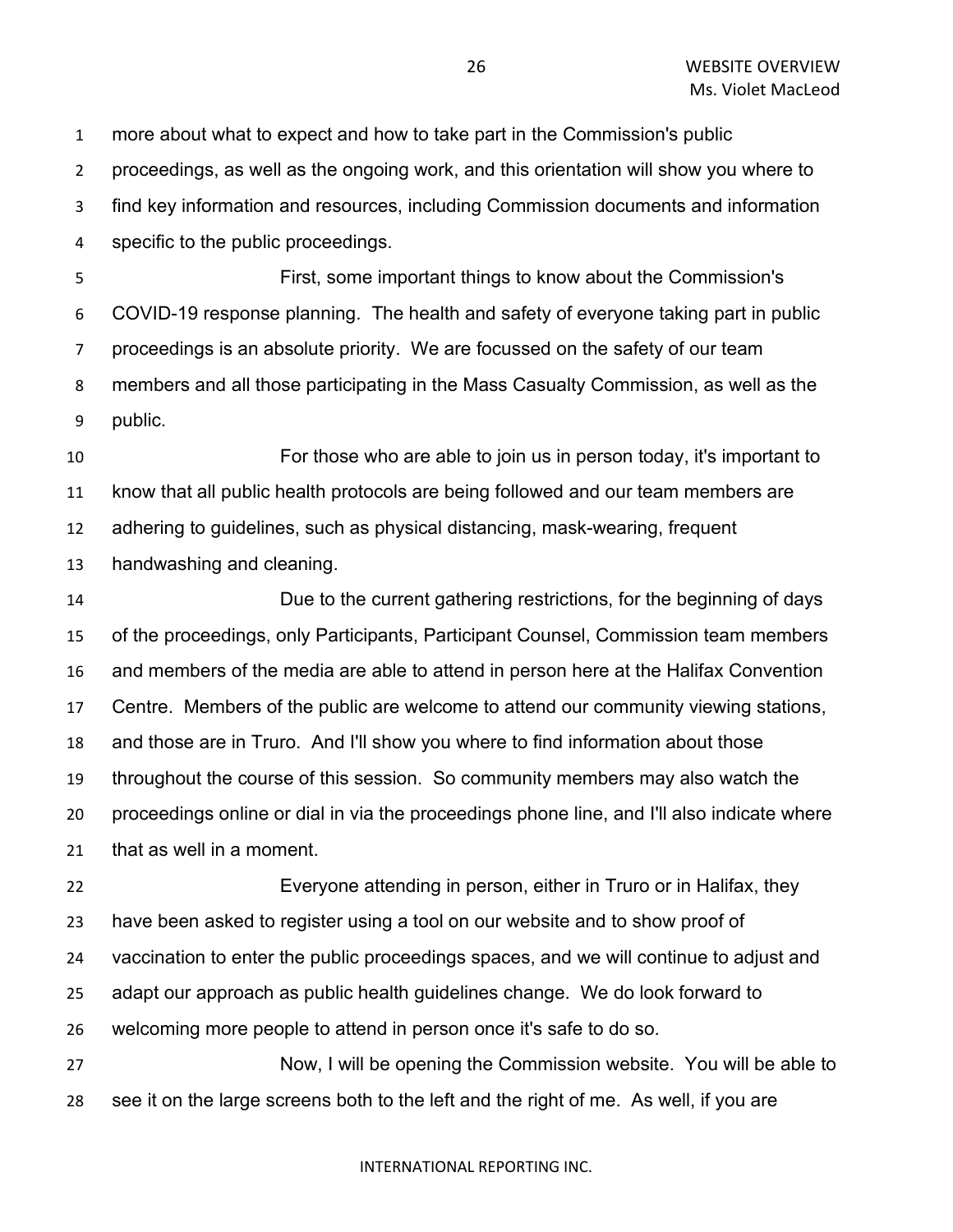watching from home, you will be able to see it on your screen as well. 2 I think we have it up there? Yes. So I will be providing a real-time demo of the various information and resources you can find. For many, the Commission's website has been an important hub throughout our work, and it will be -- continue to be the main location where you can find updated information throughout our public proceedings and of course until the end of our mandate in 2022, November 2022. The website URL, you can see it up top here, is masscasualtycommission.ca. It's available in both French and English, and you can see here, you can toggle between the two languages, and it's also mobile friendly for anyone who is watching on a cellular device. As I mentioned, there is a number of ways so you can watch and listen to the public proceedings. So right here on the Home page, you can see it and click on "Watch the Webcast" and that will bring up the live recording as it's happening in real-time. If you are unable to watch in real-time, there will be recordings of each webcast session saved and available for viewing at a time that's convenient for you, and I will show you where you can find those archived content as well. As I mentioned, if you are unable to access the webcast, the phone number is here, and you can call in. It's 1-877-385-4099, it's toll free, and then use the code 1742076, followed by a pound sign that will connect you through. For those of you who would like to be joining at one of the Truro viewing locations that I mentioned, you can also register. There is a register to attend proceedings in person, and that's specifically for Truro at this time. And as I noted, we will be opening up to the general public in Halifax as we are able to following COVID-19 health protocols. The Commission -- if we just come down a little bit here, important is the Stay Updated section. So the Commission shares regular email updates to ensure the public knows what is underway and what is upcoming. And you can sign up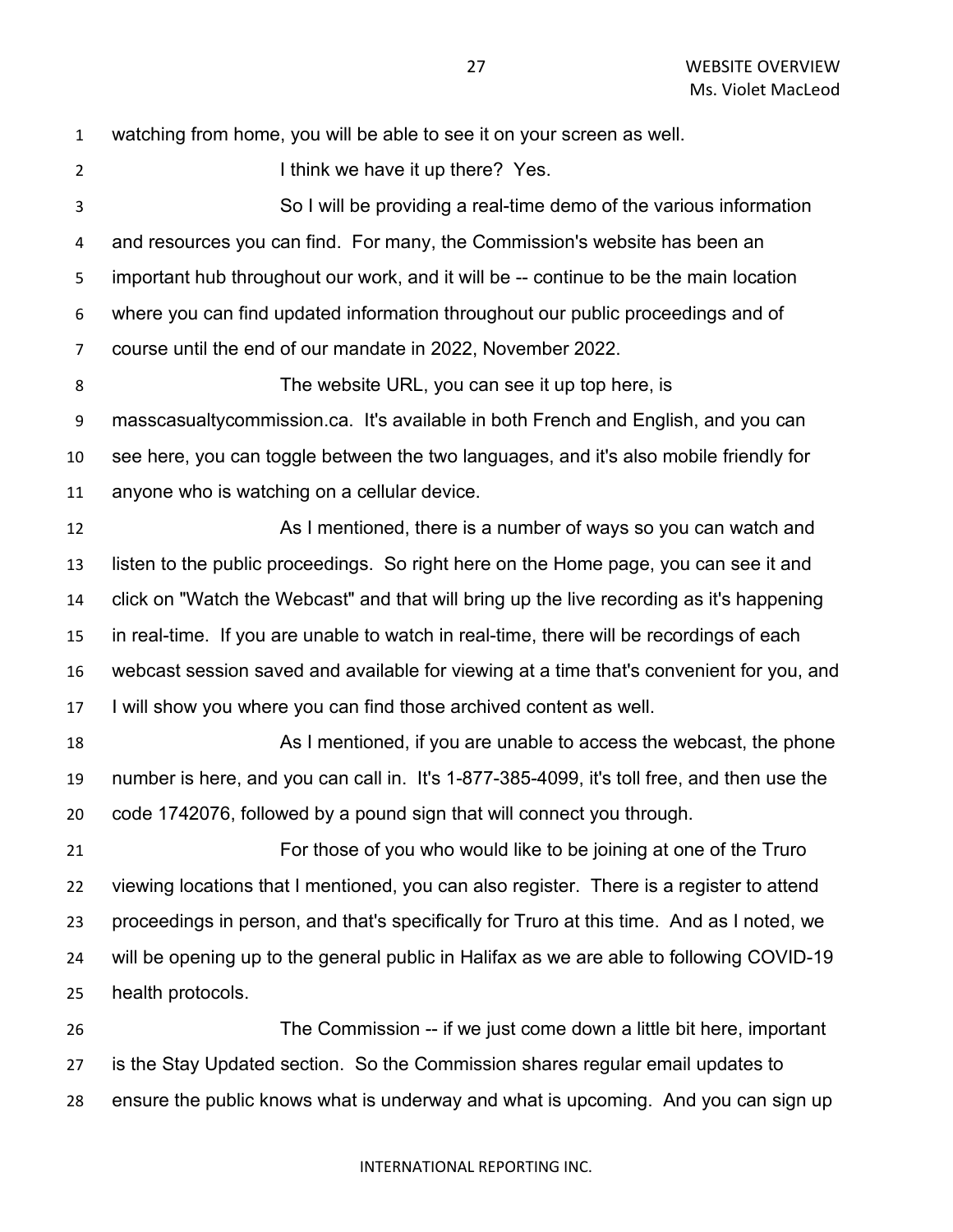for those by simply clicking here, and you'll see an email address pop up and enter your email address; you'll be added to that list.

 Updates are also listed on our website. You can see they're toggled here at the top, and these are the last most recent to. You'll see an update from the Commissioners on the proceedings. You'll also see community notice about the Truro viewing. And there is archived content here as well, and it's updated frequently.

 Before I go too far into the website, I'd like to speak about some very important information about where to access mental health and wellness supports. So there is a button directly at the top, it's also threaded throughout the website, and if you click on it what you'll see is a number of resources. There is phone numbers, there are a mental health and wellness resource tip sheet as well. You can click, and that has a variety of tactics, and it's downloadable and printable.

 And the importance of this is, as we know the nature of the events and issues that we'll be discussing over the course of the proceedings, they can be difficult and will be difficult, and there is detailed information that will be shared with the Mass Casualty. So if anytime anyone is feeling overwhelmed by the content on the website, specifically, for example, reading Foundational Documents, which we enter into evidence throughout the proceedings, you can find also a quick exit button here at the top, that's throughout the website as well, and it quickly closes down the entire website for you.

 For those of us in Nova Scotia, if anyone is struggling in any way, and would like help finding mental health or wellness support, you can call 211, and their information is listed here as well towards the top, or visit them on their website, which is ns.211.ca, and their trained staff will be able to connect you directly to the services for your needs. Additionally, if you're feeling overwhelmed, emotional, or distressed, you can call Nova Scotia's provincial crisis line, and that's available 24/7. Their information is here, I'm just highlighting on the screen, and their number is 1-888-429-8167.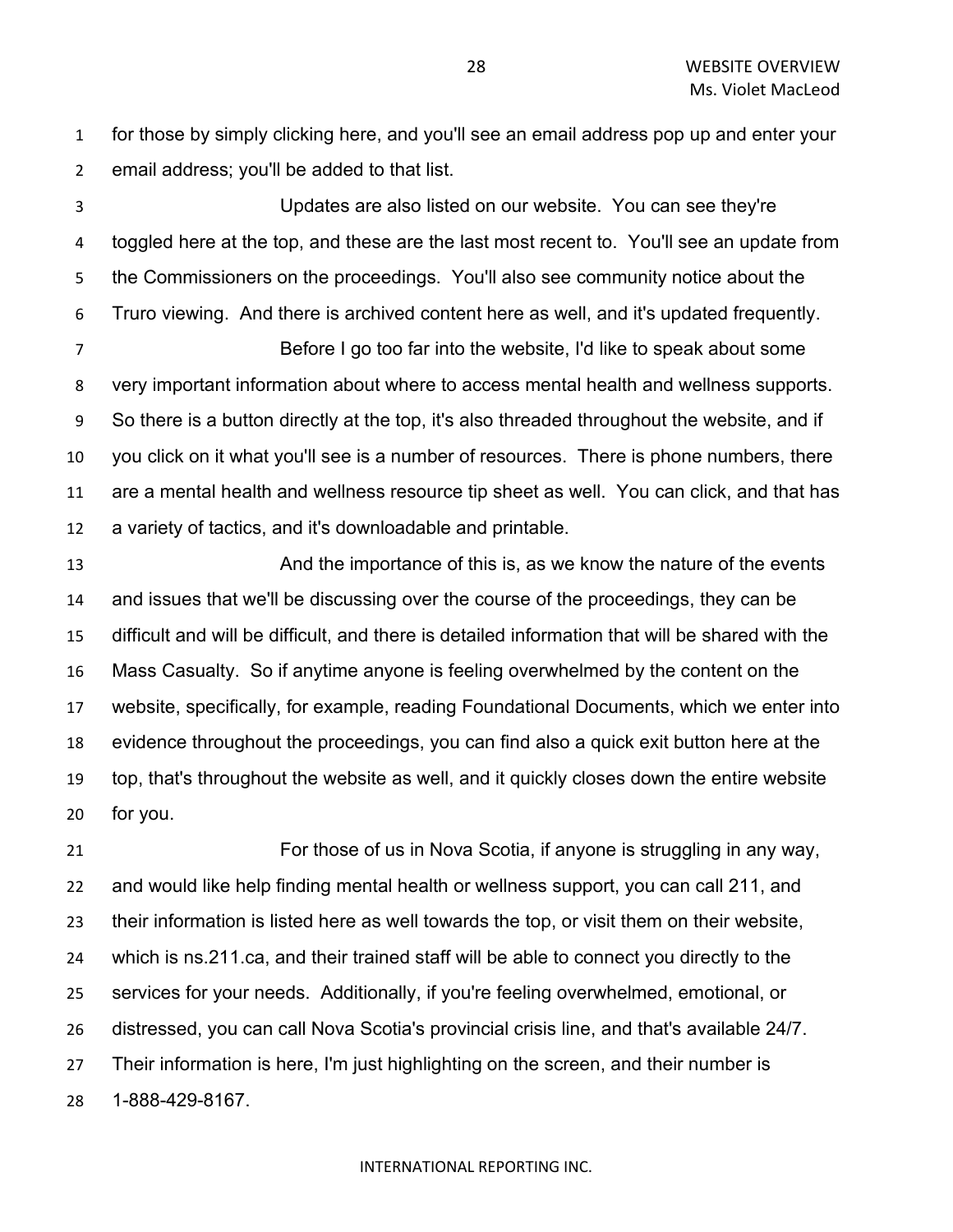So those are some local information numbers and provincial numbers. There is also national resources here as well. So if I scroll down, for example, resource for youth, Kids Help Phone, and they have text and phone service both available.

 Additionally, if you are attending one of the Commission's public proceedings sites in person, numbers of our mental health team are on hand. They are onsite to provide support as needed. And the full list of services, as I said, is here on the website. I didn't go through all of them, but please I invite you to visit and have these well on hand.

 Now, we're going to move through the website. And you will have heard the Commissioners speaking about the mandate. So here is where you find that information. It's under "About Mandate", and the details of our mandate are written in official documents known as Orders in Council, which provide the guidelines and boundaries for the work of the Mass Casualty Commission.

 And I am going to go down to a graphic of the mandate which is here. If there is any graphic that you'd like to see larger, you simply click "download" and it will open a secondary browser. And as you can see, our mandate requires that the Commission examine and make findings on a number of topics and issues which we organise into phases. So Phase 1, what happened on April 18th and 19th, 2020 in Nova Scotia. Phase 2 will be exploring related issues and the context and issues, which are listed in the Order in Council. And finally, in Phase 3, the Commission will produce a report and make recommendations to help keep communities safer in the future.

 There are two Orders in Council that guide our work, and they are both available on the website in multiple locations, but perhaps most easily under the "Mandate" section. And if you click here, you can -- the original copies are here; you can download them if you need them.

The next part I'm going to share is what to expect. So we're going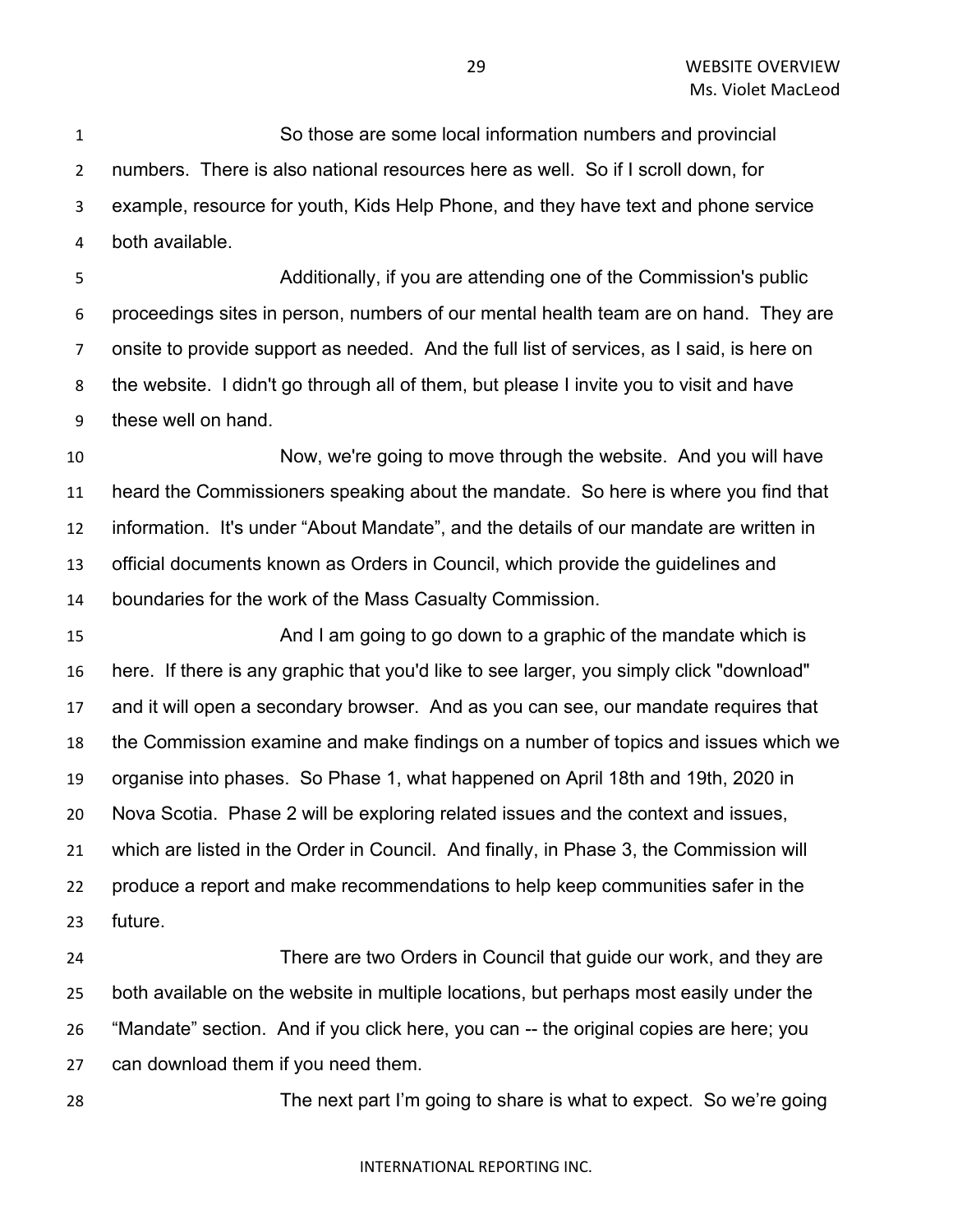to quickly look at this page and I just want to share the overview of our work.

 The back graphics available here, it's the inquiry process overview, and this brings us back to those three phases I was just speaking about and how our work is organized within them.

 So you can see "Milestones" here, as well as the various activities taking place. As you'll see, the phases are overlapping. So for example, you'll see Phase 2 is going to begin in the spring, but at the same time Phase 1 will still be underway.

 As you all heard Commissioner Stanton share in her opening remarks, the Commission has engaged a Research Advisory Board that will support our work by providing expert input into our research and policy process, and this is ensuring we are well informed. The members of the Commission -- apologies. Members of the Research Advisory Board are well known academics with deep expertise in community engaged policy processes. Their collective research expertise spans areas that will be important to our work, and this includes criminology, law, and psychology.

 You can find a list of their biographies here on the website. So it's a simple dropdown menu; it includes detailed information on each of the members of the Advisory Board.

 Also under "About" we have our Foundational Document section. You will hear us use this term many times. Foundational Documents help the Commission to share what's learned to date during our independent investigation, in an efficient and a sustained way. On the website you'll find information about the steps taken to create the Foundational Documents; so those are here. And you'll see a high- level progress bar of how a Foundational Document is created. And here, there's a dropdown menu.

 So for example, step one is to gather and analyze information and evidence, which is a process that's been ongoing for the Commission for -- since the beginning, for a number of months; many months.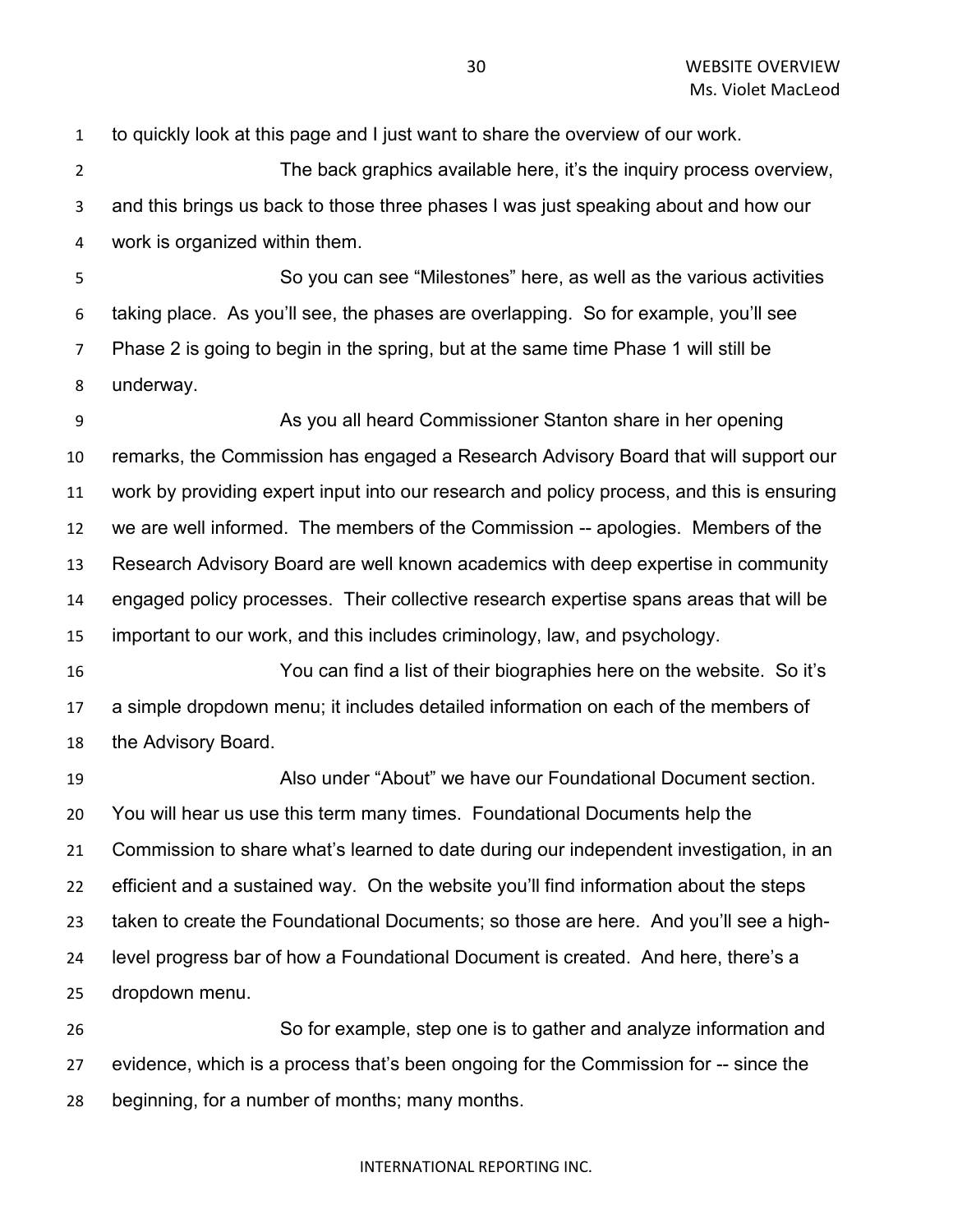Step two is to draft the documents by organizing and sharing the information. Then we consult with the Participants to ensure accuracy, or gaps or errors that remain; make them public on our website. So we're at this step right now. So these documents will be available to the public throughout the proceedings as they are entered into evidence. And I will share more information regarding those exactly; those will be downloadable in just a moment.

 Also shared will be the source materials. Source materials are the documents which underpin Foundational Documents. So source materials have been gathered over the course of the Commission's work and include documents like witness interviews, police notes, 911 call transcripts, and more. And also share where those will be available as well.

 Another report that was mentioned by the Commissioners are the Commission reports. So there's two kinds of Commission reports; there are Technical Reports and Expert Reports. And the Technical Reports provide factual information about matters from our Orders in Council, such as the Structure of Policing in Nova Scotia.

17 And you'll see on this page, this is an overview of what they are. And then there's a list of the anticipated ones to be entered throughout the public proceedings. You'll see the one I was just speaking about, "Structure of Policing in Nova Scotia" at the top of the list here. If you open it up, you'll get an overview of what to expect within that report, as well as the author. And you'll see there's a lengthy list here, and each includes that information. And, you'll see many of these begin to be shared as early as Phase 1 but many during Phase 2 as well.

 These will support the Commission's work by providing an objective and factual account as to some of the key government policy structures that are relevant to our mandate. I'm just going to open a few on the screen so we can see how the interface interacts.

So Expert Reports gather and analyze public policy, academic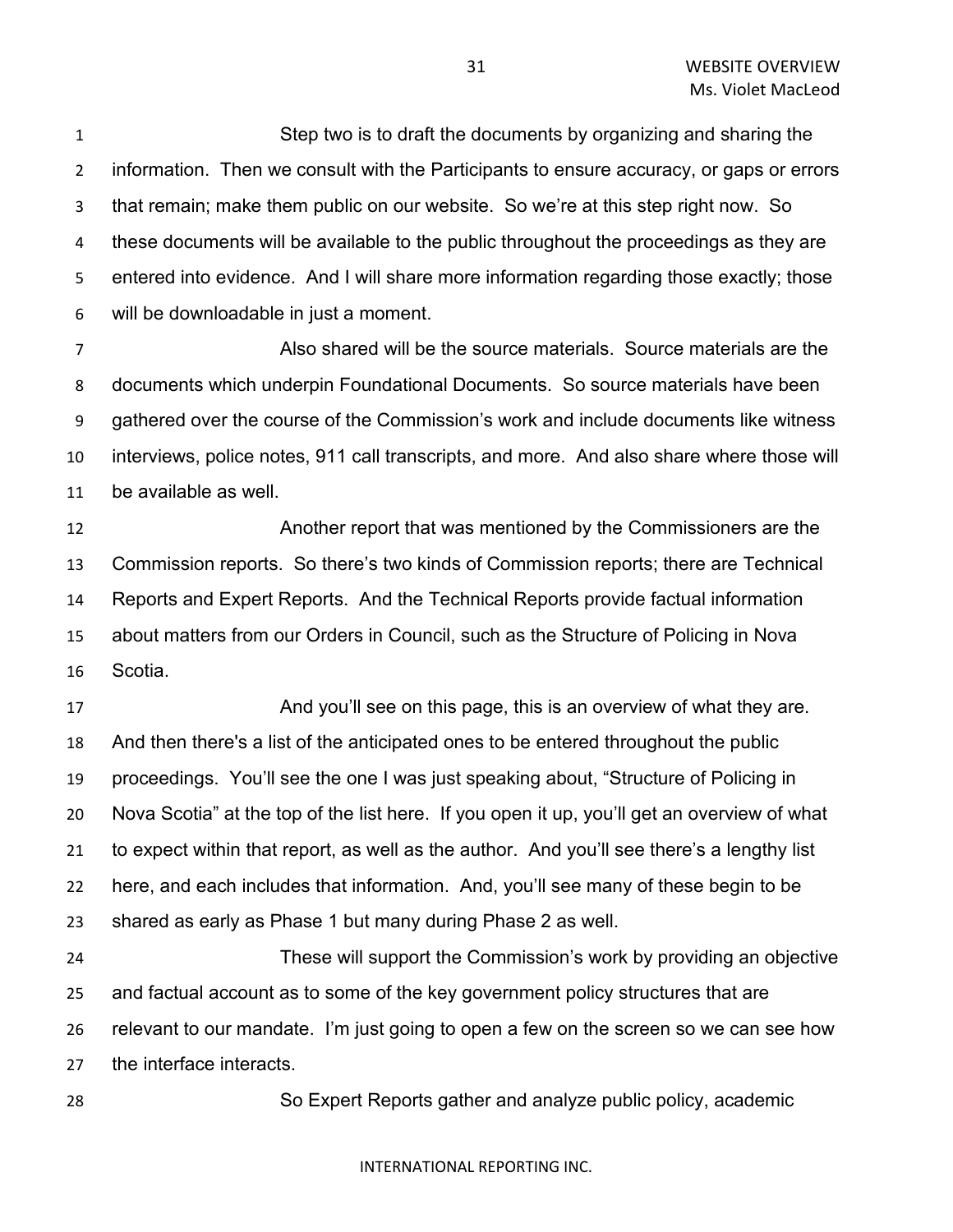research, and lessons learned from previous mass casualties. These reports will help further the Commission's mandate by analyzing matters such as policing, emergency services, responses, communications with the public, and how to best support individuals and communities following a mass casualty. You'll see many of these, as I said, throughout Phase 2 of our work, which is beginning in the spring. On the website you'll also find information about the steps taken to create the Expert Reports. Similarly to the Foundational Documents, that progress graphic is here. And a full list of the Commission reports will be released over the course of the public proceedings on a rolling basis. As they're entered into evidence, they will be available under the "Document" section, which is the next section of the website I would like to review. So the "Document" section is the fourth in at the top of the bar here. And if we were to click on it, what you're going to see is all the documents that are going to be downloadable throughout the proceedings and throughout the Commission's work. This includes things that will be entered into evidence as exhibits during the proceedings. So we will be providing these to the public, and I'm going to begin with the two boxes down here, and then we'll talk about Foundational Documents and the Commission Report second. So first, "Process and Mandate." So this includes documents such as -- example is our Rules of Practice and Procedure. So these are the rules and procedures that guide the Commission's proceedings. For example, within this document would be the rules with regards to, for example, submitting or accessing evidence during a public proceeding. Additionally, within this you'll be able to download Participation Decision and information about various addendums with regards to participation. And the last one here -- here we are. So you can see what one looks like here on my screen. And this would be the decision by the Commissioners with regards to providing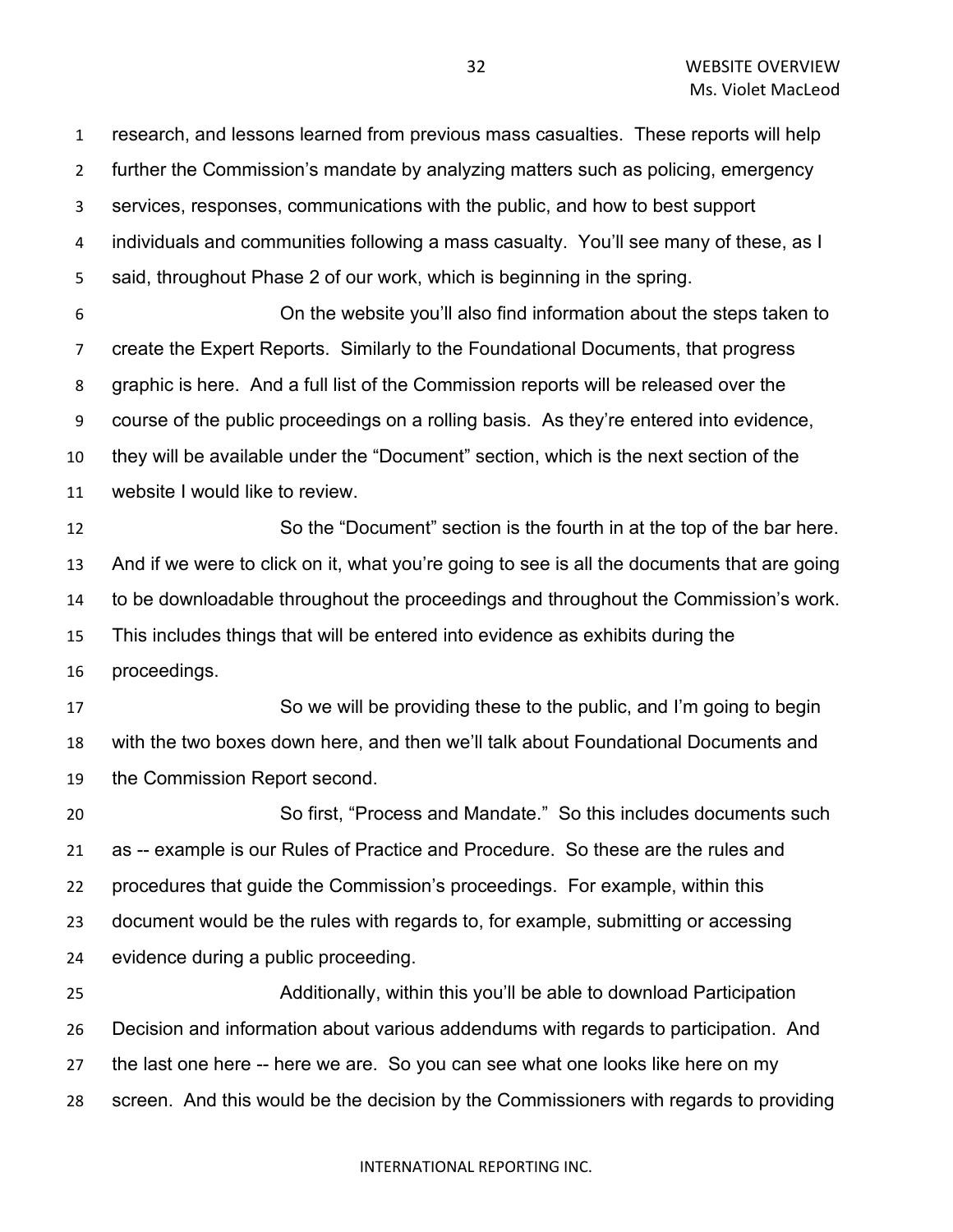standing or participation to those who applied and have direct or substantial interest in our mandate.

 Moving back to that, you can always just click back on "Documents"; it'll bring you back to this page, which is categorized with all the various documents that are downloadable. "Community Resources"; so what you can find here is information like packages for the community on the Commission's work, as well as information for example, public open houses and the information on open houses that were held this

previous fall.

 How to download Foundational Documents. The Foundational Documents will be entered, as I've said, throughout the course of the public proceedings, and they will be made available to the public on our website. This is the page where you will be able to download those and view them.

 So we've set up a test file for today, knowing that the first Foundational Document is anticipated to be entered into evidence next week, but so that we can see what it will look like, there will be the name of the Foundational Document. So here we have, "Sample Template" as example. The exhibit number will be listed, and if you open it, there'll be a very short description and you'll be able to view the PDF.

 So this is a sample Foundational Document. It's been on the website for a number of months. All this is, is an example of what to expect, and you'll see it's -- it includes information; mental health wellness information; there will be a table of contents; an overview of special terms. This isn't exactly what the final Foundational Documents will look like, I just want to be clear, but it's a good sample to know what to expect. They'll vary in page length as well. And you'll see that -- this is the

 underpinning documents that I was speaking about earlier, so the source material. And the source material will be available as well and will be linked in the Foundational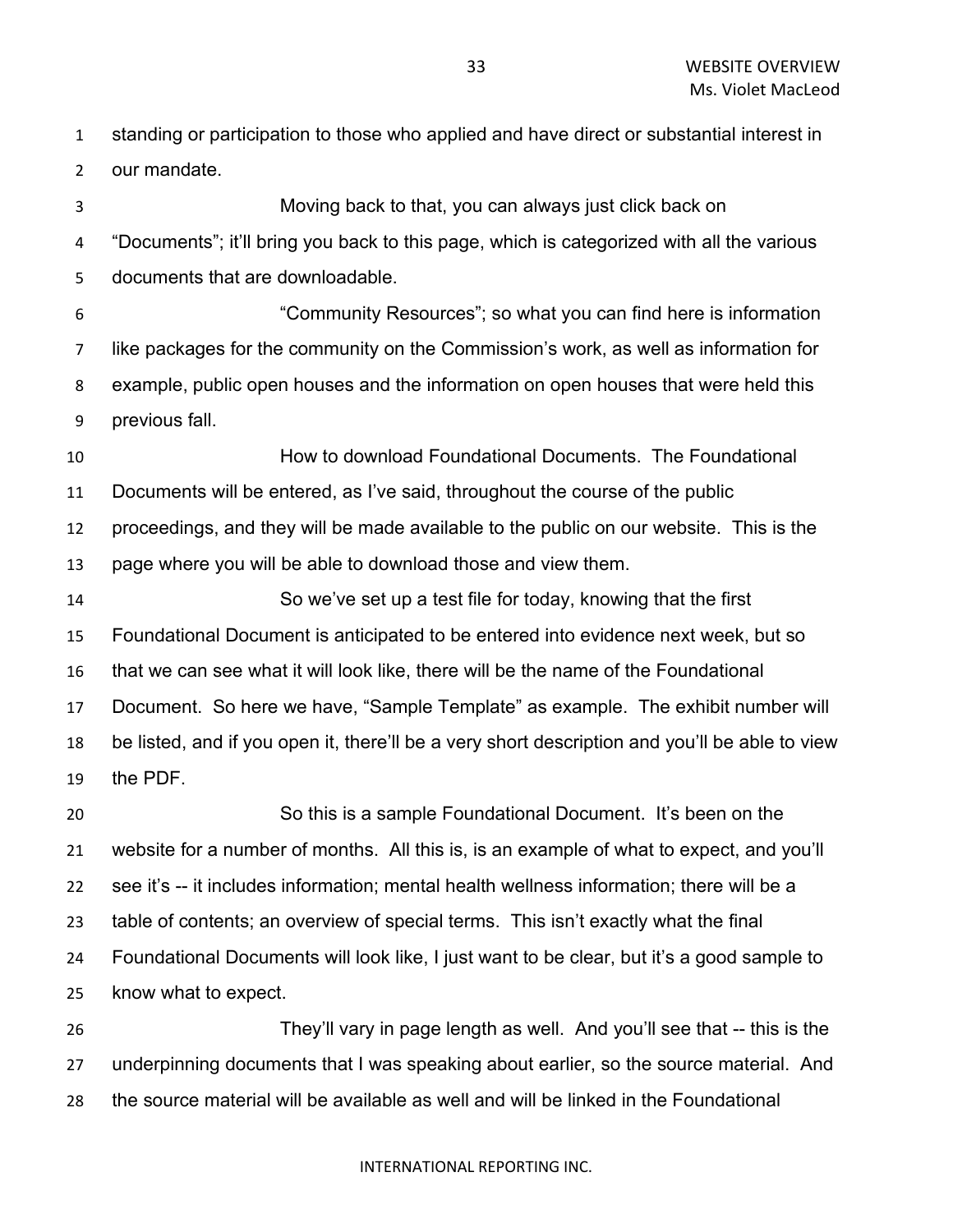Document. But we've also set it up on the website so that you can search source material.

 So you'll see that here, the source function. Or, sorry; the search function for source material. Again, we just have a test in for today, knowing that items will begin to be entered shortly. You can do a keyword search if there's something specific you're looking for; it can relate to a specific Foundational Document, knowing that there will be many entered into evidence; you can filter for that qualifier, and the file type, which right now is only PDF, as that's the only sample we have. But if it varies, if there's video, audio you'll be able to also qualify for that. So if you were to click on it, it would open for you. We could view the material as a PDF. This is just going to say "test" today. Similarly, the "Commission Reports" page will be a twin page to this, so you'll be able to do the similar functions. There will be a dropdown. You'll have the name of the Commission Report, the number, the exhibit number, and you'll be able to drop down and open that. So that will be available if you go back to the four squares. It'll be available under "Commission Reports." So as the Commission progresses in our work, we know there will be questions and if you have questions about the Commission, the Commissioners, Commission team, the work of the inquiry, frequently asked questions, those are all available on our website as well. So there is an "FAQ", or a "Frequently Asked Questions" section. And you'll see it's following a similar treatment to the other sections of the website with a dropdown. You can Control F and search this page if there's a specific item you're looking for. So for example, "Background on the Commission" is the first. They're organized by theme. 27 Information about the Commissioners, like I said. Inquiry process, nquiry format. There are a number of FAQs, and these are informed by community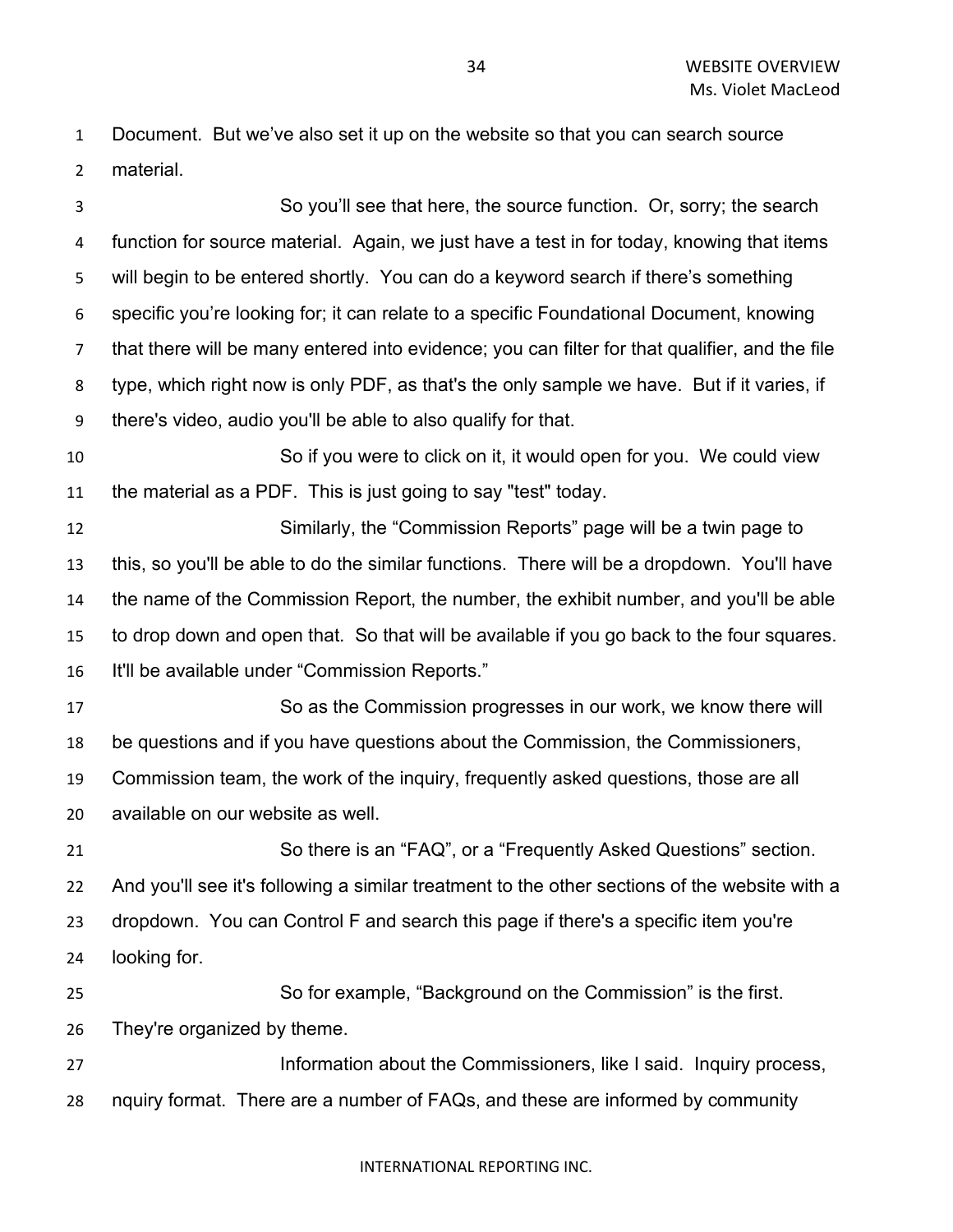members and questions we received from community members. And they are updated regularly and added to regularly as well.

 Additionally, we know that the terms used by the Commission are not typical. For example, I've used the words "proceedings" today and "Foundational Documents", and we've created a key terms section on the website which I'm going to scroll to the top. It's at the top of the FAQ page, and it's bolded here.

 So if you have questions about a key term that you've heard or a word, you can check to see if it's here. You can also send us an email. We're always happy to update this if there's a term we're missing that's not clear.

You can see a number of terms here as well.

 For members of the media, there is a section on the website here. It includes things like "Media Protocols." These are the rules that media follow when covering our events. It's of interest to media, certainly, but perhaps also to those who choose to attend our public proceedings.

 Also any news releases issued by the Commission are available here as well. These would be previous webcasts from previous live streams or announcements that are available. We also have a photo gallery which is updated depending on the events. You can see investigative work being done here, open houses, so we try to keep that updated as well with images that are usable and respectful.

 So as mentioned, the Commission's work will be ongoing throughout much of March and there will be many opportunities for public and communities to share with us. I am going to pull up the "Share Your Experience" section on the website. It's under "Proceedings."

 So we know the scale of loss and impact is broad and far-reaching. It affected the sense of safety for many people in our communities, our province, our country and beyond, and it's important for the Commission to capture the far-reaching and ongoing effects to help inform and shape the findings and recommendations to help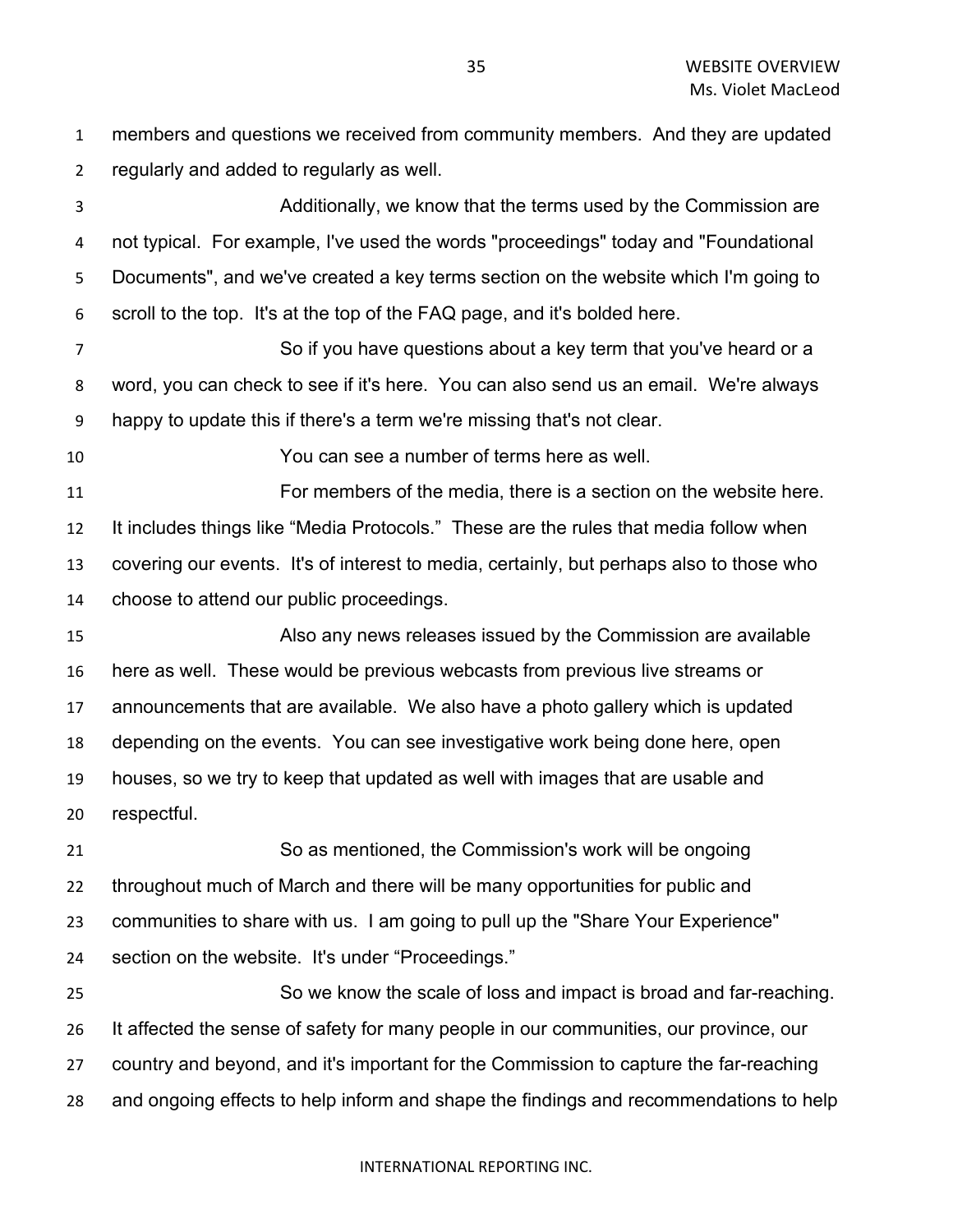keep communities safer.

 We're asking the public and members of the public to share their experience, and you can complete an online survey which is available on this section of the website that I'm going to show you.

5 It's right here under "Fill out the survey". If you were to click it, it would launch the survey for you. It looks like this. And your experiences will help inform the Commission's recommendations and ensure the broad impact of the mass casualty is reflected in the final report.

 In that section of the website, which is the "Share Your Experience" section, you can also learn more about other ways to share, especially as we move through the proceedings into the summer where phase work -- Phase 3 work will be happening. That includes -- will include a number of opportunities for community engagement.

 I've shared a lot of information and access points to various resources, but if in doubt where to find the information on our website is the calendar. So the calendar is toggled here at the top of the website. This includes various scheduled days of activities, proceeding including the public proceedings and the Phase 1 proceedings that we're in now. It's retroactive. You can go back through it and see what the Commission's been doing over a number of months, including the public open houses or meeting with various community groups.

 This is the view I prefer. I will let you know there is a list view as well, and then you will only see for each month the activities planned for that month. I'm going to click on tomorrow because if I click on today we'll see our own live webcast. So these are going to be updated on a weekly basis and there will be schedule.

 So you'll see here tomorrow we'll have a panel introducing communities and a presentation on the structure of policing. You also can see the dates, the times and any primary or secondary viewing locations.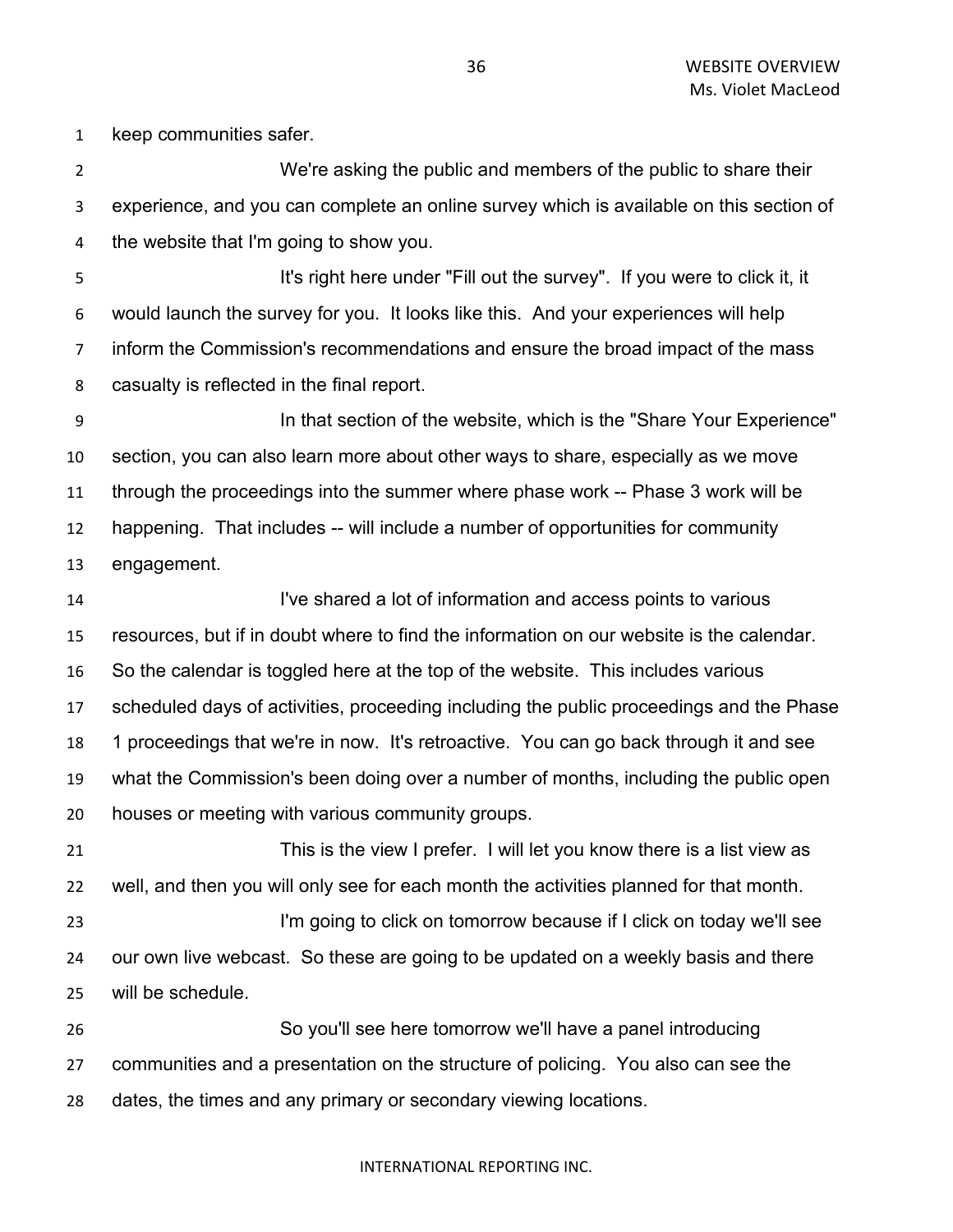| $\mathbf{1}$   | So here you have the Halifax Convention Centre and our                                     |
|----------------|--------------------------------------------------------------------------------------------|
| $\overline{2}$ | community location, which for tomorrow is Inn on Prince. You can also register here.       |
| 3              | We have the phone number for listening in to the proceedings. You                          |
| 4              | can watch the webcast. And after this day happens and it's in the past, all of this        |
| 5              | material will still be available here, so this is where you can watch archived webcasts as |
| 6              | well if you missed a proceeding.                                                           |
| 7              | The agendas included below, so you can see the panel, anticipated                          |
| 8              | panelists and the presentation that we were just speaking about, the structure of          |
| 9              | policing, for tomorrow.                                                                    |
| 10             | As the proceedings take place, there will also be downloadable                             |
| 11             | content, so any exhibits that were entered, you'll be able to link through to them from    |
| 12             | this page as well and that's why I'm saying this is, without a doubt, one of the most      |
| 13             | important pages to remember if you're looking for information.                             |
| 14             | You'll also be able to link to any copies of transcripts here. If we go                    |
| 15             | back to the calendar, just quickly look at tomorrow -- or not tomorrow, apologies, the     |
| 16             | 28th.                                                                                      |
| 17             | You'll see we're updated here as well. So again, the webcast link                          |
| 18             | will be available. The agenda is available. And next week is when we plan to share the     |
| 19             | first of the series of Foundational Documents, and that information will be here as well,  |
| 20             | including names of documents planned to be shared on each day.                             |
| 21             | One other thing I'll show on the calendar is, it is populated weekly,                      |
| 22             | like I said. It is up to about June right now. We will be adding to it.                    |
| 23             | There are public proceedings planned throughout 2022. There is a                           |
| 24             | break in March, you can see, and that's why there's no public proceedings on these two     |
| 25             | weeks.                                                                                     |
| 26             | And if you were to open these now, they wouldn't have full                                 |
| 27             | agendas, but those will be added as we progress through the proceedings and, like I        |
| 28             | said, weekly information will be added.                                                    |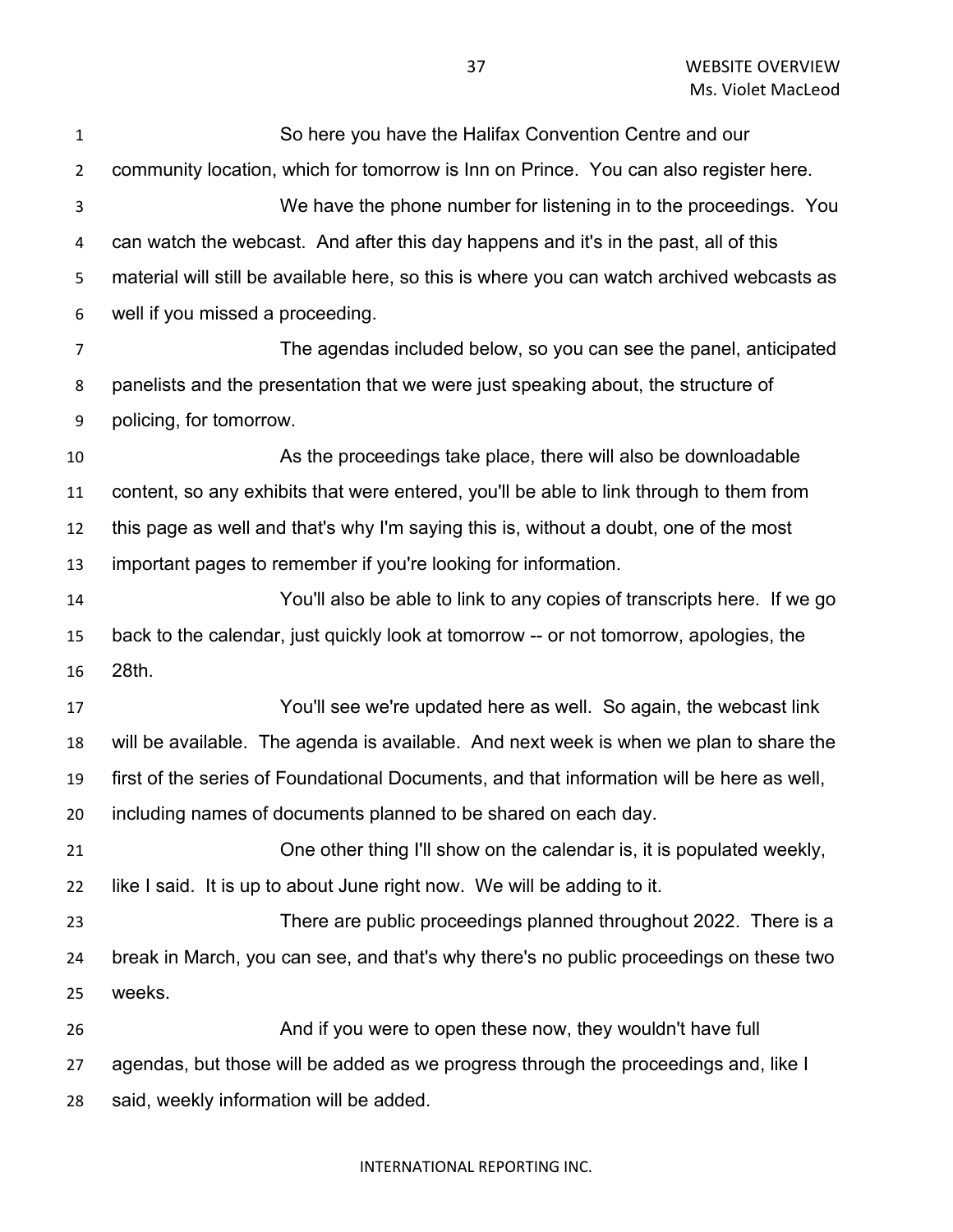| $\mathbf{1}$   | In April you'll see we've loaded things beyond just the public                             |
|----------------|--------------------------------------------------------------------------------------------|
| $\overline{2}$ | proceedings as well. The Interim Report is planned for the 30th of April.                  |
| 3              | With that, I'm going to -- perhaps one of the most important pieces                        |
| 4              | is our contact information, and that's because we want you to get in touch. If, at any     |
| 5              | time, you have questions about our work, things you've heard during the proceedings,       |
| 6              | please email us at info@masscasualtycommission.ca.                                         |
| 7              | We also have two phone numbers. We have a local number as                                  |
| 8              | well as a national number that we can be reached at. You may be pushed to a                |
| 9              | voicemail, but those are listened to daily and we will get back to you within a reasonable |
| 10             | time period.                                                                               |
| 11             | Additionally, the Commission's investigation is ongoing and in                             |
| 12             | parallel to the public proceedings, so if you have any information that can assist our     |
| 13             | work, you can also get in touch through here as well.                                      |
| 14             | To stay informed, you can also sign up for the regular email                               |
| 15             | updates, which I've shared. You can email us to be added to the list, call us to be        |
| 16             | added to the list or on the home page there is a signup button.                            |
| 17             | With that, we appreciate your interest in the Commission's work                            |
| 18             | and, again, I encourage you to please stay connected and I'll hand it back over to         |
| 19             | <b>Commissioner MacDonald.</b>                                                             |
| 20             | Thank you.                                                                                 |
| 21             | <b>COMMISSIONER MacDONALD:</b> Well, thank you so much, Violet.                            |
| 22             | Our next panel is scheduled to start at two p.m. Because it's a hybrid panel and folks     |
| 23             | are coming in by way of -- remotely, we will break now until two, and look forward to      |
| 24             | beginning that panel at that time. So thank you again, Violet, and we will break until two |
| 25             | p.m. Thank you.                                                                            |
| 26             | REGISTRAR DARLENE SUTHERLAND: Thank you. The hearing                                       |
| 27             | is now on break and will resume at 2:00 p.m.                                               |
| 28             | --- Upon breaking at 1:31 p.m.                                                             |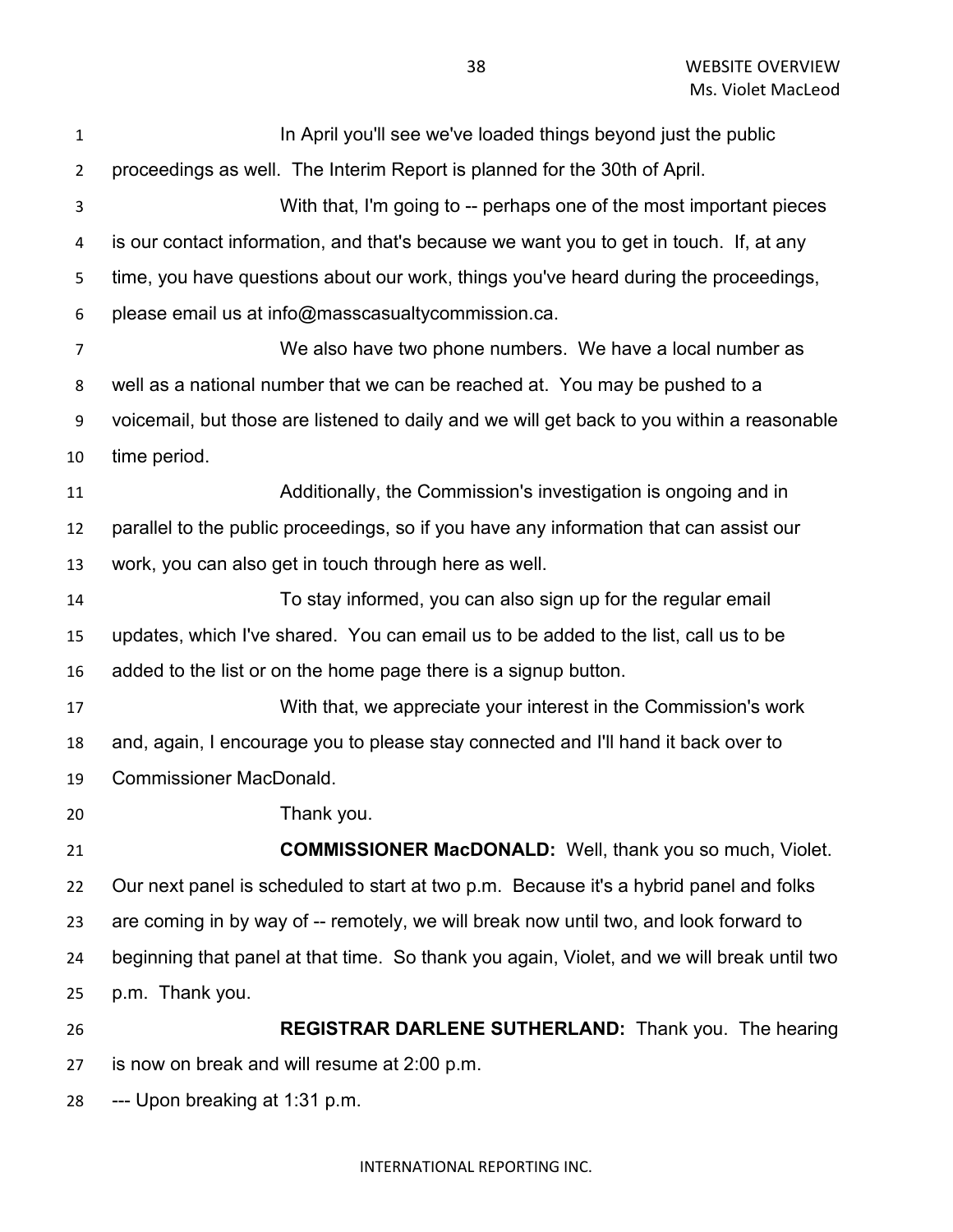--- Upon resuming at 2:01 p.m.

 **REGISTRAR DARLENE SUTHERLAND:** Welcome back. The proceedings are again in session.

**--- THE HUMAN IMPACT: BROAD REACH AND EFFECTS ON WELLNESS:**

 **COMMISSIONER FITCH:** Thank you. The days, weeks and 6 months following April 18<sup>th</sup> and 19<sup>th</sup>, 2020, many people have experienced and continue to experience a wide range of emotions. So many of us were affected either directly or indirectly by the mass casualty, and we know that much of what we will share throughout these public proceedings will be extraordinarily difficult information to hear. Over the next hour, we will focus on the personal and community impact of the mass casualty. To help us do so we have invited community leaders in the field of mental health to join us today for a panel conversation titled "The Human Impact Broad Reach and Effects on Wellness." We have asked the panelists to share their experiences and independent perspectives about the impacts of the mass casualty events of April 2020.

 Before we begin the panel, we want to acknowledge the ripple effect caused by the mass casualty that began with those whose lives were taken and the impact on their loved ones. The ripples extend to witnesses who saw what happened, and those who were close by, those who were injured physically and otherwise, the first responders, police, firefighters, emergency health service professionals, and others that we may not immediately think of, such as funeral home directors, remediation and cleaning services, food delivery services, tow truck drivers, and others that were providing frontline service.

 The ripple effects touched everyone living in affected communities and elsewhere, because few of us could ever imagine something like this happening in the places we call home. Some people may have been thinking about it every single day since then, while others may not, either intentionally or unintentionally. We acknowledge that people are in different places along this continuum, and through this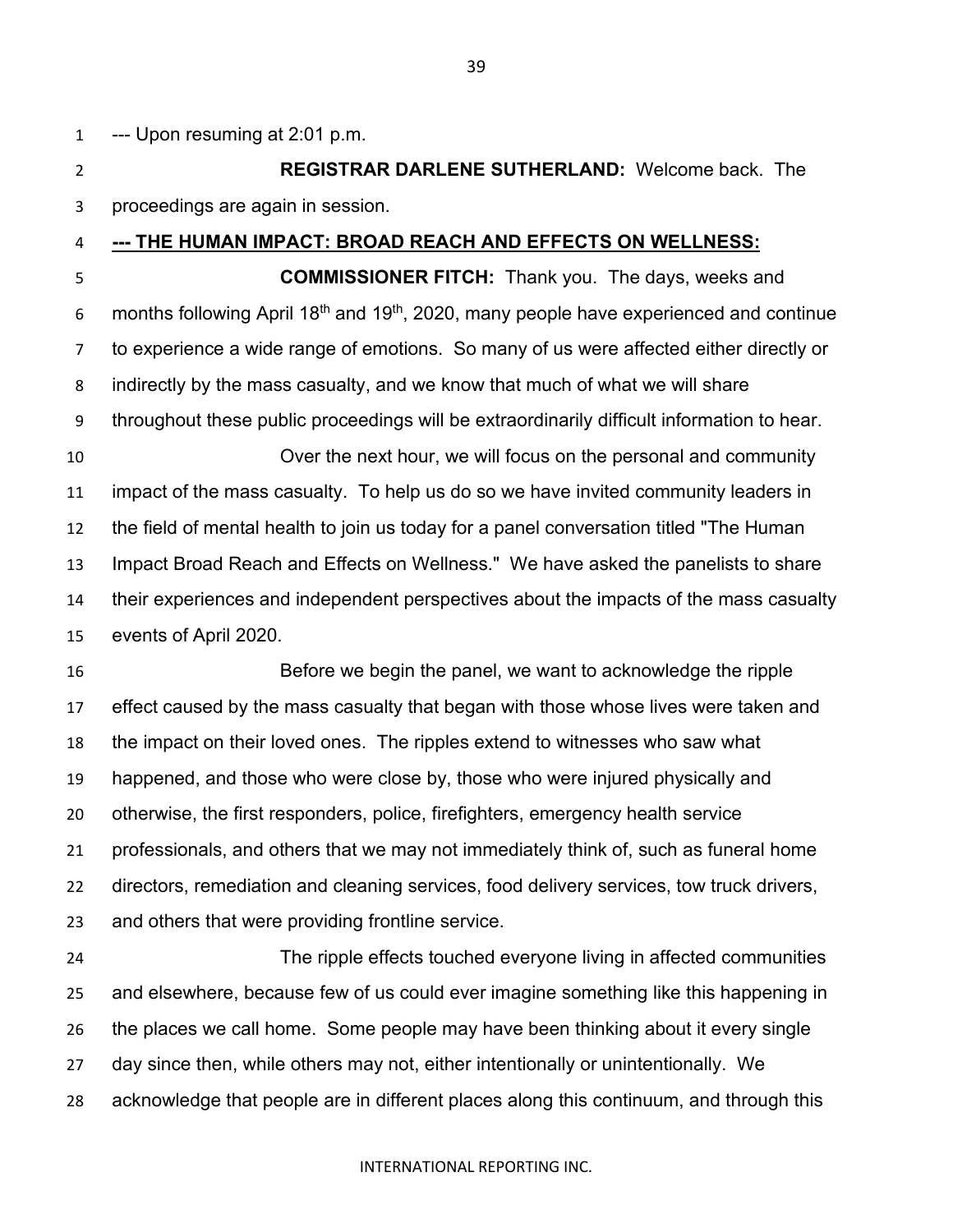panel, we hope to validate the range of responses felt by people across the country and beyond.

 Our facilitator for this panel is a strong and well-recognized voice and personality in Atlantic Canada, especially here in Nova Scotia. Starr Cunningham is the President and CEO of the Mental Health Foundation of Nova Scotia. She is a best-selling author and the recipient of several prestigious honours, including multiple journalism awards. Starr will introduce the panelists and guide the panelists through this important conversation.

 Thank you so much, Starr, and panelists, for answering our call to help, to help the people of Nova Scotia and beyond, and for stepping up. Thank you. **MS. STARR CUNNINGHAM:** Thank you, Commissioner Fitch. As the President and CEO of the Mental Health Foundation Nova Scotia, I have been following the impact of the mass casualty from the very beginning. Our role at the foundation is to ensure Nova Scotians who are living with mental illness and addictions are thriving in our communities. We do that by raising funds and putting them to work in our province. Needless to say, our team has been working diligently to try and keep up with the demand for mental health supports following the events of April 2020, and it has not been easy. As you heard, beyond the direct impacts, the ripple effects have been significant, and this afternoon we have a team of experts who are joining us to share their thoughts on maintaining mental wellness during the work of the Commission.

 So I'm going to make some introductions and I'll start with the person to my right, Crystal John. Crystal is a social worker with a passion for community development. She is an advocate for women's empowerment and earned her Bachelor of Social Work and a Master of Social Work degree from Dalhousie University. She is currently a social work coordinator at Adsum House for Women and Children. She has worked in areas of gendered and sexualized violence, research, adult and parenting education, housing in Afro-centric interventions which include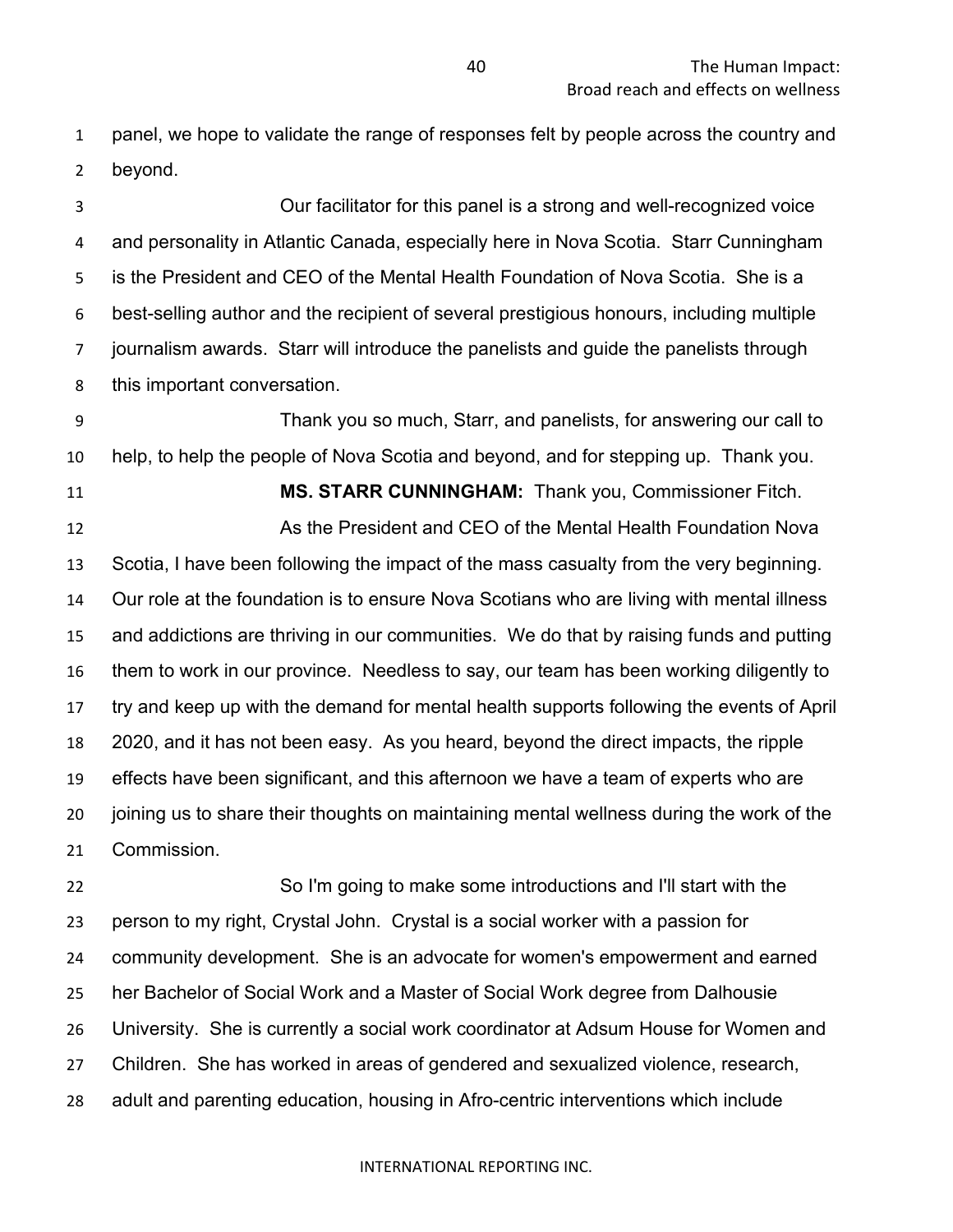counselling, parenting support, resource, and service advocacy.

 Next to her we would like to introduce you to Cheryl Myers. Cheryl acted as chair of the Along the Shore Health Board for two-and-a-half years, and she has been a member of the board for the last 10 years. She has lived in the rural communities of Colchester and Cumberland Counties most of her adult life. She is a residential nurse who has worked and continues to work in long-term care and community sectors. Cheryl resides in and represents the community that runs from Onslow to Five Islands.

 Now I'll turn our attention to the computer screens and welcome Susan Henderson, who is joining us from her office in Truro. So Susan is a life-time resident of Colchester and she is the Executive Director of the Canadian Mental Health Association Colchester East Hants Branch. Susan currently serves as a board member of the Colchester Sexual Assault Centre and the Colchester Anti Poverty Network. She is also co-chair of the Northern Patient Rights Advisory Committee and the chair of governors of the Jane Norman College. Thank you for joining us from your office in Turo, Susan.

 Next up we have Robin Cann, who is joining us from Amherst. Robin graduated from the Dalhousie Faculty of Social Work in 2013 with a Master's in Social Work. Since then, she has been living and working as a clinical social worker in Cumberland County. In 2020, she opened a small private practice in Oxford, where she collaborates with people of all ages to assist with challenges related to mental health and harmful involvement with substances. Robin is passionate about rural practice and rural life. Thank you, Robin, for joining us from Amherst.

 Our next panelist is coming from Calgary, Dr. Keith Dobson. Keith is a Professor of Clinical Psychology at the University of Calgary and a principal investigator for the Opening Minds program of the Mental Health Commission of Canada. He has published extensively in areas related to depression, mental health policy, and psychological treatments. He is a former president of the Canadian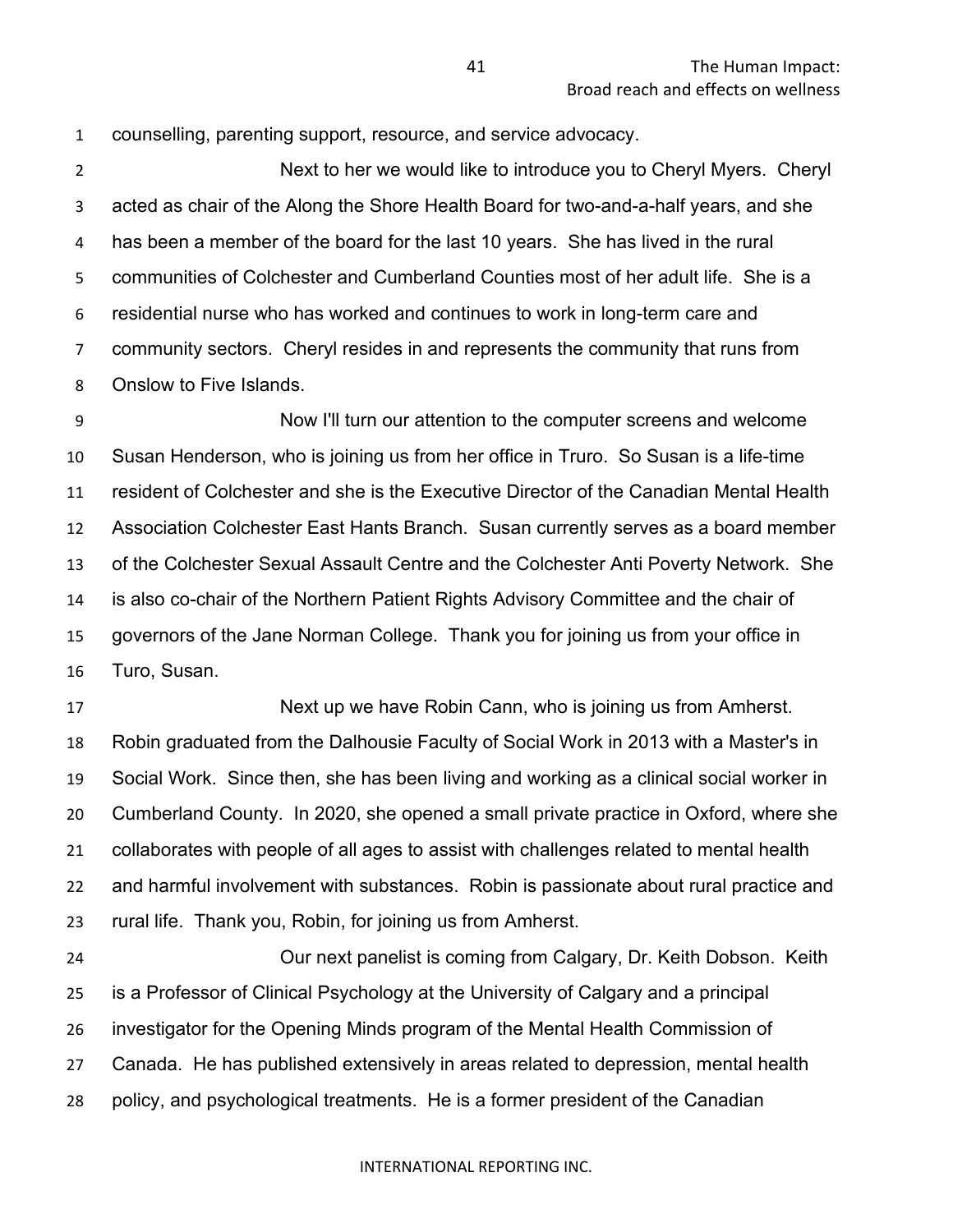Psychological Association and the current president of the World Confederation of Cognitive and Behavioural Therapies. Dr. Dobson has been recognized with many awards for his work, including the Gold Award for lifetime contributions to psychology in Canada and election to the Royal Society of Canada. Welcome to you, Dr. Dobson. **And finally, we have Katherine Hay, who is joining us from her**  office in Toronto. Katherine is the President and CEO of Kids Help Phone where she provides strategic leadership and drives innovation in the implementation of the organization's five-year strategic plan. Its goal is to be the most nimble, accessible and effective access point of support for young people when they need it. As a passionate changemaker in Canada, Kathy is dedicated to encouraging innovation and amplifying the voice of young people. She received the 2021 RBC Women's Entrepreneur Award of Social Change and the Arts 2021 Alumni Achievement Award presented from the University of Waterloo. Welcome to you, Kathy.

 As you can see, we have a wide, a wide, wide-reaching berth of expertise and guidance to share with you here today, and we are going to start it off by speaking broadly. And, Cheryl, I think it would be -- could start with you on this question, to talk about how the broad effects have come to the surface, and what the broad effects of the mass casualty have been, not just for people in Nova Scotia, but all across our country.

 **MS. CHERYL MYERS:** Thank you. As you know, many Maritimers move on from our small communities. We have folks from our community living all over the world.

 The feelings of loss, anger, frustration, the feelings of loss, the grieving process, mourning, has all affected -- is affecting everyone throughout the country. Nova Scotia most of all. Our Nova Scotians, our families, our friends that live in the rural areas, have suffered significantly, their sense of trust, wellbeing, sense of loss, frustration again.

I speak on behalf of the -- as the Chair of the Along the Shore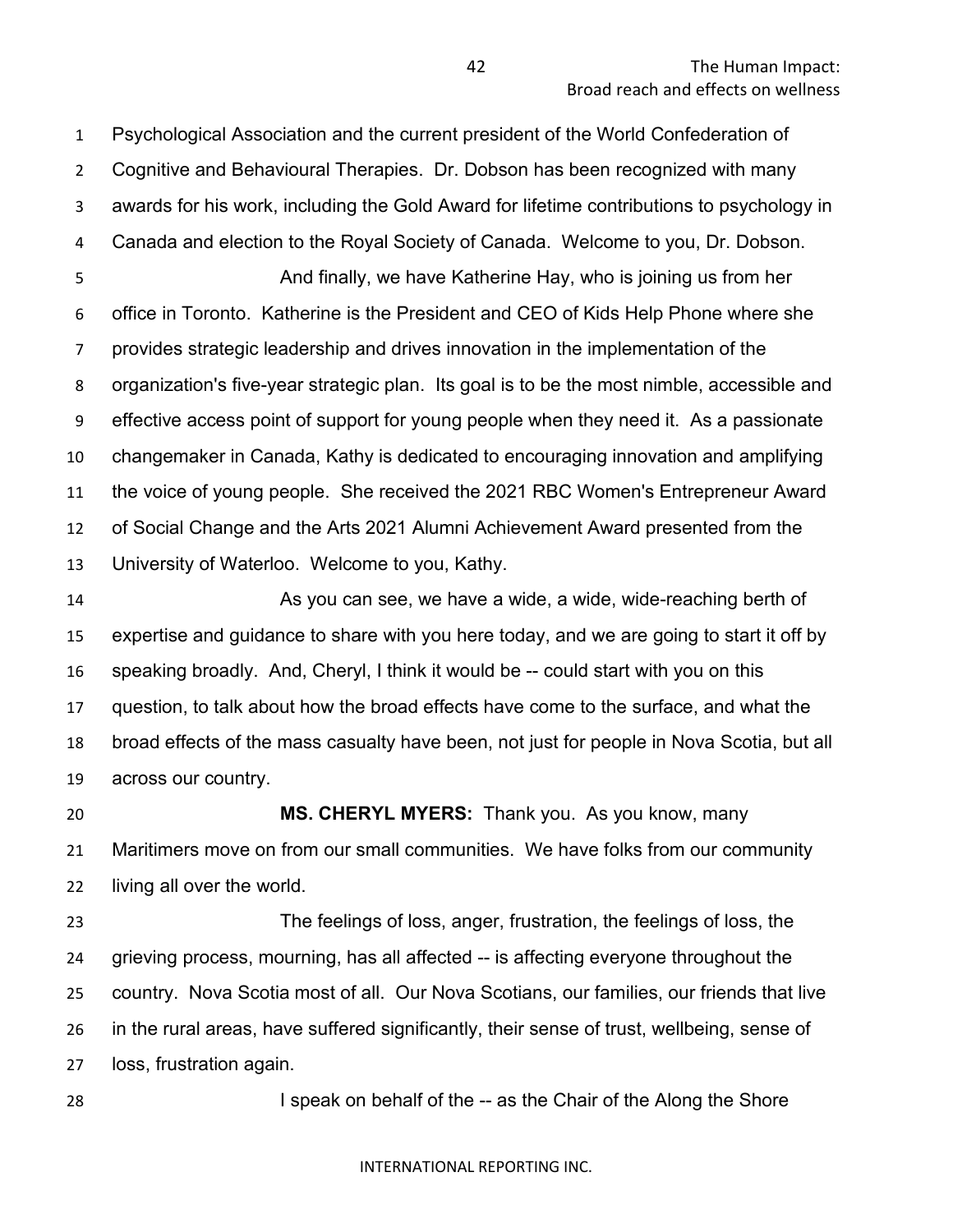Health Board. And we acknowledge the 23 members of our community that we lost that day.

 We have been working with our community, which extends from Onslow through to Five Islands, approximately 8,200 people. And of those folks, we have everybody from doctors, lawyers, nurses, stay at home moms, single moms and dads. Their support systems were altered. Who do you trust now? Who -- how do you move on after this? When the phone rings, when something goes on in the night, what do you do?

 We have students, we have children of all ages that were involved in this, and we had teachers that were involved in the tragedy as well. So we have students that are -- we first heard were having difficulty sleeping, eating, coping with anything. They didn't have the skills, or the abilities, or the language to use to discuss how they felt.

 We have family members like that. How do you move on with a tragedy such as this in our community?

 We have been working with our community to provide supports. We hope that there's support for family members that live elsewhere.

 The 1-800 number, the 1-877 number is available to those, but is it -- has the information been passed on?

20 I am not a mental health expert. I am a nurse. I am the Chair of the Health Board, and I wanted to be here today, they asked me to be here today to support our families. That's who I'm speaking about. Our community, our families throughout the country, our abilities to move on, first became shock, the numbness, tears. This happened everywhere.

 The Community Health Board listened and we heard of the needs in our community. We've heard the anger. We have been asked why, why, why in this small province, in this small community, in this small area?

We heard that people looking for help themselves for the children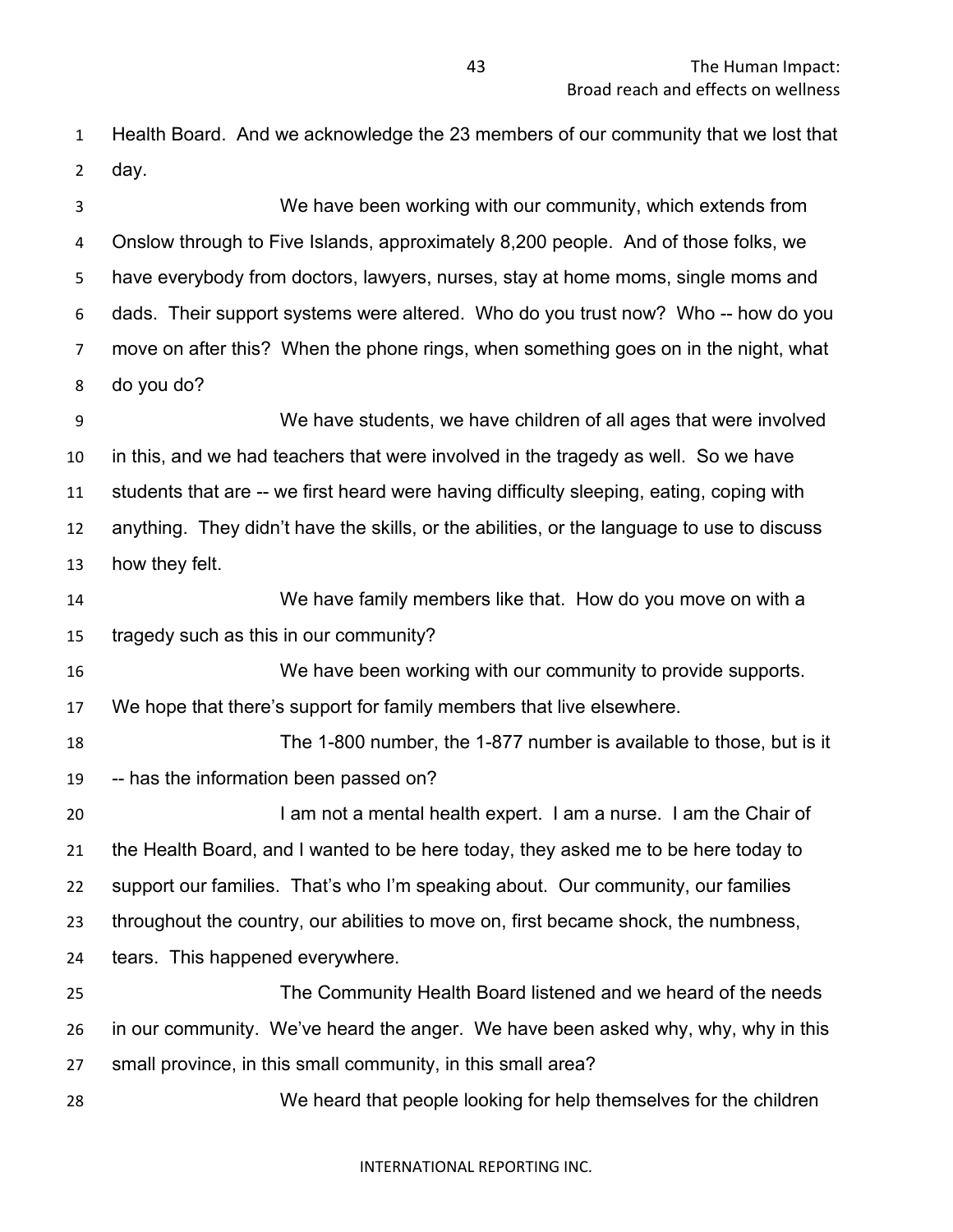involved, whether it was directly or indirectly.

 We started hearing of grief, and what is trauma-informed grief, and understanding that that's different.

 We brought in Serena Lewis, who did a grief counselling session with the community over Zoom.

 Community contact groups developed so the people would feel safer. If anything happened in the community, they can actually turn to one another now over Zoom, over Facebook, and notify each other of issues in the community. Sometimes it's, "Did you see the big cat that's around? Your animals are at risk. We live in rural Nova Scotia."

 But rural communities exist across Canada. We support one another in rural communities. That's what we've done throughout the years, whether it's making -- having an understanding with a neighbour that you will watch for their light to go on or off in the morning to know that they're safe in their home, whether it's picking up a casserole and taking it to the folks in need, whether it's calling asking if you want something, if you need something, or just visiting. These are the strengths of our communities throughout Canada in small communities.

 **MS. STARR CUNNINGHAM:** Carol, I think I asked for a break here, because I'm thinking that Kathy, you may want to jump in, because when we're talking about broad effects on the wellness, I think you're in a unique position with Kids Help Phone to actually have data and information on, you know, what the impact was when the mass casualty unfolded. So could you share some of that with us, Kathy? **MS. KATHERINE HAY:** Yes. Thanks so much. And happy to. And just happy to be having this conversation with the folks of Nova Scotia, and all of

Canada, actually.

 We saw, almost immediately, within hours, a doubling of interactions with people across Nova Scotia shortly thereafter the mass casualty. So let me just talk about that a little bit. One third of all conversations coming from Nova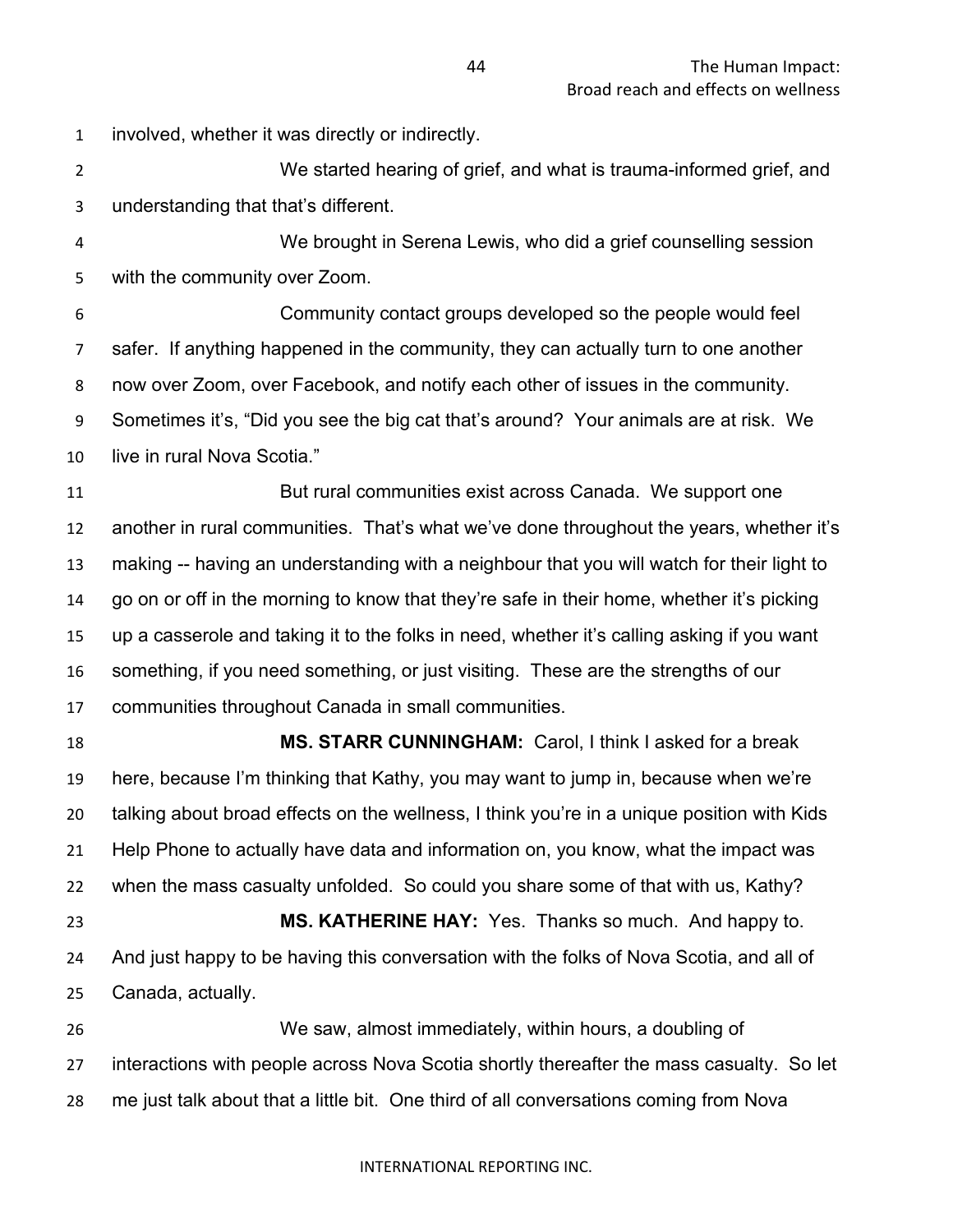Scotia -- and we are in every province, territory -- one third of all conversations were talking about grief for months after the mass casualty. And I do want to put out there, compounded by COVID-19 and lockdowns and the trauma that was already ensuing prior to this horrific mass casualty. So grief and loss are definitely a top conversation in Nova Scotia right now. And I do want to say, we saw it ripple right across the country. Canada did experience grief and loss alongside Nova Scotia and Nova Scotians without a doubt. 8 So I do want to put that out there as well. And this is such a crucial conversation for all of us to have. **MS. STARR CUNNINGHAM:** I'd like to shift over to Robin now, if we could, because, Cheryl, you mentioned our rural communities, and we're talking about allowing children and youth to be connected when they don't feel so connected. Robin, I wonder, would you say that there are unique impacts on those Nova Scotians who live in our rural communities? **MS. ROBIN CANN:** Yes, absolutely. You know, the effects of the mass casualty, you know, they're really, they're really deep and wide ranging and, you know, they still persist even today, you know, two years and ongoing. I think that, you know, a lot of folks are grappling with what looks to be a longstanding change. What I most often hear is that, similar to what Cheryl referred to, people's sense of safety within their communities has been really deeply shaken. We know that rural communities often have this tight knit sense of, you know, depending on neighbours and a high degree of personal safety, at least in a sense, and you know, this sense of being safe among your neighbours. And since the mass casualty, this really has been shifted and what people are describing is an increase in, like, a vigilance or unease in their community. So my role is to really open up spaces for people to discuss and process emotions related to these experiences, whether, you know, they were directly impacted or are part of the ripple effect that's impacting the broader community. And what I'm hearing are examples like people are locking their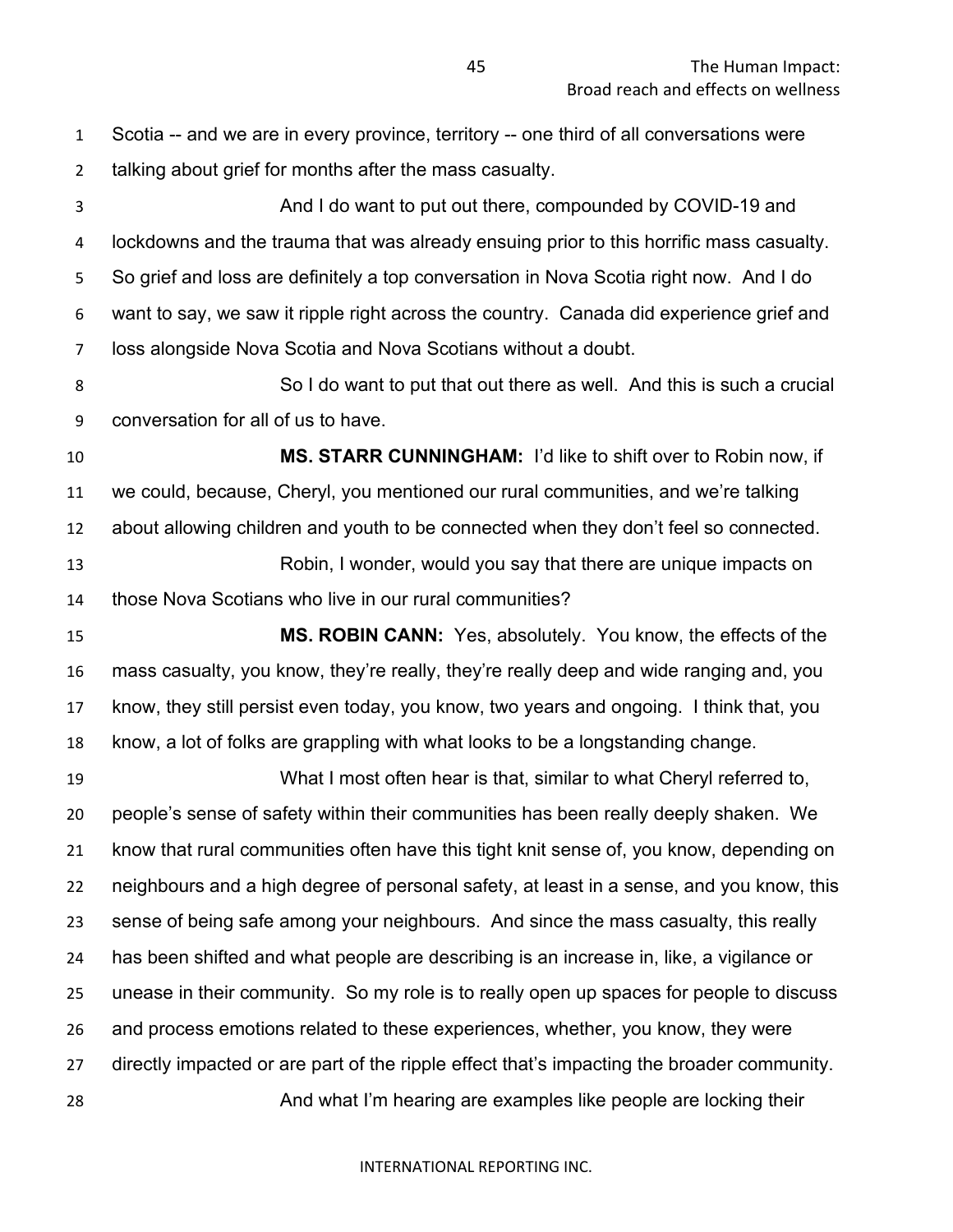doors day and night, when previously that was sort of an unheard-of experience in these communities. You know, not something that people would have thought to do, maybe, is even kind of the afterthought. Or I hear a lot of folks describing feeling unsafe walking down their road in their rural community. When previously that just would have been part of their daily routine, now they're, you know, considering driving into town to go for their walk, for example. So what we see is these really wide-ranging changes that are impacting people's day to day decisions still and people's sense of safety in their community. And when people talk about, you know, to return to the grieving that's been so prevalent so far in our conversation, they describe these changes with a deep sense of profound grief, that their communities have been shaken in this way. **MS. STARR CUNNINGHAM:** And do you believe this is true of all communities right across the country? **MS. ROBIN CANN:** That would be my guess. You know, as others have mentioned, that they grieve alongside of us in Nova Scotia. And so this ripple effect, you know, it would follow that this would be similar. **MS. STARR CUNNINGHAM:** And in a rural community, you know, I'm thinking in an urban center, you may not know your neighbour who is six blocks over, but in a rural community, you know your neighbour who is six kilometres down the road, so --- **MS. ROBIN CANN:** Exactly. **MS. STARR CUNNINGHAM:** --- does that make it a unique situation as well? **MS. ROBIN CANN:** Yeah, when you think of the proximity effect, right, how folks feel so connected and tied into, you know, each other, and the lives are so intertwined that when something shakes a sense of safety that is shared, there's -- there is not just a wound that is a one event, but it's a relational wound. Right? There's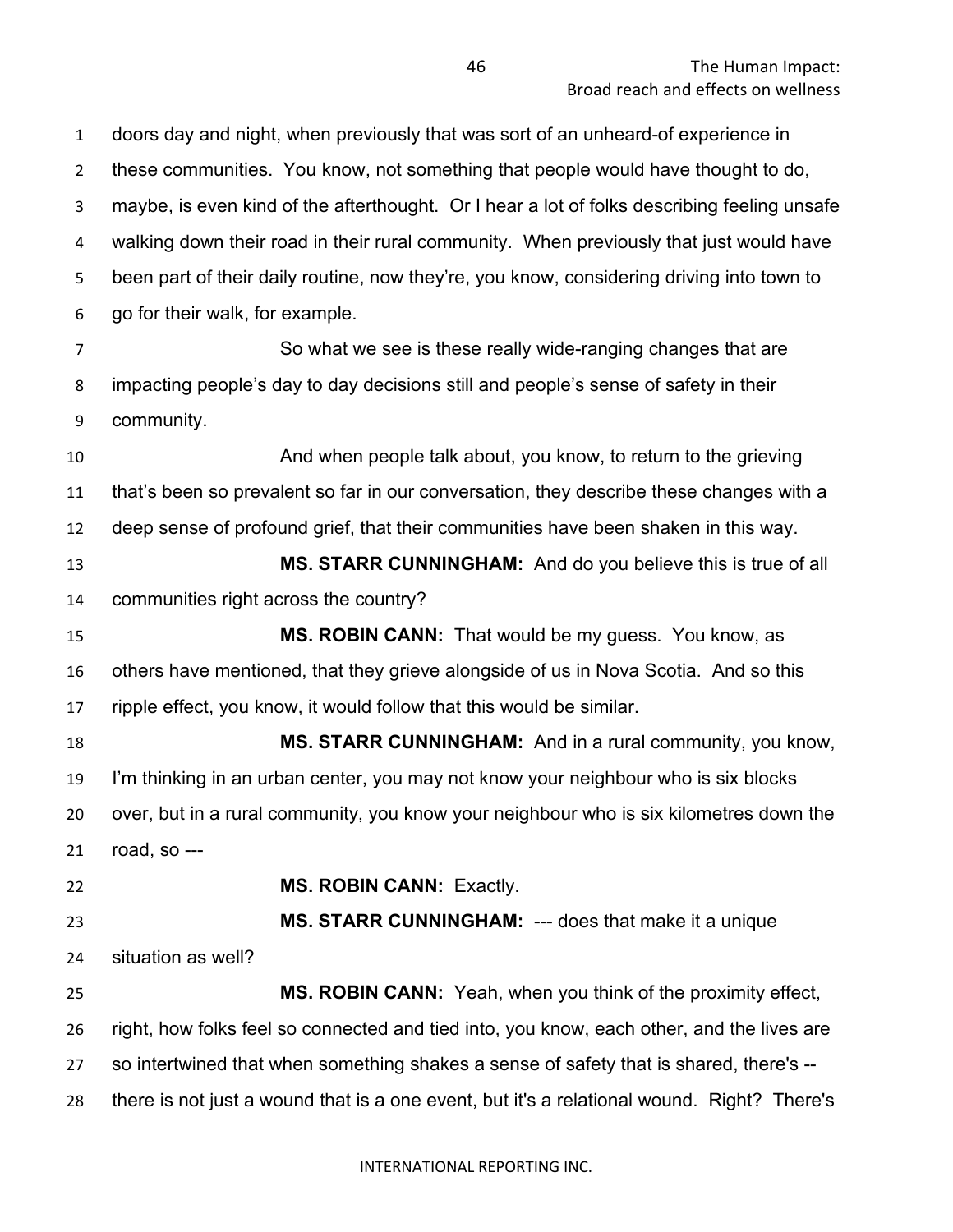like a relational piece to this that goes beyond just the events of a couple of days. **MS. STARR CUNNINGHAM:** I'd like to bring Susan Henderson into the conversation now. Susan, you're at your office, as I mentioned, in Truro, as the Executive Director of CMHA there, what are your thoughts on the rural impacts as opposed to those of the people who are living in towns and cities in our province? **MS. SUSAN HENDERSON:** Well, much like what Robin is saying, the relational impact I think is huge. I mean, this is how we regain our mental well-being is through connections with other people. We've already talked about the impacts of COVID, but let alone the sense of security that was robbed, you know, used to feel pretty safe to wander around the community, and now our reaction to the sight of a RCMP car, you know, which, which was supposed to be or used to be a sense, again, another sense of security, of safety, "I know I'm okay because I see." But those -- all those things were shattered and left you feeling with a "What do we do now? Where do we go, and what do we do?" So you know, at CMHA we did see an initial flurry of activity, but then people really retreated to their homes. They really -- it -- you know, to find I think that sense of safety. Locked the doors, gathered your loved ones around really, you know, as close as you could, and then said, "Now what? What do we do?" **MS. STARR CUNNINGHAM:** And do you get a sense that's changing with time or are those behaviours staying with people? **MS. SUSAN HENDERSON:** I think those behaviours -- it's a sort of a sense of people are trying to move on but we haven't forgotten. And myself, speaking personally, I just sort of wait for another ball to drop. I know it sounds horrible and kind of negative, but you know, you worry about "Well if this could happen what else could happen?" because it was just so unbelievable and horrific. And yet if this happened in that little community very close to me, what else can happen? So it really did erode a sense of safety emotionally and physically for all of us I believe.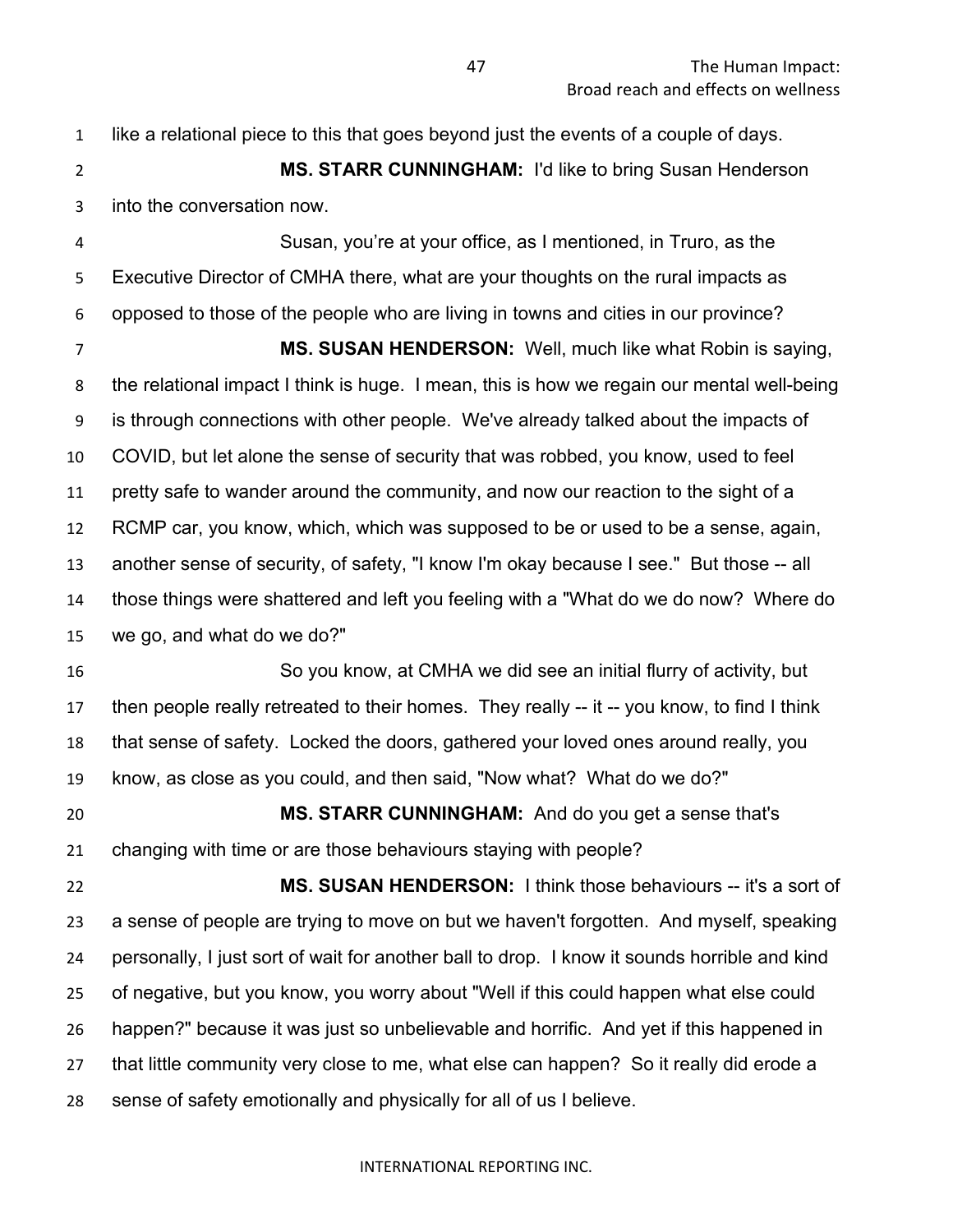**MS. STARR CUNNINGHAM:** Thanks, Susan. You know, I want to kind of want to shift now to those people who we may not have thought had been impacted by the mass casualty. We're talking about people in rural communities close to it. But Crystal, you like to draw attention to the fact that there are people that we may not have ever considered impacted by the impact -- by the effects of the mass casualty. Who are those people? **MS. CRYSTAL JOHN:** Yeah. So I can think of a few groups of people that we initially probably wouldn't think too much about, and of course one of our most vulnerable populations are our homeless. And our homeless live in rural communities in the wooded areas. They, they are in the cities, but they are also throughout Nova Scotia in the wooded areas. And often they don't have access to communications for many reasons. One, they are in -- they live in encampments in wooded areas, but they also don't have a means to provide themselves with access to social media, to news. **And so you know, when you think about the mass casualty** the mass of  $\mathbf{A}$  and so you know, when you think about the mass casualty happening in areas where they may have felt safe in the woods, and now all of a sudden that safety has been shifted, so they, they are -- they're vulnerable and they are unsure of "How -- where can we feel safe in Nova Scotia?", and they already feel a little out of place because they are without homes in our city. **MS. STARR CUNNINGHAM:** What about when, when you talk about people who are living in wooded areas of Nova Scotia --- **MS. CRYSTAL JOHN:** Yes. **MS. STARR CUNNINGHAM:** --- what are we talking about number-wise? **MS. CRYSTAL JOHN:** So we have a point in count that kind of counts all of our homeless population, our citizens who are homeless, and last year I think our count was at about 493 throughout, and probably a third of them are living in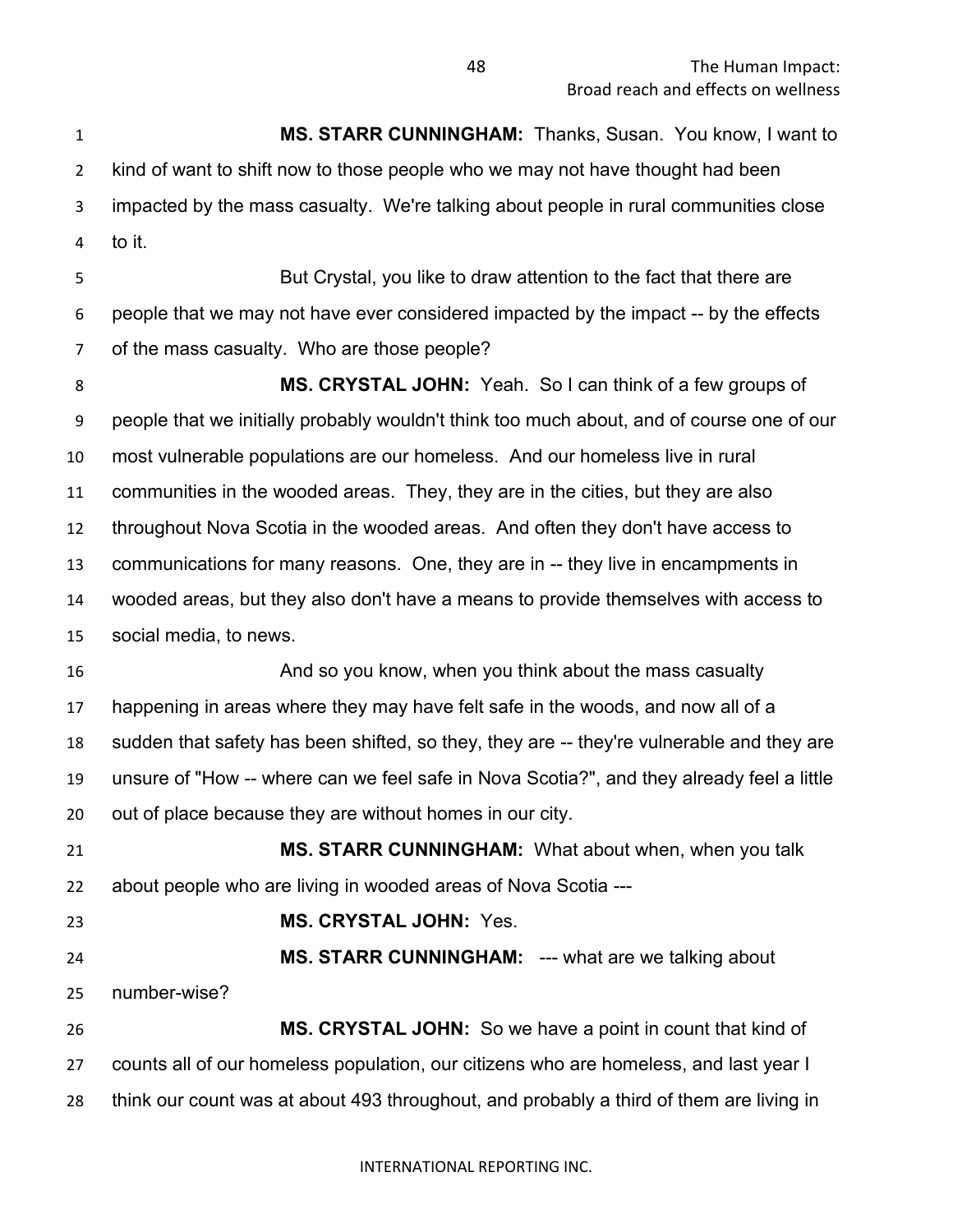encampments, in wooded areas. I think recently we've seen a couple of parks right in HRM that have been, you know, inhabited by people who don't have homes. And it's important to remember that when they don't have homes, which is a basic for most of us, then it leaves everything else very frightening for them. They don't have homes, healthcare is really challenging to access, so all of these things impact. Yeah, so about, about a third of -- close to 500 people. **MS. STARR CUNNINGHAM:** That's a pretty high number. **MS. CRYSTAL JOHN:** It is. **MS. STARR CUNNINGHAM:** It is a high number. And I'm just thinking while the events were unfolding --- **MS. CRYSTAL JOHN:** Yes. **MS. STARR CUNNINGHAM:** --- in April, one of the -- one of the kind of the comforts, I guess if there was one, was being able to follow it real-time so you knew when it was over. **MS. CRYSTAL JOHN:** Yes. **MS. STARR CUNNINGHAM:** I'm thinking people who are living in our wooded areas of our province may not have even known when it began. **MS. CRYSTAL JOHN:** Yes, that's the hardest part is they wouldn't know when it began, they wouldn't know when it was safe to maybe emerge from their homes in the wooded areas, and so that makes it very frightening, absolutely, and ongoing. I mean, the concern now is, you know, "Can this happen again? Will it happen again? Will I be safe if I'm out in the wooded areas?" **MS. STARR CUNNINGHAM:** So is that the group of people that you wanted us to think about most? **MS. CRYSTAL JOHN:** Well, I think we also need to think about African Nova Scotian -- the African Nova Scotian community. And the reason with that is because we've always had a strained relationship with law enforcement, and you know, it's been seeped in racism throughout our history, and the false narrative of even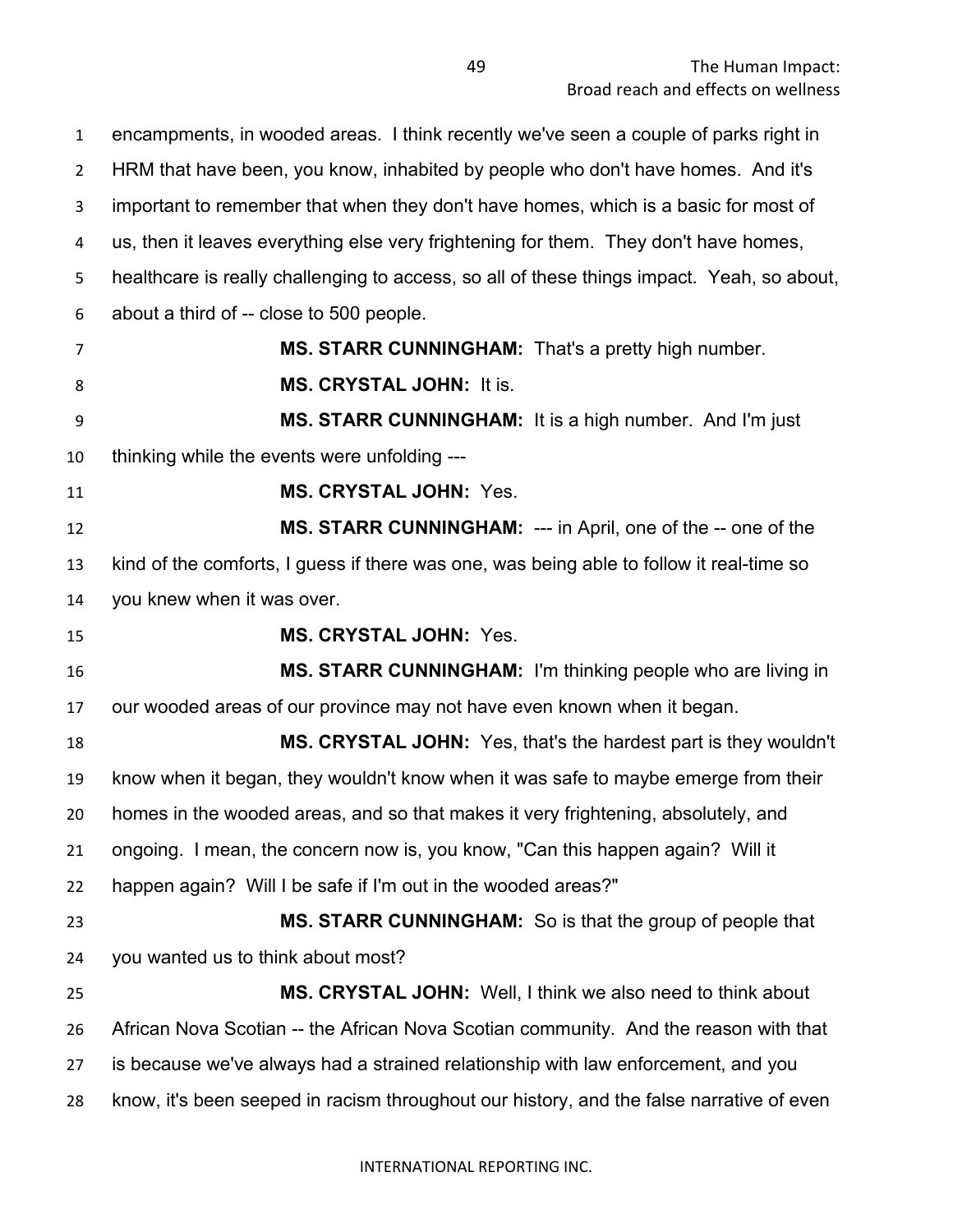the mass casualty has a way of kind of further damaging and confusing the idea of safety for African Nova Scotians because, you know, we already have a very precarious relationship with law enforcement and now this false narrative gives a sense of "Who can we trust. Will it happen again, and," you know, "what -- will that be enough for us?" I know for myself, as an African Nova Scotian, the messages being delivered were very confusing, and you know, you have to kind of be able to -- there's a sense of trust that has been lost and so trying to rebuild that trust, you know, through just a process of understanding that this was one incident. But it does -- it does bring up trauma from past as well in those -- in our communities. And in Nova Scotia, African Nova Scotians are throughout Nova Scotia, but we are a very close-knit community, and so although someone might be from Truro or Digby, they will still connect with all of Nova Scotians across the province. **MS. STARR CUNNINGHAM:** A very interesting perspective. **MS. CRYSTAL JOHN:** Yeah. Yeah. **MS. STARR CUNNINGHAM:** I'm going to head back to Truro now, and Susan, I wanted to kind of break it down in -- into two chunks, the immediate impacts and then the longer lasting impacts. So what would you say were the immediate impacts in April 2020 on mental wellness? **MS. SUSAN HENDERSON:** Well, as I've already spoken about, you know -- just let me back up a little bit, actually. We were just so shocked and horrified, as everyone was, I mean, this shook us to our very core, and in some ways continues to; it's still unbelievable. And again, I want to say this in all -- in deep respect for everyone who has lost a loved one, but it was a collective grief, and our need to bring a sense of comfort to our community that's driven many of the activities CMHA has taken on and continues to. You know, we just wanted everybody to know that we're here for them because it was just so -- it was just so traumatic. Nobody knew what to do, so we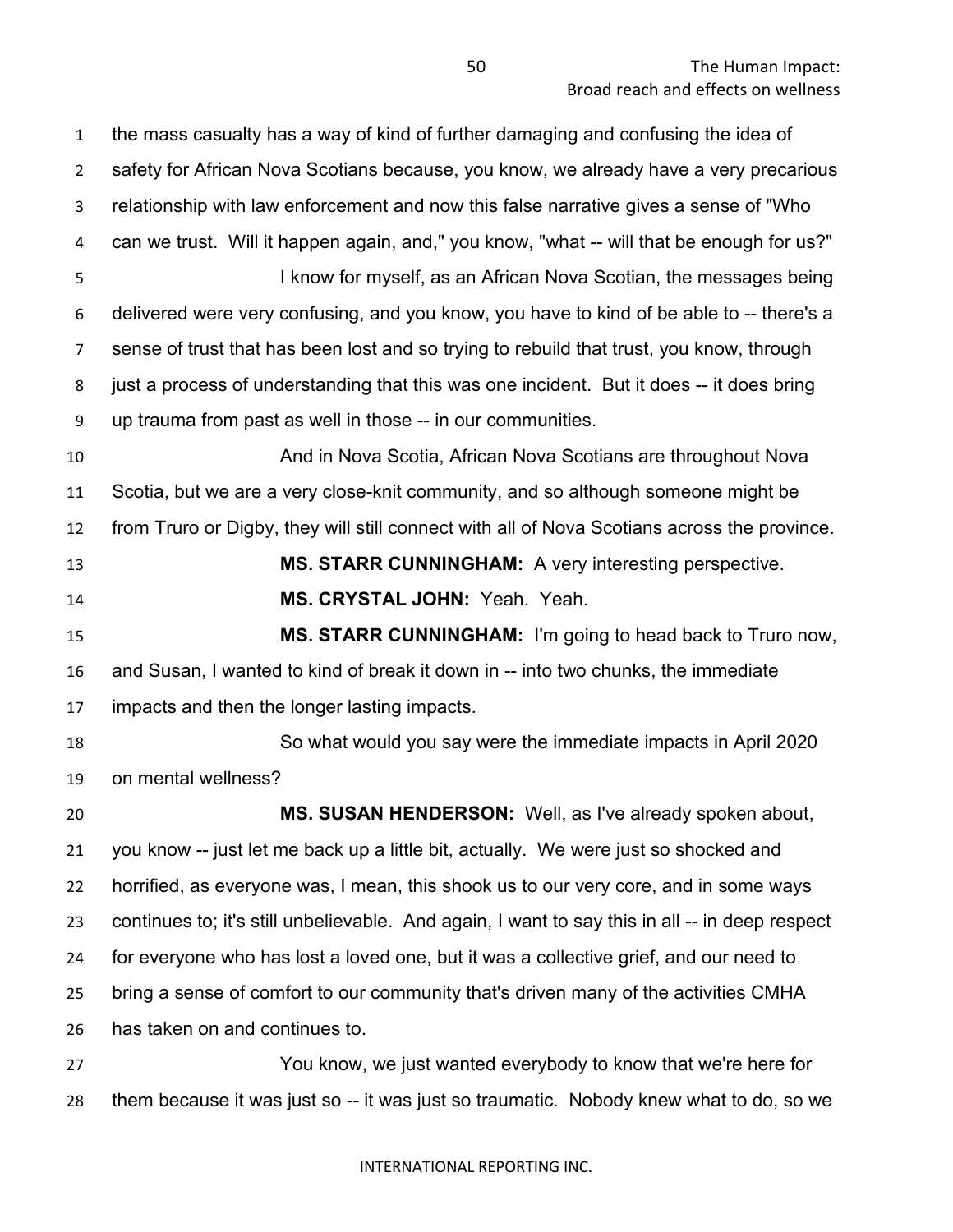froze after our initial reaction. Our phones went silent. People retreated to their houses. And collectively, I know people talked about having so much fear and anxiety and also helplessness, like "How do we help the people that we know are so impacted by this?" You know, we, we wanted to be -- respect their sense of privacy, but also we wanted people to know that we care deeply, and actually are, you know, trying to walk this journey with them as much as we can in the situation.

 You know, again, it was "How can we fathom these things? How could it happen?" You know, "How could a human being take to some destruction and to be" -- you know, "just how could it happen?"

 So there was those initial reactions, and then I also want to bring up the fact around some collective trauma that I think that is important to recognize. And I remember the last -- the next week, I think it was Thursday of the next week, there was a construction site down in Halifax/Dartmouth area, and there was some bangs or something that was experienced from it. My daughter actually lives in Bedford, and when this hit Twitter, man I was tweeting her and saying, "Get into cover", because nobody knew what was going on and we thought this was a repeat situation. It turned out it was some construction site noise.

 And there was a situation also in a parking lot in a store down in Halifax/Dartmouth again where some water guns were purchased where people, again, we were on such high alert and such vigilance that anything out of the ordinary, like people were looking around and scanning and trying to make sure that themselves and their loved ones were safe. So you know, it's really important to recognize that our community suffered a collective trauma.

 So you know, over two -- the last two years, if anything can be realized is that mental wellness and mental health is -- affects us all and it's extremely important for us to maintain. You know, we've been seeing some profound emotional reactions, things like anxiety attacks developing; people who had, you know, already existing disorders, they've gotten worse; maybe some new have emerged as well,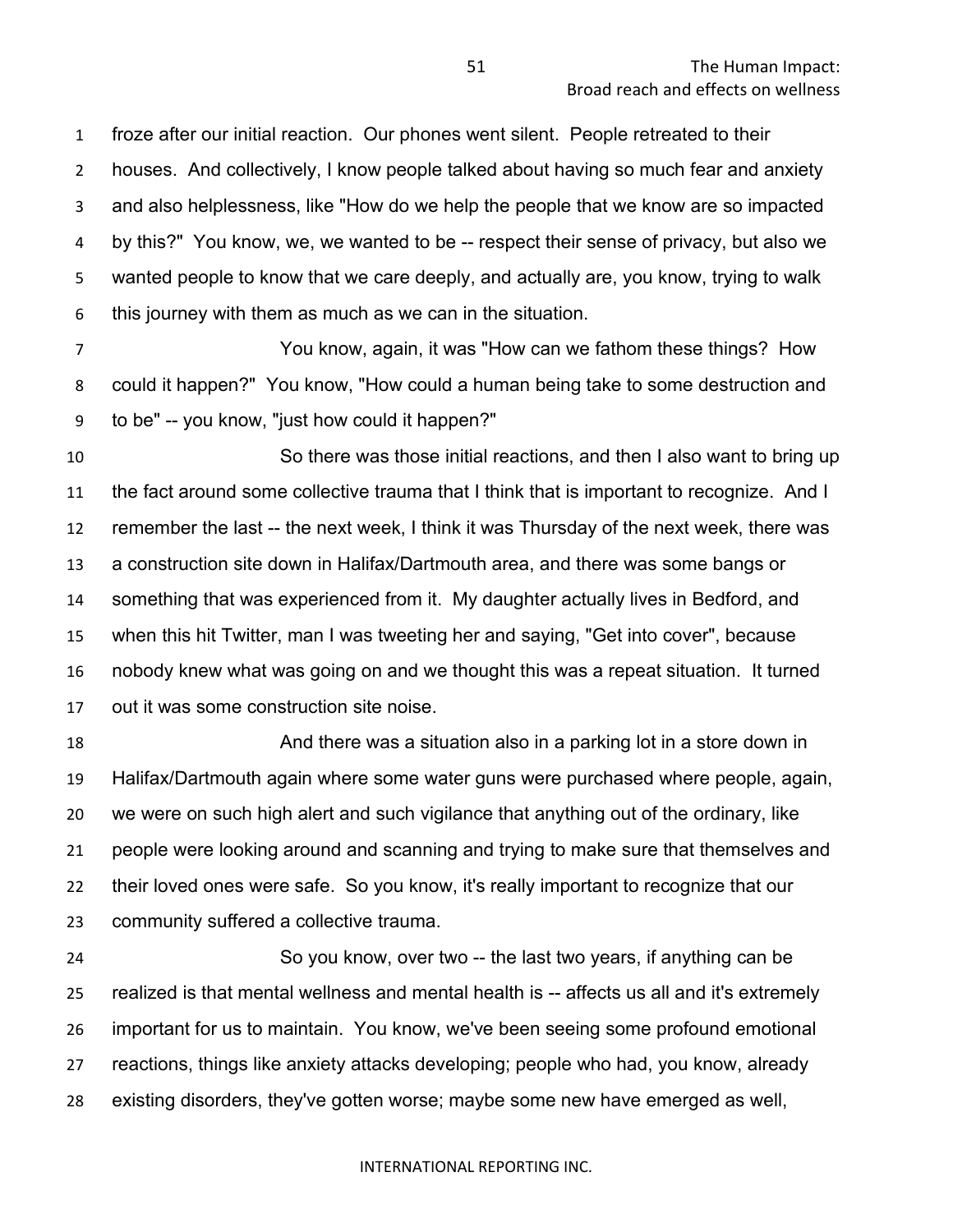particularly in the anxiety and depression area. They have -- you know, some folks unfortunately if they were already feeling depressed post or previous are now -- you know, we're dealing with -- we're hearing lots of thoughts of suicide and suicide ideation and just this general fear that the world is not a safe place and how do I -- where do I get that from, where do I get that sense of security back.

 Another things that we were seeing was an obsession -- and I guess that's kind of a negative word, but certainly an obsession or thinking over and over again about the loved ones who passed away and, you know, what their final moments were and almost like a survivor's guilt set in, too, is like, "Well, that could have been me if I had been walking on that road" or "What if my daughter had been driving on the road at that time?", you know, so running this over and over again, which I'm sure isn't healthy for our emotional health and well-being. But over and over in our minds trying to make sense of it and -- and, too, I think trying to rationalize some of the fear that we had because it was just such -- again, such an unpredictable situation.

 And then, I guess, if I can just mention, too, are the fact that, you know, grief in itself raises risks of major depression, excessive use of alcohol and anxiety disorders I just chatted about there. And so we're certainly seeing that in terms of longer-term effects.

 We're seeing, you know, people that maybe haven't -- were successful in overcoming their addiction going back and relying on those old coping strategies again, you know, just feeling -- feeling overwhelmed and not knowing how to cope, so they're, you know, going back to some of their old maladaptive coping behaviours.

 So you know, the thing is that I think people need to understand and it's already been alluded to is these things are going to be with us for quite a long time and I'm really hoping that people utilize the wellness resources that are available to them.

You know, people are here for you. No one has to go this alone.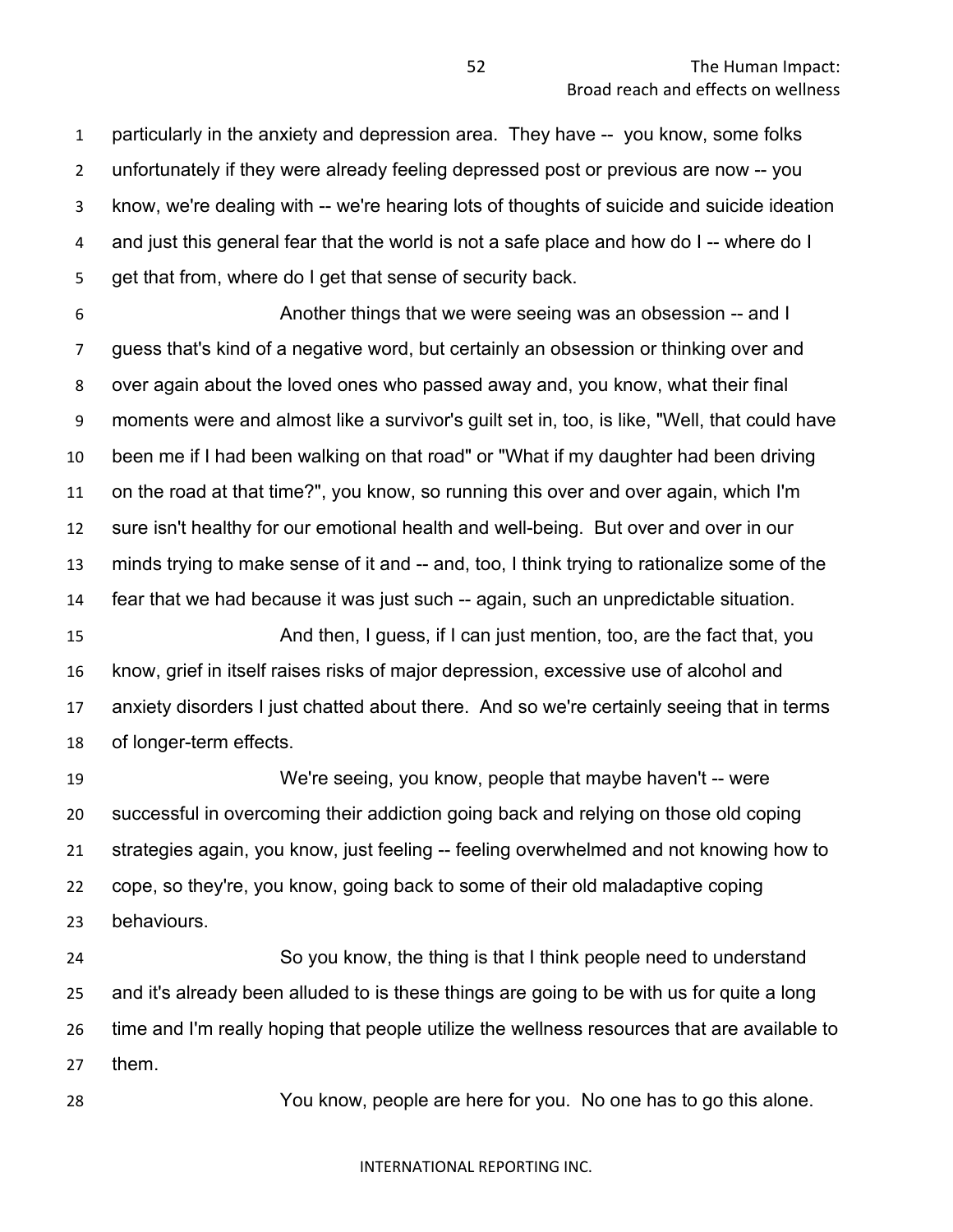It's really important for folks to reach out -- remember to reach out as we go through this, which is going to take a number of -- a number of years if we ever really truly recover.

 **MS. STARR CUNNINGHAM:** And I can't pick up on the body language or hear other people virtually, but Crystal, I can hear you say "M'hm". **MS. CRYSTAL JOHN:** Yes. **MS. STARR CUNNINGHAM:** What are you picking up from what Susan -- you're hearing from Susan? **MS. CRYSTAL JOHN:** So I think about, you know, we talked about the -- because there's been a shift in our collective lives. I think of the mass shooting and then we have the Black Lives Matter with the death of -- murder of George Floyd and that is compounded on top of. So in our community, you know, there's trauma on top of trauma on top of trauma that really has affected us. And another population I think we don't really think too much about is those who were connected to the professional life, those who were in -- they were in a position of vulnerability with authority and so you know, when you think about somebody who holds that position of authority in your life, you know, and then that -- you know, the what ifs when you go back over what if it could have been me, what if -- what if this had happened. So people tend to go back to an incident and think about how they could have been affected by that, so. **MS. STARR CUNNINGHAM:** And when we talk about -- we've talked about the immediate effects there, Susan, and you kind of alluded a little to the longer-term effects. But Robin, I'm wondering from your perspective, what do you believe the longer-term impact will look like? **MS. ROBIN CANN:** That's a good question. 28 I think, you know, long term, it's really about re-establishing these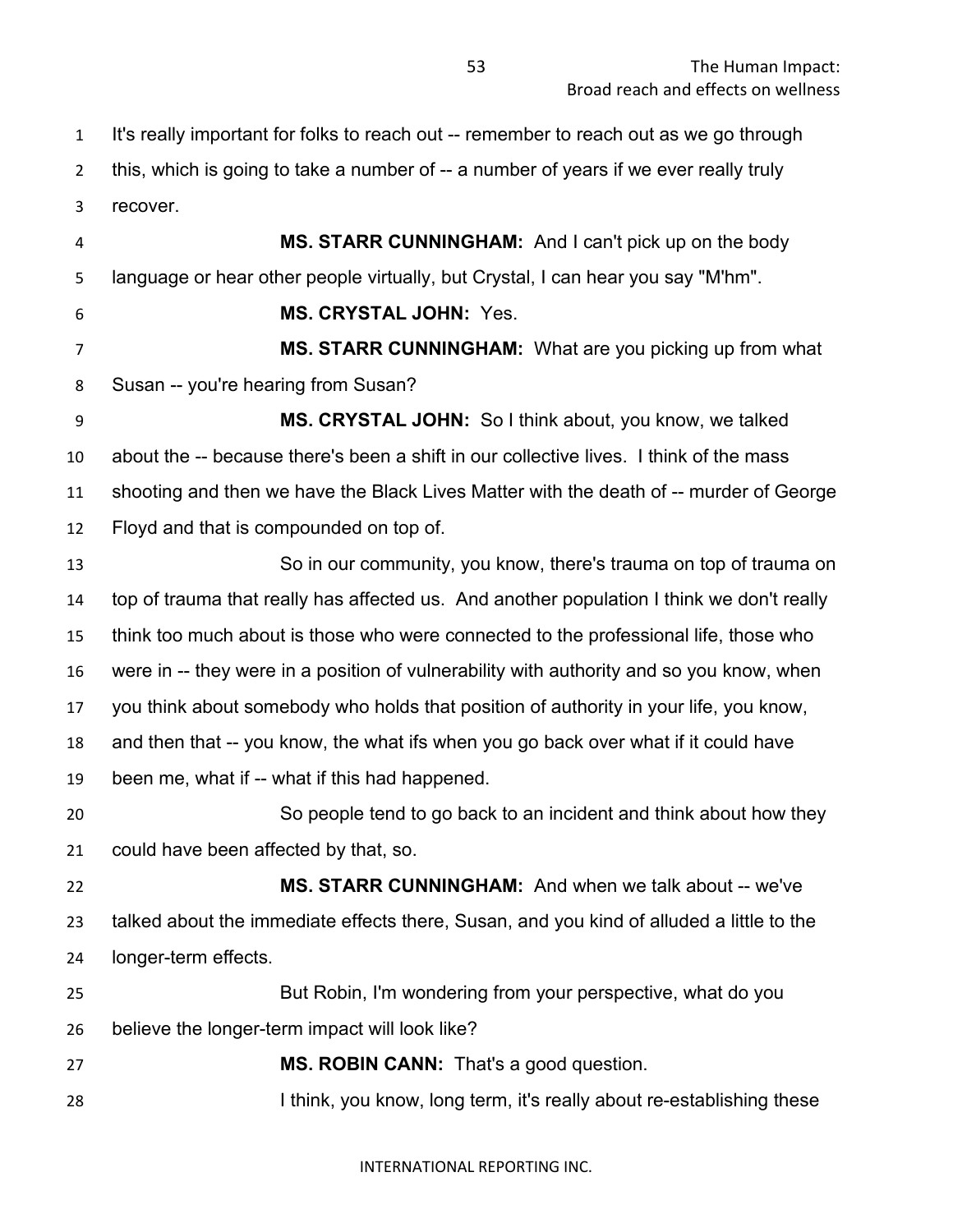connections that have been severed or challenged by this event, so you know, the longer-term impacts have really been this disconnection, right, disconnection from the self, from the emotions, from the community and from each other, and so you know, yeah, I think that next steps in that longer-term walk are around reconnection. **MS. STARR CUNNINGHAM:** Dr. Dobson, I'd like to bring you into the conversation now. I haven't forgotten about you because you're way out there in Calgary. Knowing what happened in Nova Scotia in April 2020, can you discuss a bit what people can do to support their own mental health and wellness going through this? **DR. KEITH DOBSON:** So first I have to express my deep empathy for everybody who was affected by the mass casualty experience. This has been a trauma not just for people in Nova Scotia, but right across the country and, indeed, other countries as well. Certainly from Calgary we spent a lot of time watching media and trying to understand what was happening there as well, so I'll just say that at the outset. **I'll also just say from the work of the Mental Health Commission, we**  recognize that everybody sits somewhere on the mental health continuum, so hopefully we're doing well and coping reasonably, but we recognize that there is a range of responses and even within the same person that they might from time to time struggle more or have mental health challenges so you know, we need to all be mindful of our experiences psychologically, emotionally, behaviourally. **I've also been listening very much to the discussion of everybody**  and hearing a lot of the natural responses when a trauma occurs. Our typical responses --- **MS. STARR CUNNINGHAM:** I wonder -- I'm going to interrupt you just for one --- **DR. KEITH DOBSON:** Sorry?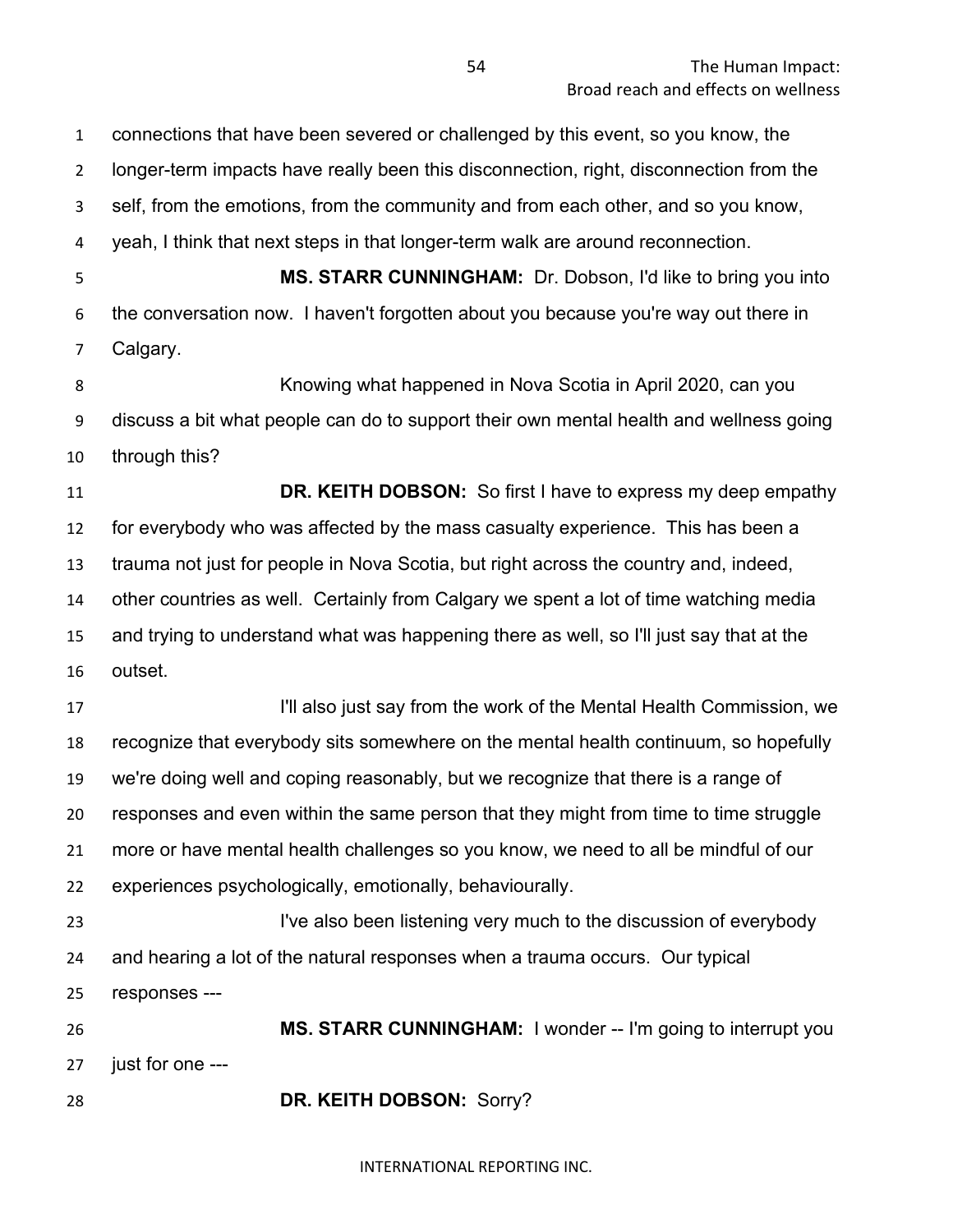**MS. STARR CUNNINGHAM:** --- one sec, Keith. 2 I'm having a difficult time hearing Dr. Dobson. I'm thinking others may be, too. So is there any way we can boost his audio up a little? Give it a whirl now. Sorry about the interruption there, Dr. Dobson, but we need to be able to hear what you're saying. **DR. KEITH DOBSON:** I can speak more loudly. 8 MS. STARR CUNNINGHAM: Please do. Close to the mic. **DR. KEITH DOBSON:** It's natural when a crisis occurs that we stop for a moment, we sort of look around to see what's happening and then we try to either make it predictable so to understand what's happening or to make it controllable. And I've already been listening a lot to some of the other speakers about how, in this particular circumstance, we stopped and asked ourselves, "Why did this occur?", and we still don't have answers fully for that -- that answer, of course. So we look at what we can do. We look at what can we control. **And what we've already heard is that, for many people, they** heard is that, for many people, they withdrew, you know, sort of locked their doors or, you know, became more careful, more mindful of what's going on around them. And this is a very normal, natural response when people face an unknowable crisis situation. So in terms of coping, I guess my general advice for people would be some of the things that we've already been hearing about. Pay attention to your own self. Be mindful of the signs and symptoms you're experiencing. You do the things that are healthy for you, so this would include things like trying to sleep regularly, exercise, eat well. You know, just sort of, you know, basic kind of natural things to do. And then the main thing I think that we've heard, and Robin just said this, is we need to get out of ourselves and to make contact with other people. Social connection is one of the main things we can do to rebuild trust, to rebuild our sense of safety in our social environment, in the people with whom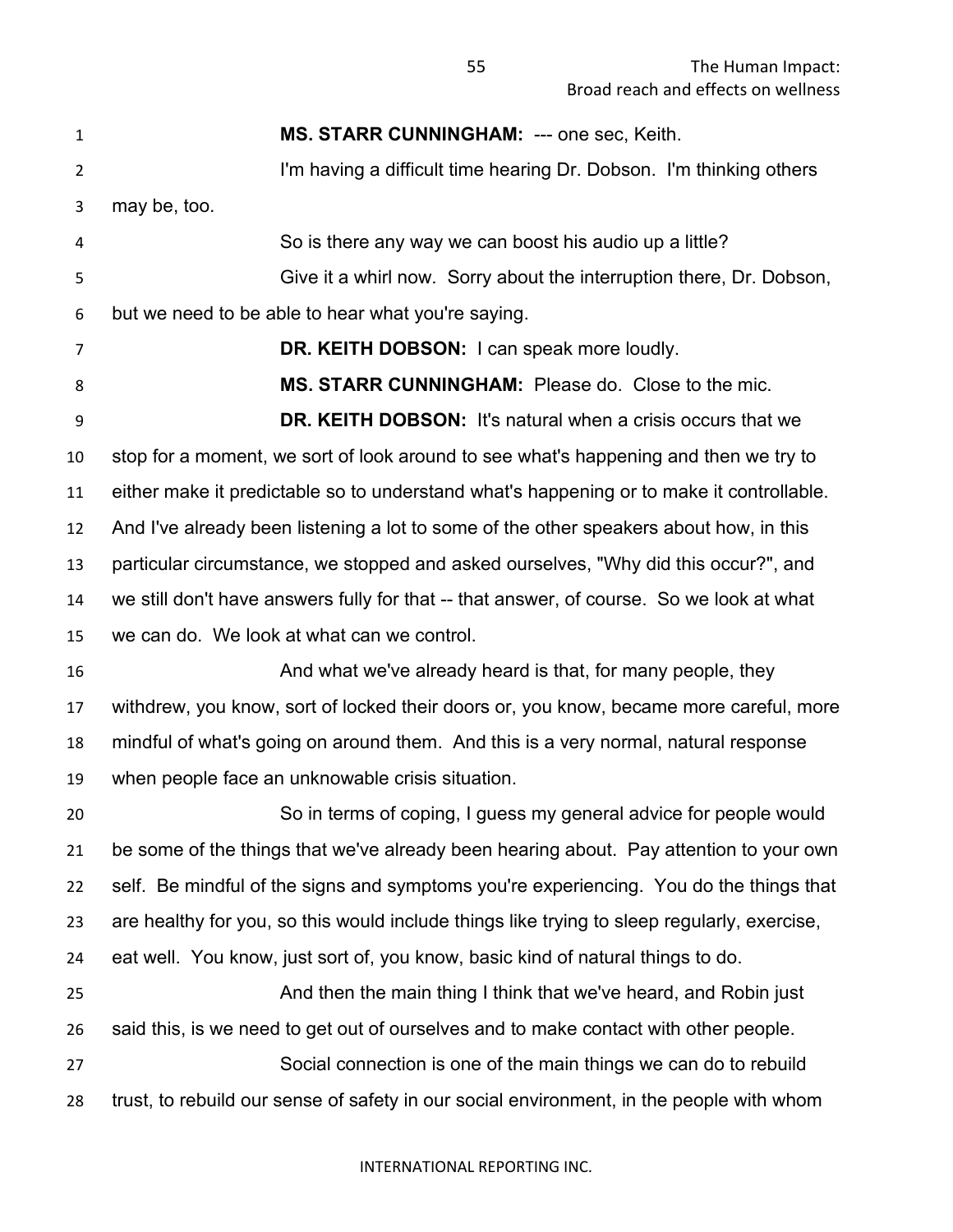we interact, and so if I had one sort of general piece of recommendation it would be for everyone as much as possible to re-establish or establish, if they didn't have them before, social connection.

 **MS. STARR CUNNINGHAM:** Those social connections are so crucial.

 And Cheryl, I'm wondering if you're having thoughts over there about things that, you know, people can do to take care of themselves.

**MS. CHERYL MYERS:** Well, thank you.

 I'm just speaking to Dr. Dobson's note that, as we're getting together now -- COVID has kept us apart for so long, but we don't understand how our neighbours be feeling. We don't understand where they are in the -- in their own mental wellness journey or their well-being. We may see changes and we're going to have to accept our friends and families where they're at, not try to force upon them what we think they should do or where they -- we want them to be. So it's accepting people and acknowledging them where they're at and moving forward with them, helping them now where they're at, hopefully finding if they haven't found resources in the community, find the resources, the health centres, those in Truro.

 Dr. Dobson, your team out in Calgary. This is what will be needed. COVID was not kind to any of us. You'll recall, at the time of the event, we were all in lockdown. Some of us has brought family members in. We were already struggling with support and mental health issues, as many have noted.

 So we have to move forward one step at a time as our communities open up to understand where we're going. We can't just jump in when the masks come off. Our safety net that we've had for so many months is going to show who we are again. We've possibly been able to hide a bit behind our mask, but now we'll be open and visible and be recognizable, so.

 Also we'll have more visitors in our communities and more strangers, which we must have -- we must recognize that that is something that's going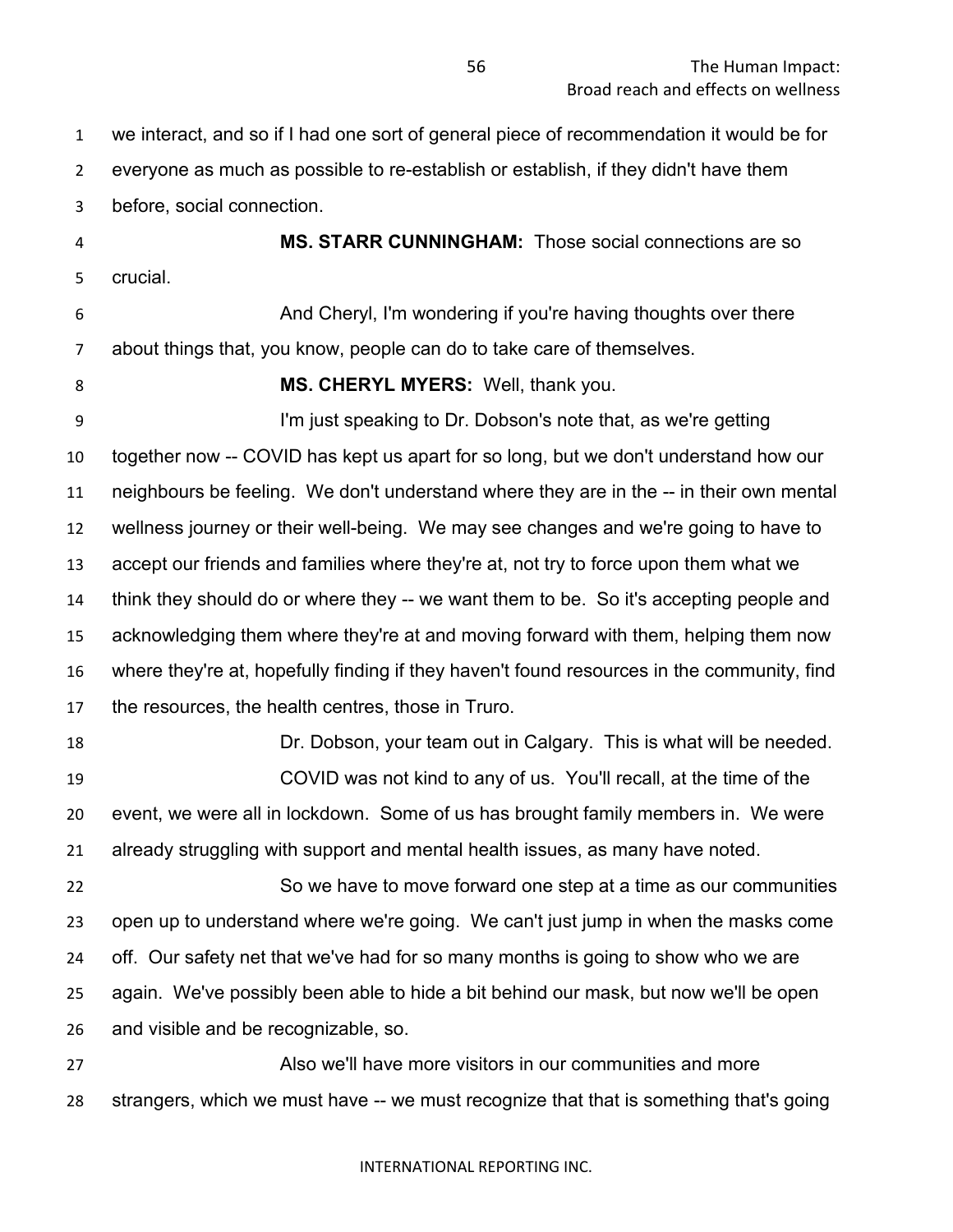to happen and we have to prepare ourselves for that, not to be afraid, but we're going to be leery. The trust is gone in our community and we have to recognize that as we see more tourists, more friends, more family moving around.

 **MS. STARR CUNNINGHAM:** Kathy, what are you thinking about things that people can do for their own mental wellness during this time?

 **MS. KATHERINE HAY:** I'm going to take a view from a young person because I have -- I have the view or the voices of young people because we speak to it every day. At Kids Help Phone, a typical day for us is speaking with kids as young as five all the way through to about 26. And I remember after the horrific mass casualty in Nova Scotia, our volumes doubled out of Nova Scotia, so we were seeing double.

**I think there's a really important thing that everybody has pulled a**  thread through on COVID, lockdowns, additional isolation. For a young person -- and there were lots of lost milestones as well as they're coping with this grief lots of lost milestones, as well as they're coping with this grief and loss that none of us could actually put into words.

17 I'm going to -- without minimizing anything, I just want to put a little bit of a silver lining here, because when I see what young people do, day in and day out, they are reaching out, and that is help-seeking behaviour and there's a big, huge silver lining in that. That's a resiliency in action, if I could use that word.

 So in the midst of horror and deep grief, they were reaching out in record numbers. And to put some context to that, and we were talking earlier about rural -- the challenge around mental health support in rural Nova Scotia. In Canada, Kids Help Phone, about 40 percent of the work we do is in rural areas in Canada. In Nova Scotia after the mass casualty, we were trending about 71 percent of all contacts in Nova Scotia, in rural Nova Scotia.

 So that does say that retreating to their home was the right thing for them to do, and they were reaching out. "They" being young people. But, interestingly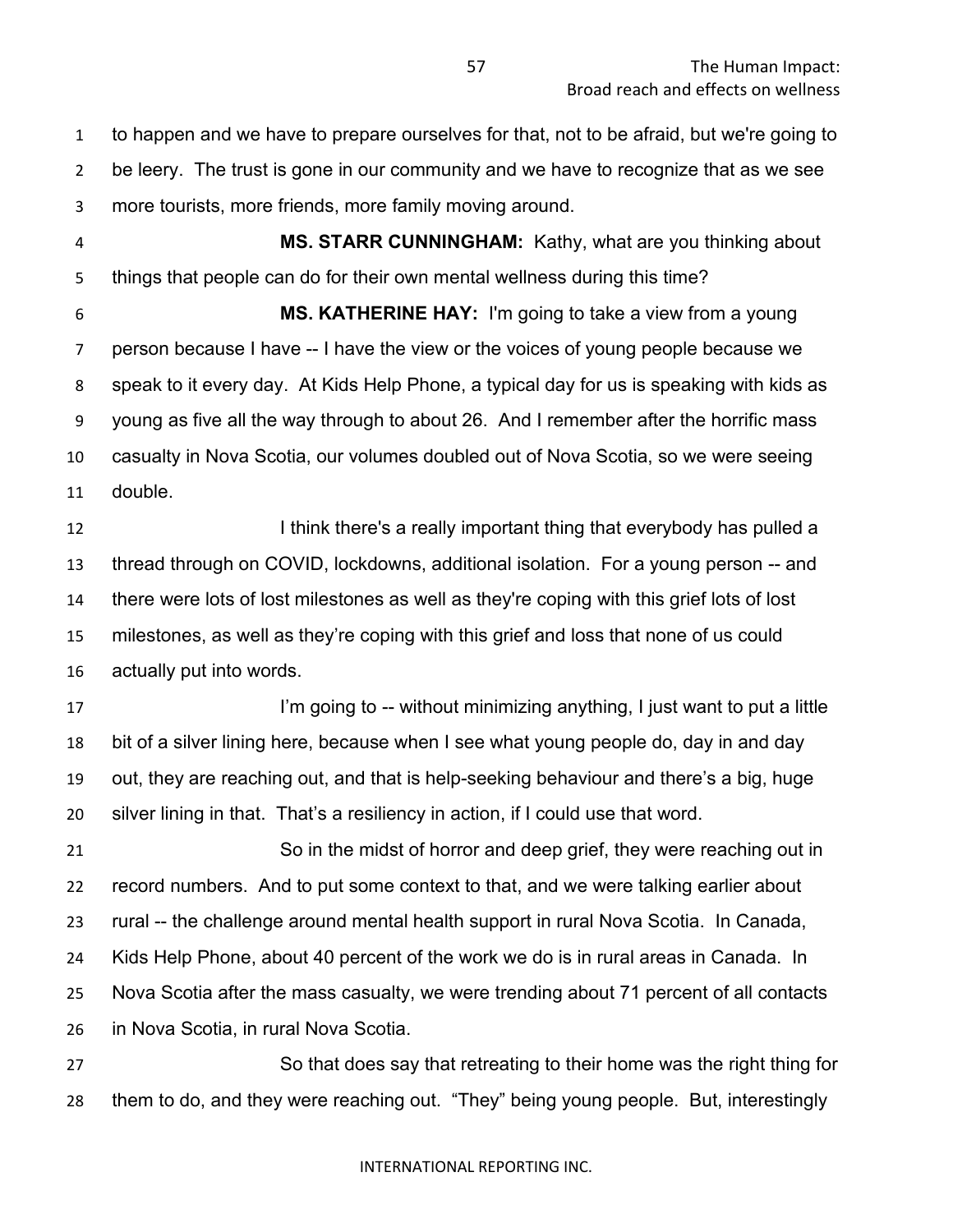enough, about 24 percent of all contacts were from people over 30 years of age after the mass casualty.

 So there is silver lining here in the resiliency and courage of the folks in Nova Scotia. And I guess my advice, if I could give any to caring adults, is that young people are reaching out on really, really acute things; suicide ideation, anxiety, stress, isolation, and grief. And that's trauma. And they are reaching us; there's help- seeking, encourage your young people to reach out, whether it's to Kids Help Phone or CMHA. Incredible programs demystify what reaching out might feel like. And without judgment. Just be okay with some of the big emotions you might see in your young person.

 That's just a little bit of advice from the virtual frontlines, I suppose; is get your young people to reach out.

 **MS. STARR CUNNINGHAM:** I like the fact that you mention the word, "Without judgment," the word, "Judgment," because when you enrol in a mental health first aid course, you learn an acronym, ALGEE, A-L-G-E-E, and the L stands for listen, but not just listen, listen non-judgmentally. Which is often very hard for us to do as adults when it comes to listening to young people.

 **MS. KATHERINE HAY:** And one thing I also want to remind caring adults, is that your young person isn't going to tell you everything, no matter what. No matter how fantastic a parent or an aunt or a teacher you are, they're not because they're teens, they're going through what it is they're going to go through.

 When they have reached out to Kids Help Phone, our -- we know, our data tells us, that 73 percent of young people tell us something they wouldn't have told anybody else before.

 So again, there's really important tools that young people have available to them, caring adults, but not have a judgment that if they're reaching out to Kids Help Phone or Bounce Back at CMHA that's a reflection on their parenting; it is not at all.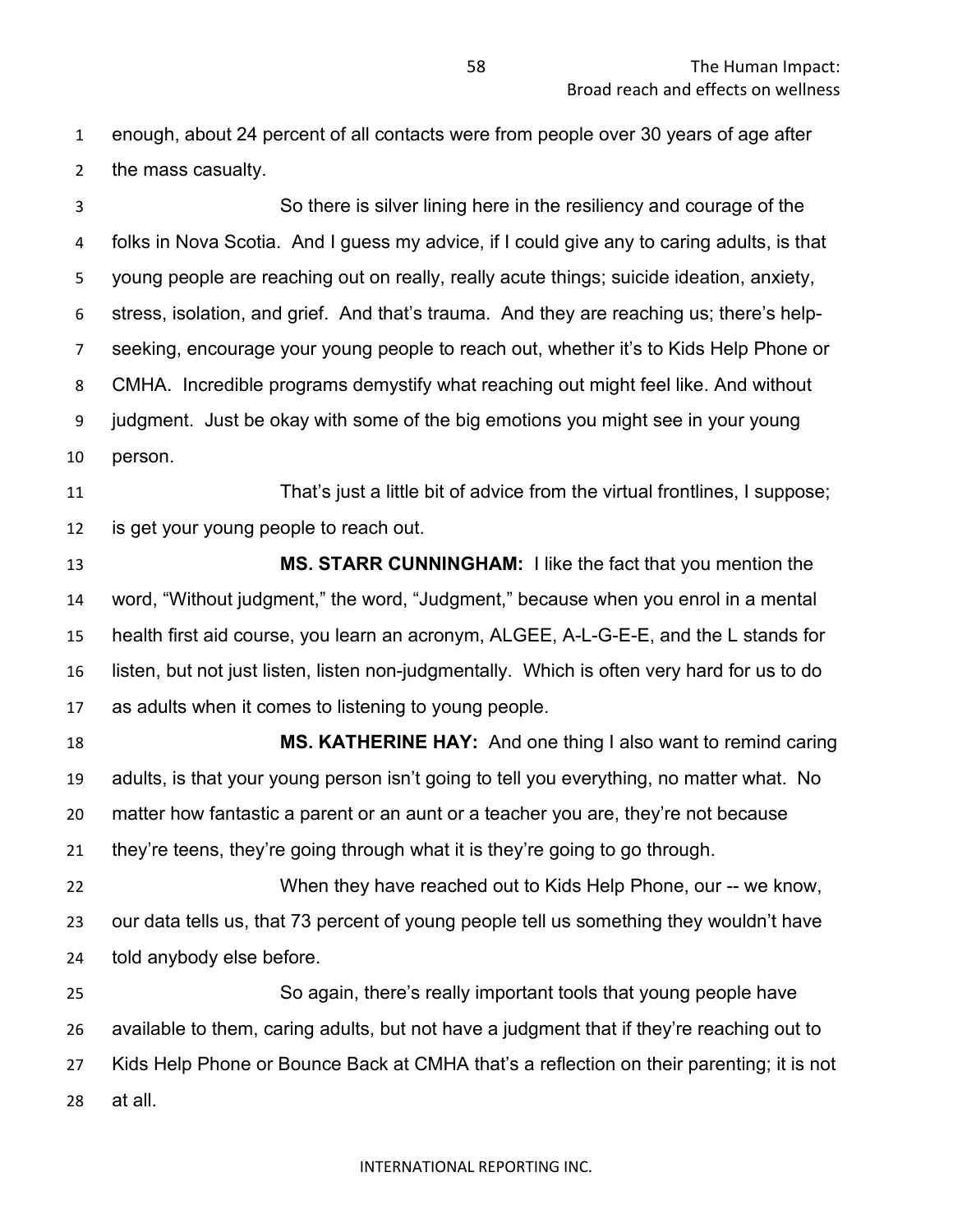**MS. STARR CUNNINGHAM:** So during these proceedings, over the next number of months, we are going to be opening some wounds; we're going to be sharing information that is going to be difficult for children, for adults, for all of us. I guess the question is, Susan to you, because you see people in your offices day in, day out, and talk to people in the area as a resident there; what is your overwhelming message to people as they tune into the news from this Mass Casualty Commission? How can people protect their own mental health?

 **MS. SUSAN HENDERSON:** Great question, and I'm sure there's other folks here on the panel who'd like to jump in on this.

10 I would initially say -- or off the top say just take it in pieces; don't do too much. As I understand, it is recorded, and it's recorded for that very purpose, so that people can take breaks from the material as they're watching it. And if you find yourself distressed, you know, do some -- do some deliberate actions to try to address some of those things. Make sure you're spending, you know, an hour outside in a walk; make sure you reach out to someone on the day that you watch these proceedings, to a loved one or friend so that you're making those social connections; you're getting some recreation involved. And the other thing is I also say is make some time for yourself to do things that are, you know, creative activities. You know, so many of us are working, working, working and then you go home and you immerse yourself in this.

 Yeah, we need to create opportunities for, I guess, our brains to apply themselves in different ways. And whether that's a craft or, you know, some knitting or planting some seeds or some gardening, right? Just something that's different from your ordinary, everyday lives. And be deliberate about that.

 **MS. STARR CUNNINGHAM:** Dr. Dobson, would you add there? **DR. KEITH DOBSON:** If I can just add to that? **I think that's great comment, Susan. But I was going to say also is**  that we need to be also mindful of the way we're talking to ourselves and towards others.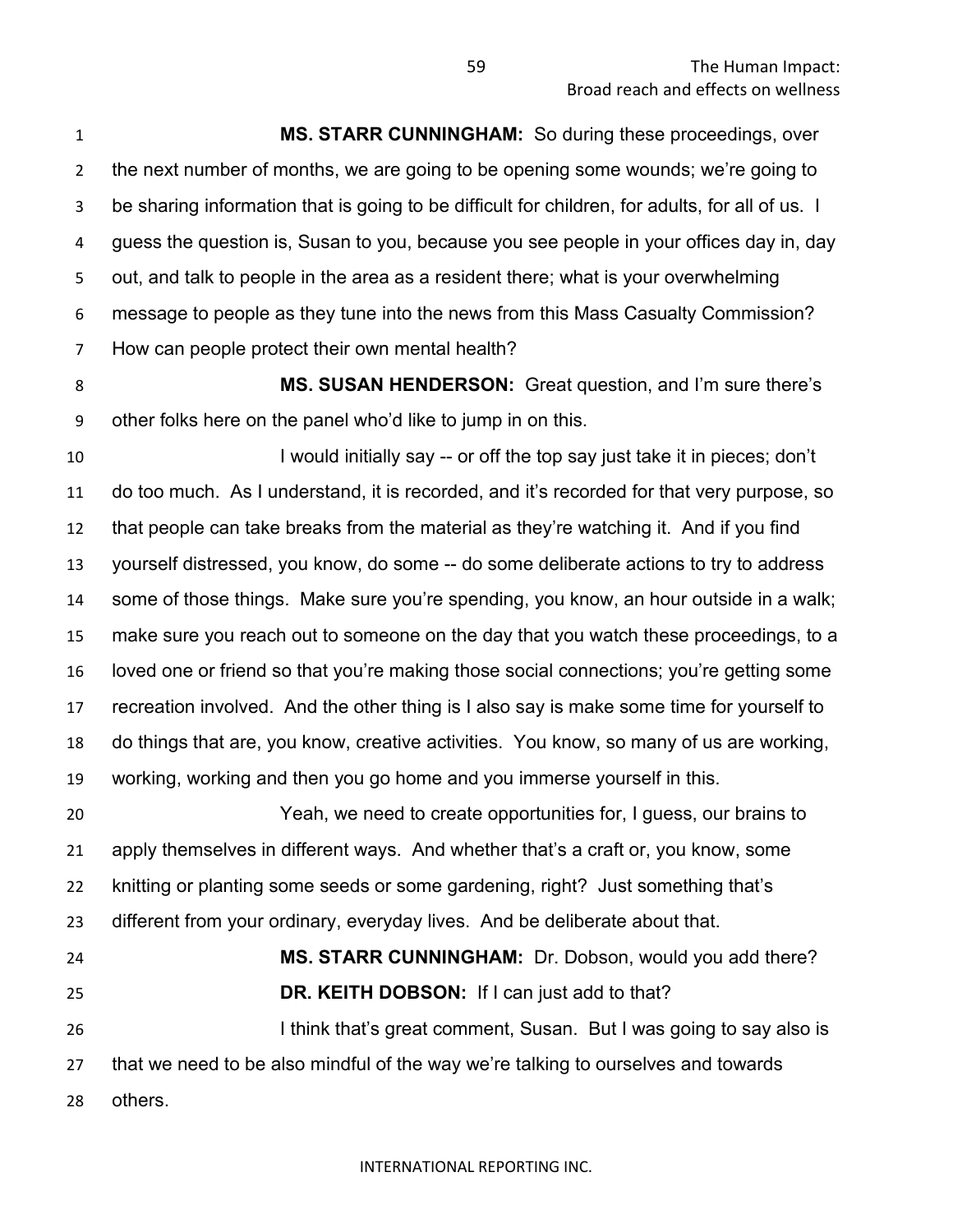So one of the other things we know about people who struggle with mental health problems is often they are stigmatized by others. So people tell you to get over it or to, you know, sort of buck up which, again, is not a helpful comment. We need to be supportive of each other and we need to be supportive of ourselves. So if we find ourselves saying negative things to the way we're coping, we need to be more gentle and more caring, and to be able to reach out again and get the support we need.

**MS. STARR CUNNINGHAM:** What would you add to that, Cheryl?

 **MS. CHERYL MYERS:** You guys are bang on. I agree. Getting out, taking care of you is the -- when you go on the airplane, they say put your oxygen mask on first and then provide help to this person beside you. We have to take care of ourselves. When we recognize the stress in ourselves, we have to deal with it immediately. Don't bottle it up, the frustration. Seek out services, seek out a friend. As you said, do a craft, plant a garden. I call -- I said -- I have a large speech; I misinterpreted today, but as I was going -- this year when we plant our gardens, I want us to plant garden -- seeds of hope; seeds of hope for the year ahead.

 The Commission, moving forward, as we find out more information, but what do we want? What do we want in our community? The seeds of hope are there, and let's work on that together. Let's feed our bodies nourishing vegetables and admire the flowers; give ourselves time to work on ourselves. And that's what we need to do. And our families, our kids.

 As -- the Health Board will continue to support our community by giving out monies through -- to non-profit organizations through the Health Board. This year we are supporting youth groups and throughout the area, one in Portapique, one in Debert, to help them we also have had -- met -- we did a support system group meeting and brought some folks from the Commission there so they could see what our community was and identify what strengths we do have in the area. So those things we know are there.

**I like the idea that we're normalizing seeking out mental health.**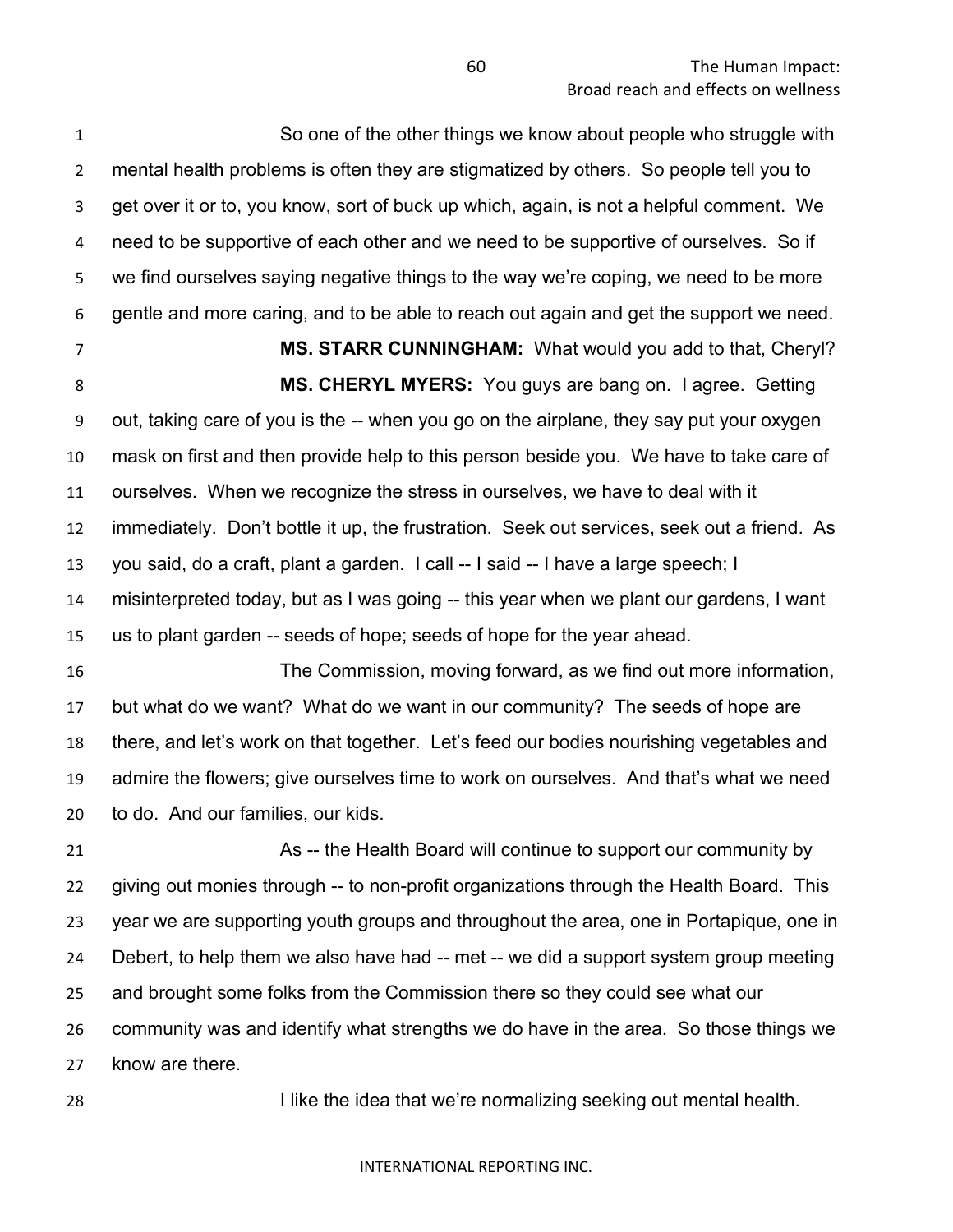The Human Impact: Broad reach and effects on wellness

**MS. CRYSTAL JOHN:** I think people do feel like that. But we are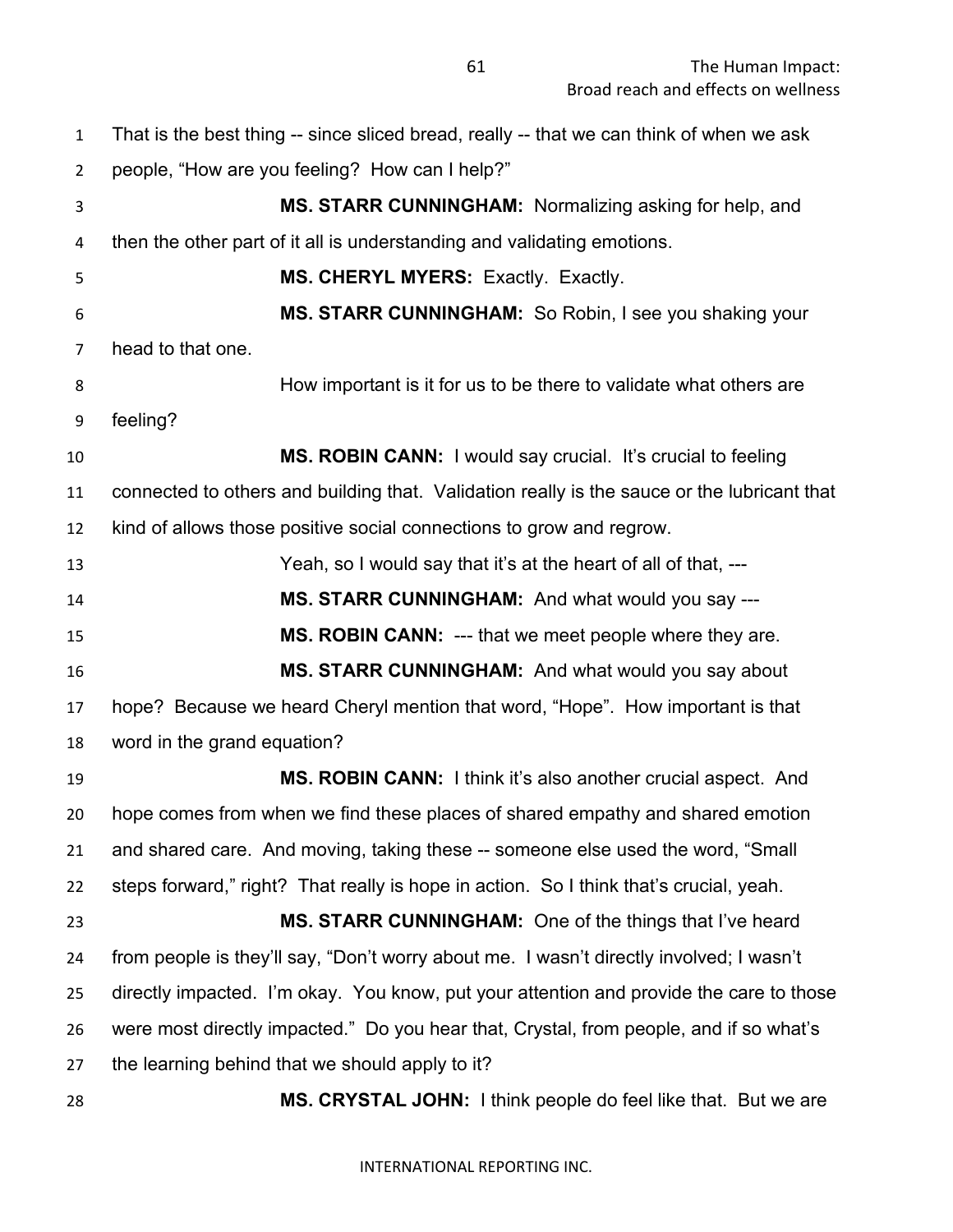-- in Nova Scotia, I'd say we're a community of communities, and we really do look out and step up for one another, and we've seen that throughout COVID, just really making an impact and ensuring that Nova Scotians were safe from COVID. And I think that, you know, as we move forward, recovery is going to take some time, but I encourage people to be gentle with themselves, to be able to recognize how they are impacted by this, because they may not feel a connection, but if they think about all that is going on has occurred over the last two years, and this mass casualty has really affected us all, I think we need to just really take some time to be gentle and allow yourself to feel those emotions and move through those emotions.

 **MS. STARR CUNNINGHAM:** It's interesting, because we talk about terms like suicide, suicidal ideation, and some people may think we shouldn't talk about that topic out loud. We shouldn't ask someone if they are thinking of self harm or suicide. But Kathryn, I see you're shaking your head to that there too. It's, like, asking a child if they're -- you know, what they know about drugs isn't going to make them say, "Oh, I never thought about drugs. I'm going to go out and take drugs." So I think it's important that we normalize the conversation around those difficult parts of mental illness and addiction, things like self harm, suicide. Would you agree that that's an important step, Kathryn?

 **MS. KATHERINE HAY:** A hundred percent. I don't think that silence is an option, quite frankly, when someone is struggling with anything, let alone suicide ideation, self harm. I know my colleagues around this panel would agree. Research says that when you ask about it, it does not plant a seed. It actually opens a door to dialogue and hope. We talked about hope. The reason why young people, when they reach out to us, I consider that a silver lining, is they're grabbing onto something that's hopeful, someone on the other side of a phone, chat, text, whatever. So to have them reach out and then not speak about something like suicide ideation, self harm, or depression, or, I don't know, having an argument with a friend, whatever the reason is that they are reaching out or speaking to a, you know, peer, adult, no one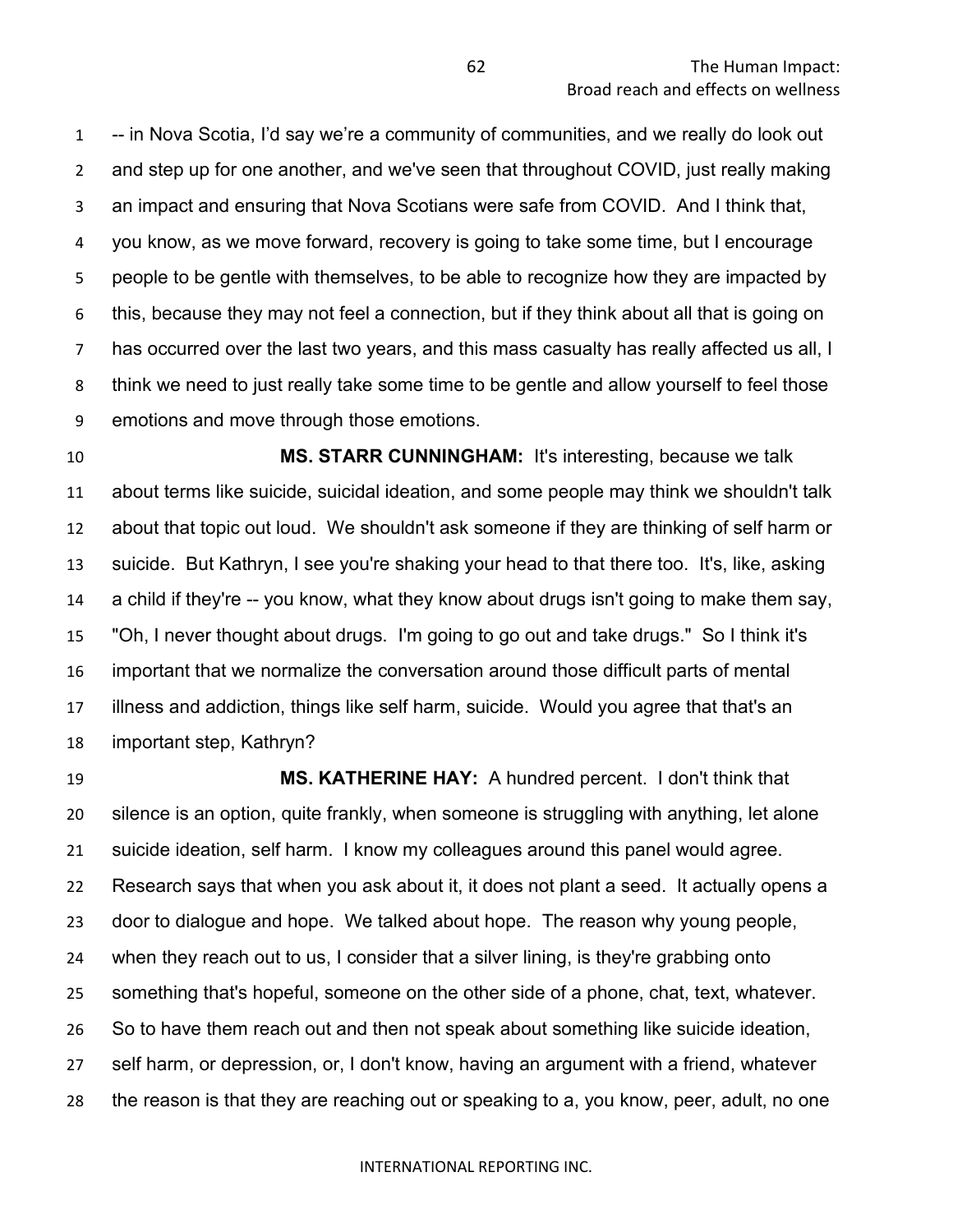should be afraid of having the tougher type conversations. And if you're uncomfortable

with those conversations, then I would recommend having your young person, or your

friend, or yourself, reach out to someone who is comfortable having those

conversations. So that's crucial to it too.

 **MS. STARR CUNNINGHAM:** Dr. Dobson, what are your thoughts there as far as, you know, how we should openly just make this part of our daily discussion and conversations?

 **DR. KEITH DOBSON:** Yeah. No, I think, you know, Kathryn's points are exactly what I would say if I was speaking. We know that one of the major factors, risk factors for suicidality is hopelessness, and, you know, if you're going to address it, you need to find reasons for hope. And so doing what we can to build that hope is critical.

 There's a great irony too I want to point out, which is the only way that we can restore trust or build trust in our relationships is by being vulnerable. That we need to open up, and we need to express our concerns, and to put our faith and trust in other people to let the … let them give us the opportunity to respond. And so again, I think to the extent that I can encourage people to take that risk, I would encourage it.

 **MS. STARR CUNNINGHAM:** The other thing that's vitally important is when people know where to turn when they need help. I think here in Nova Scotia, our plan is to really direct people toward two on one, to get them to reach out, and to make contact to get the information that they need, within their own communities. And, I mean, we've said the community word over and over here today. Susan, is providing the resources something that you'll be really focussed on over the next couple of weeks and months?

 **SUSAN HENDERSON:** Oh, most definitely, just as we were when the tragedy occurred. It's … also it's not just that. It's also figuring out how does it make sense to somebody who's maybe not sure about reaching out, you know, and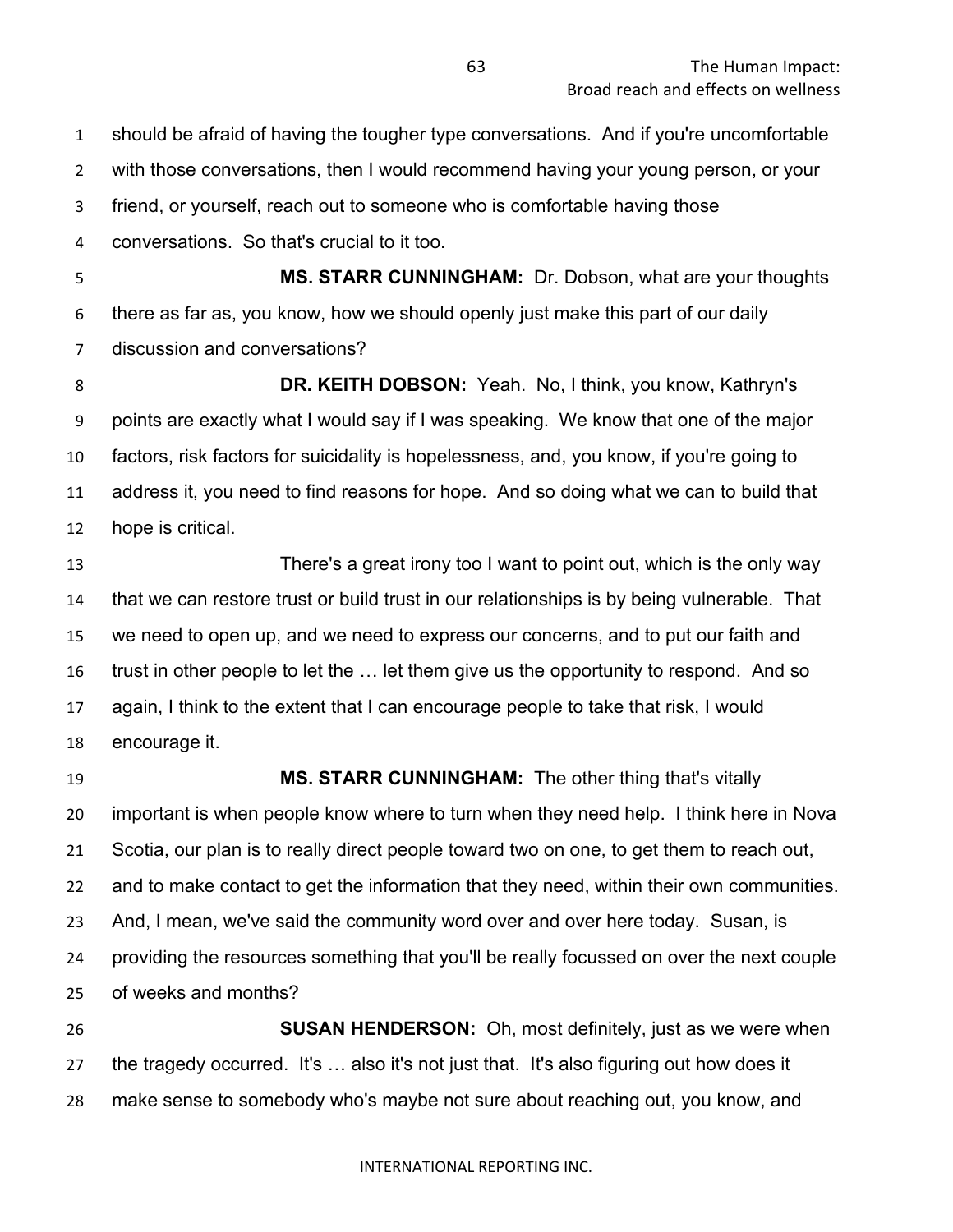make provisions for that. So one of the things, for example, we've been talking about is going out and joining up with other community groups who … and then together, you know, for example, maybe a food bank, or a public library, so not just staying in our building and hoping people come to us. We have to somehow figure out how to go to them, you know, the right place and the right time in the right way for people. And as someone's already alluded to, the spectrum of mental wellbeing, so you know, you may be contemplating reaching out, or maybe you already are involved with somebody, but there's also different stages of ready that need to be considered, and also supported, as someone's already said, unconditionally. Very important people do not feel a sense of shame about, you know, their lack of whatever, or fear of reaching out because someone said about vulnerability. That's a tough one. And you need to feel safe, and secure, and that you're in a trusted place in order to do that, to make that, you know, strong sense of connection, yeah. So we definitely will be looking at that and, you know, whether it's small ways, or large ways, what we can do to support our community through this process, absolutely. **MS. STARR CUNNINGHAM:** And I like that about small ways and large ways because it's not always about helping a great number of people. It's about helping the neighbour next door.

**MS. SUSAN HENDERSON:** That's right.

**MS. STARR CUNNINGHAM:** Make their …

 **MS. SUSAN HENDERSON:** It can be a flower. It can be a kind word. It can be a hug, not that we can do in this COVID time, but it can be something very small …

 **MS. STARR CUNNINGHAM:** It can be an elbow. A fist punch or something, yeah.

 **MS. SUSAN HENDERSON:** Yeah, a fist punch. But it's all … you know, it all is an expression of caring. When I take a pot of soup to my next-door neighbour, they've known I've put a lot of love into that, and that's really what I'm trying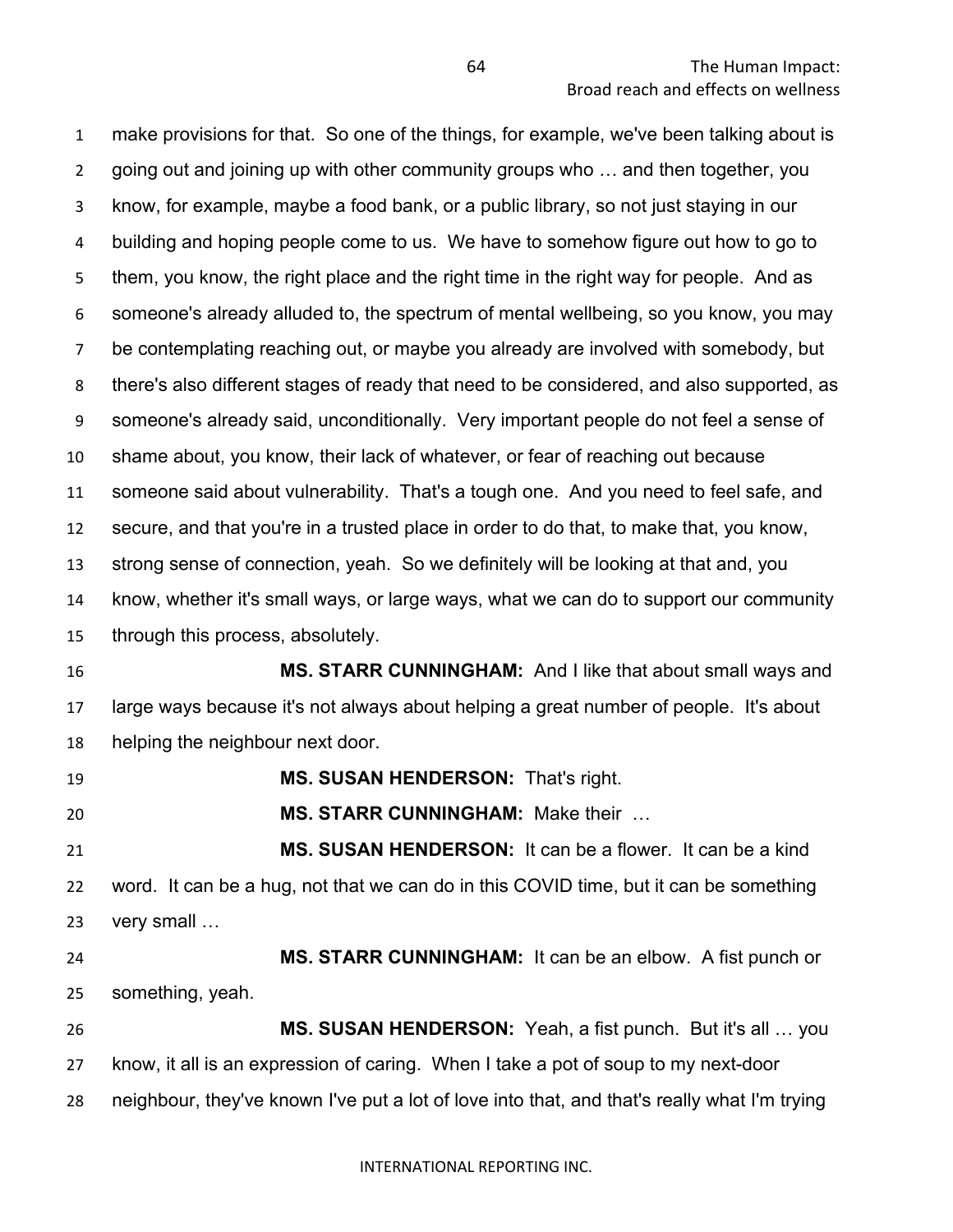to express is love for my community member, and love for my community, and my deep concern there for their wellbeing.

**MS. STARR CUNNINGHAM:** Sometimes it's just that simple.

**MS. SUSAN HENDERSON:** Yes.

 **MS. STARR CUNNINGHAM:** We're getting close to wrapping up here. We have six minutes left, so I'm thinking that it would be a good idea to give each panelist the opportunity to just share some closing thoughts. And, Cheryl, I'll put it over to you first. As far as it goes with ripple effects and the impact on our mental health, what are your thoughts?

 **MS. CHERYL MYERS:** We as a community do not want to be defined by the events of April 2020. We as a community want to be known as strong, supportive, caring community that we are, that we're family oriented, that we're resilient. We will move on one breath at a time, if that's what it takes, one minute at a time, one hour, one day. We will move on. We've got the Portapique Build Up, we've had Nova Scotia Strong, Portapique Strong, Canada Strong, we are stronger together. So I have a quote that was sent to me this morning, and it says, "At the very core, we understand that resilience is not armour that protects us from the pain, rather resilience enables us to feel pain and anger, anxiety and guilt, all that we're feeling now, and to move through these emotions, so that we find a way to feel joy, awe and love. Fundamentally, resilience is about marshalling that what is in us to make it through and maybe even transform what is before us." It's by Al Horne. We as a community health board acknowledge the pain in our community. We applaud our community as it moves forward. And we know the 23 are gone, but not forgotten. **MS. STARR CUNNINGHAM:** Thank you, Cheryl. Crystal, what are your parting words for people who are watching, not just here in Nova Scotia, but all across the country and beyond?

 **MS. CRYSTAL JOHN:** I think I want to say, you know, send my condolences to those who lost loved ones. And for all us, as Canadians, that we look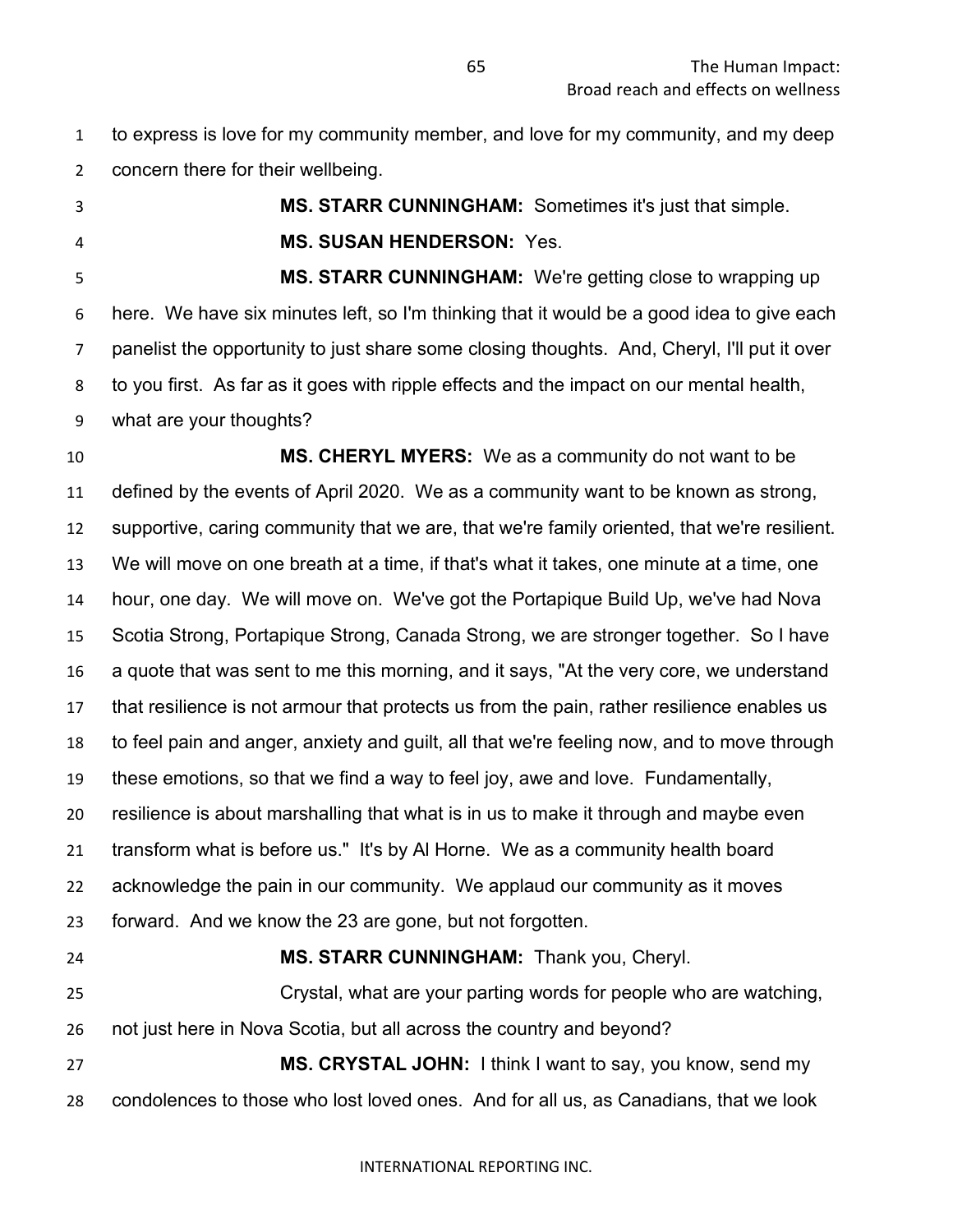out for one another. If you see your neighbour or someone that maybe you haven't seen, maybe make an inquiry. Just keep one another in touch. As we move through these proceedings, it's going to bring up lots of emotions that have not been tapped into over the last two years. Some of us tend to shut down and ignore those emotions. So as those emotions come up, it's important to reach out. It might even be reaching out through journaling, finding ways to release some of the pressure and some of the fear that we are experiencing. Take care.

**MS. STARR CUNNINGHAM:** Dr. Dobson, your final thoughts? **DR. KEITH DOBSON:** Yeah. No, and I would support so much that has been said in this past hour in terms of the importance of recognizing where everybody is in terms of their own journey and their own recovery because it is individual. And even people who have been coping well up until now, as the Commission starts to report its work, I think somebody's stress and responses may get worse now for a period of time, so we should anticipate that. So as much as we can encourage people to be open and honest with themselves and with each other and to support everyone, the better we all will be.

 **MS. STARR CUNNINGHAM:** Kathy, over to you, and perhaps you can look at it through a lens of the young person.

 **MS. KATHERINE HAY:** Yes, I think I'm just going to speak to the young people of Nova Scotia and just reinforce that you are not alone. The Kids Help Phone is here. Good to Talk Nova Scotia is here. Crisis Text Line Nova Scotia is here. Phone, chat, text. There's tons of self-help tools on Kids Help Phone gateway. It's 24-7 in both official languages. You're never alone. Without judgement. Please reach out. **MS. STARR CUNNINGHAM:** Thank you very much for joining us, Kathy.

26 And Susan, to you, in Truro.

 **MS. SUSAN HENDERSON:** I just want to add to what everyone else is saying, by just, you know, saying, we are certainly -- everyone is being held in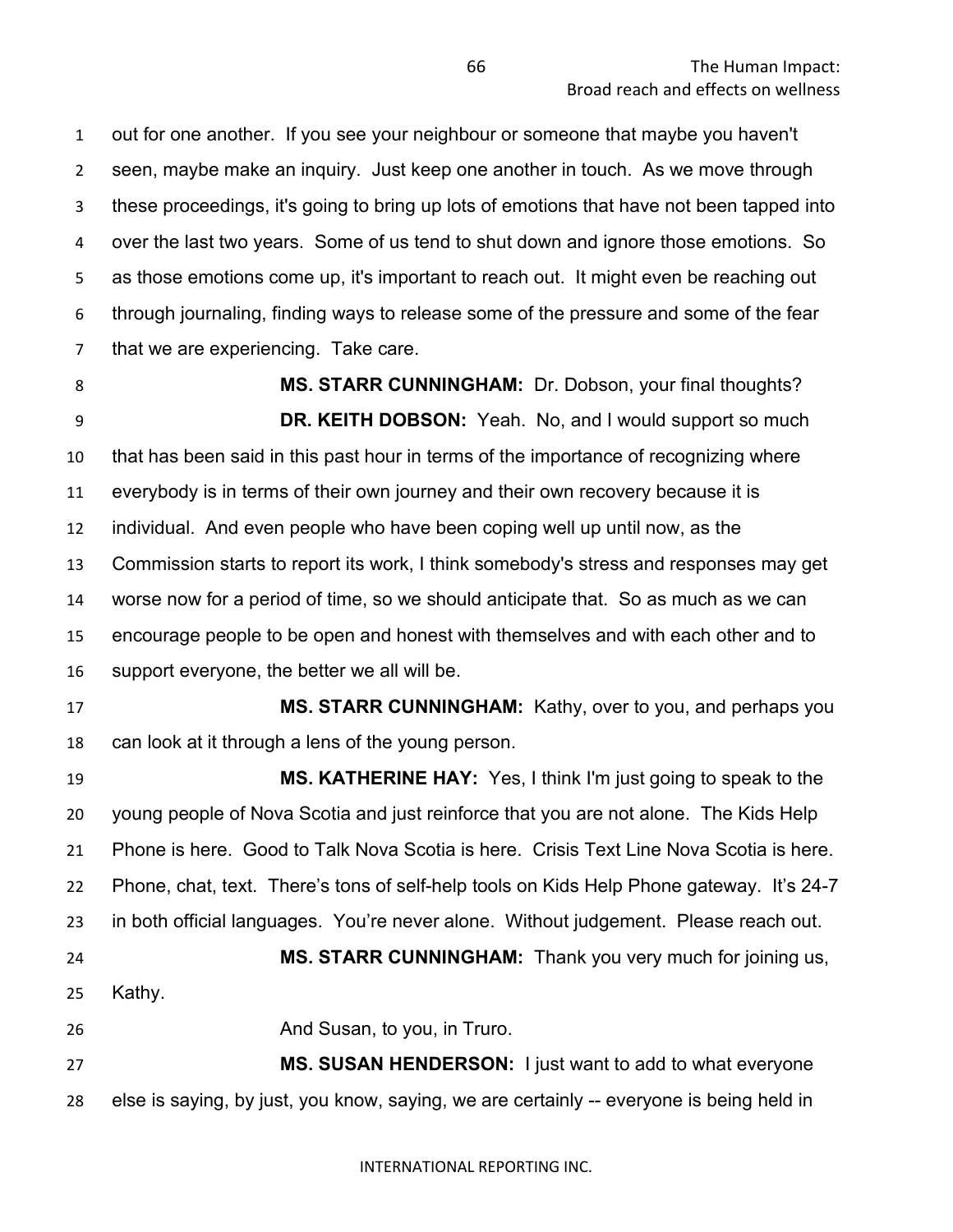our thoughts, in our hearts. You were from the beginning and you'll continue to be all the way through this. And we are here for you.

 I loved the poem that Cheryl spoke about. It made me think about something about hope which I've heard, which is hope is both an anchor and a sail. And so I hope that we can do whatever we can to instill hope in people and help us through this. But please reach out and get your comfort.

 **MS. STARR CUNNINGHAM:** And Robin, from a rural perspective, what are your closing words?

 **MS. ROBIN CANN:** Yeah, thank you. I want to echo what everyone has said. I agree completely. And I just want to highlight, you know, the pieces around self-care, for sure. You know, taking care of ourselves through this time and ongoing, but also to bring forward that idea of collective care as a highlight as well. So as much as we need to take care of ourselves, you know, seconding what our folks are saying about taking care of each other within our communities as well, reaching out and not feeling like we need to be alone with it. **MS. STARR CUNNINGHAM:** Thank you very much. I feel comforted, in a way, just by having had this conversation and again would like to reiterate the part about you're not alone and there is help. You just have to ask for it and it will be there. So I'm going to wrap it up from our point of view over here and hand it back to you, Commissioner Fitch.

 **COMMISSIONER FITCH:** Thank you, Starr and panelists. We'd like to thank you all for joining us today and giving us a chance to draw from your expertise. We have learned much through this discussion and we encourage everyone entrusted in engaging with our work going forward to consider how best to receive the difficult information that is upcoming and the best ways to process the work of the Commission, which I think you shared with us very well.

For those of you who will be joining us in person to watch the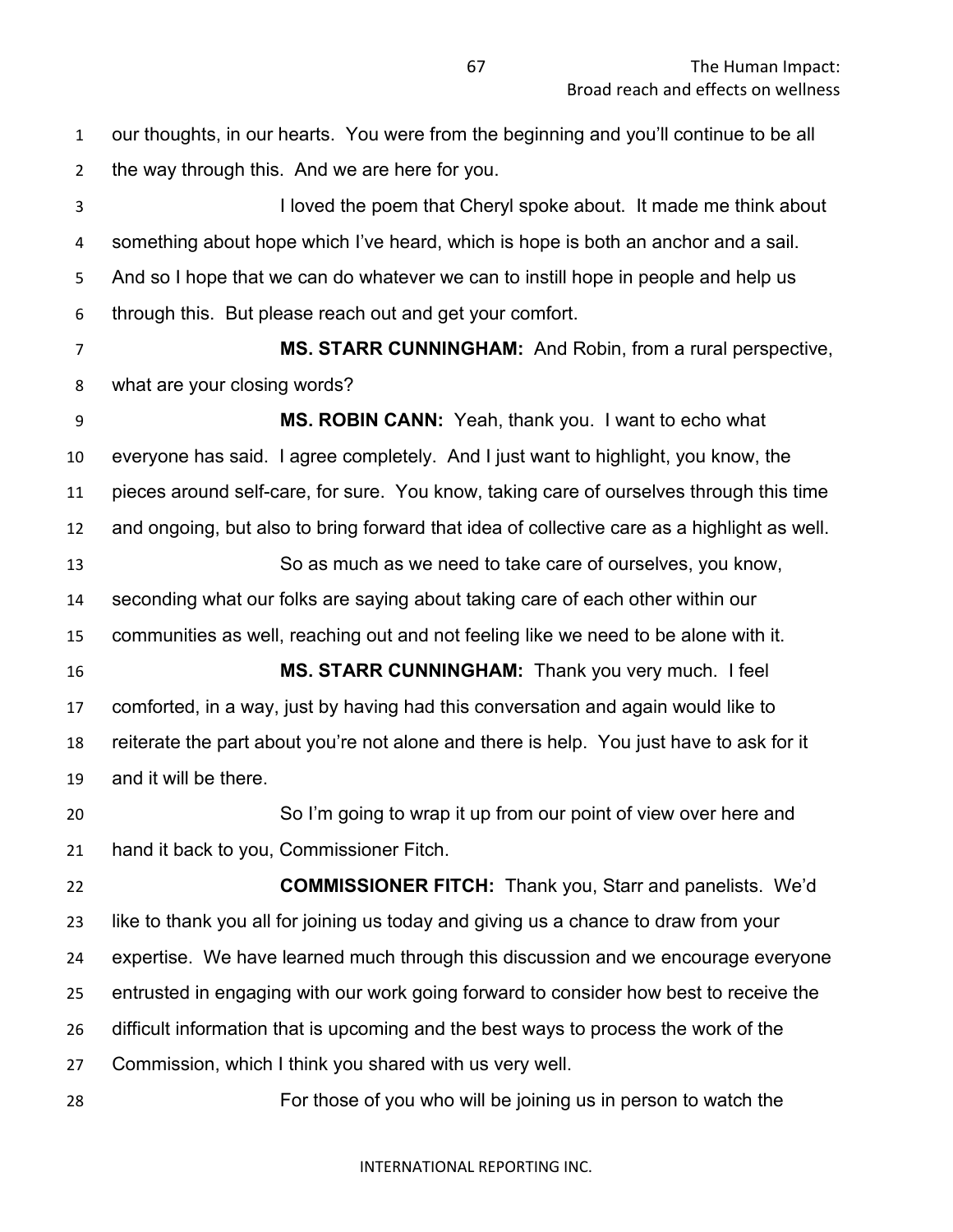proceedings, we have a dedicated members -- team of members and wellness support available here at the Halifax Convention Centre and at our Truro viewing station. We also have a comprehensive list of provincial and national wellness supports available on our website at MassCasualtyCommission.ca, including, as you've heard, 2-1-1 Nova Scotia and the Nova Scotia Provincial Mental Health Crisis Line, and the Kids Line. All of our proceedings will be recorded and key materials will also be available on the website, meaning you can choose to watch and follow our work at a time that is best suited for you. The pandemic has made our work and our collective healing even more difficult. 11 11 It has also been a while since many of us have gathered in numbers. Not so many here today, but we are expecting more over the coming weeks. So please, as our panelists have suggested, be kind to yourself and with each other as we come together to participate in this very important work. We thank you very much for joining us. Commissioner MacDonald? **COMMISSIONER MacDONALD:** Yes. Thank you all so much. And allow me to thank the panelists as well. This was a very moving and enlightening experience for me and I think so important to start our work and to remind us all of the ripple effect that is in play throughout this province and country, but felt most deeply in those communities most affected, those families most affected. And we have to keep that foremost in our minds. That has to drive our work, the memories of those who lost their lives, those who were injured, the families who are coping, and the communities who are coping have to be, everyday, the center of our work and what motivates us. And I know it motivates us as Commissioners, and we will continue to do our very best to do right by those who have been most affected and the people of this province, this

country, and of course, the Thomas-Zahl family in the United States. So we should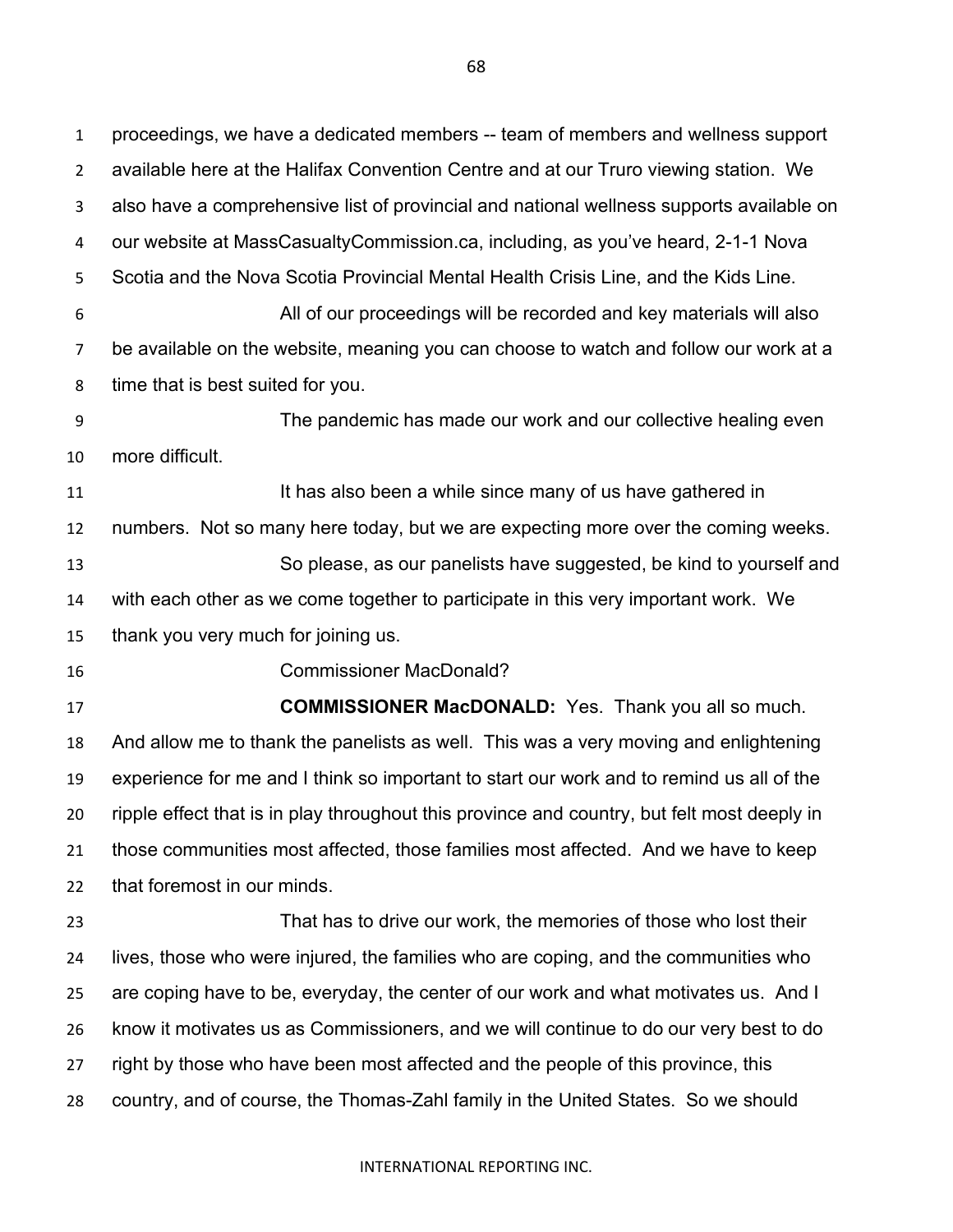always, and we will, keep that in mind.

 Tomorrow we will continue our work. The first two days are really to get us ready for what, no doubt, will be the very challenging task of learning, minute by minute, hour by hour, what happened beginning in Portapique. And that will be starting next week, but tomorrow we will, again, try to set the framework for those important presentations and -- so we will hear from people in the communities, life in rural Nova Scotia. It will be a hybrid panel again, because of COVID, of course, and other challenges, but it will be introducing those communities and how important that is because we, you know, we talk about them, but let's hear from folks who were there, let's learn from that, and I think as was said earlier today, you know, there's a Portapique in every province and territory in this country, and there's a Truro in every province and territory, and a Wentworth, and a Plains Road, and all the various areas that were so affected, Debert and elsewhere.

 And it's important to understand that community perspective, and that's what we will do tomorrow.

 And then as a segue into Monday's work, we want to lay out for you a report that highlights policing in this province. It's not simple. It involves RCMP and municipal police in various agreements. And we have a comprehensive report that has been prepared. And our senior counsel, Rachel Young, will, tomorrow, present that report for all of us. And that, again, will set the stage to better understand, when we hear the minute by minute and hour by hour, to better understand if a police officer is coming from this place, where is it on the map? If other first responders and volunteer firefighters, who I acknowledge some are here today, where are they on the map?

Where do they come from?

 So just to set the stage of -- for policing in Nova Scotia, that will be done as well.

 We purposefully, as an abundance of caution, wanted to space our presentations for the first couple of days until we get used to our settings, our

## INTERNATIONAL REPORTING INC.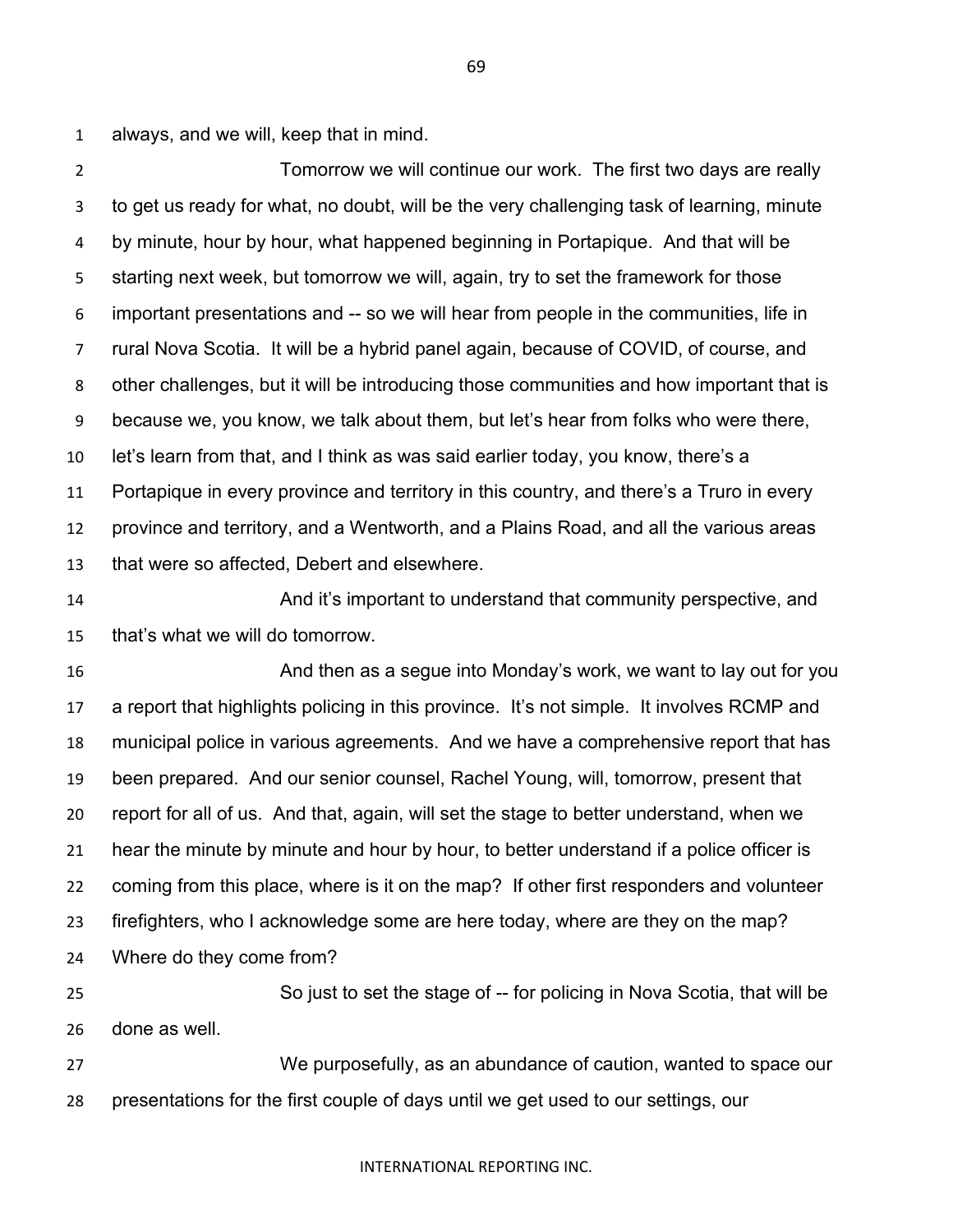processes, our surroundings, with ample time. And so we had some breaks today that were longer than one will expect as we get into more of the system. But we wanted to err on the side of having more time than we need than less time than we need because, you know, these are -- this is a challenging process and we wanted to start. We didn't want the added stress of rushing people.

 So I say that because tomorrow I'm predicting -- we have the same thing for tomorrow essentially, and we will probably, now that we've got our first day done, be able to bridge the time a little bit tomorrow and not necessarily take the entire day, but we will certainly keep you up to date on that.

 So I just wanted to close with a huge thank you to all of you, obviously, for the families, a very difficult and challenging day and just want you to know that I really appreciate the fact you're here. And some of you may be watching from home, and we really appreciate that and we really appreciate Participant Counsel for being here all day and for joining us and for everyone who has engaged with us today, of course our panelists and all who made it happen. We really, really appreciate it. This is a very important first day and a very important process for all of us and we really appreciate your participation. So we will break then until tomorrow morning. Thank you all.

 **REGISTRAR DARLENE SUTHERLAND:** Thank you. The 20 proceedings are adjourned until February the  $23<sup>rd</sup>$ , 2022 at 9:30 a.m.

--- Upon adjourning at 3:10 p.m.

- 
- 
- 
- 
- 
- 
- 
-